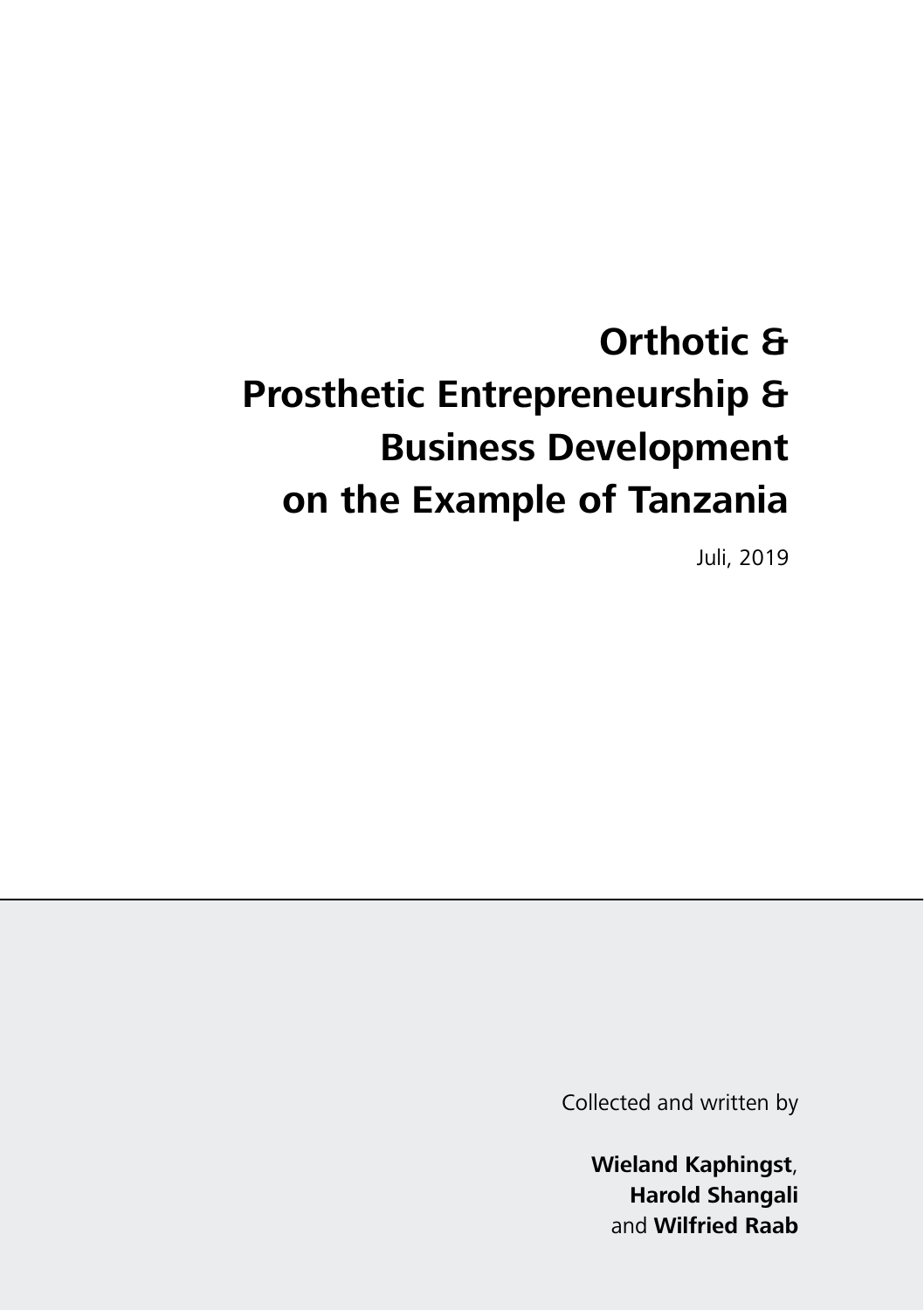# **TABLE OF CONTENTS**

2

| Foreword                                                                  | 4  |
|---------------------------------------------------------------------------|----|
| Chapter 1.0<br>Elements and Structure of a Business Plan                  | 6  |
| <b>Chapter 2.0</b><br>Background Information and How to Extract the Facts | 7  |
|                                                                           |    |
| The Executive Summary<br>2.1                                              | 7  |
| The Business Description<br>2.2                                           | 7  |
| 2.2.1 Vision and Mission Statement for an O&P Business                    | 7  |
| 2.2.2 The Business Model                                                  | 8  |
| 2.2.3 What is O&P?                                                        | 8  |
| 2.2.4 The Benefit of Special Relationships                                | 10 |
| 2.2.5 Location                                                            | 10 |
| 2.2.6 The Business Founder                                                | 11 |
| 2.2.7 The Legal Structure and Legal Requirements                          | 11 |
| • Who is a Resident?                                                      | 12 |
| Legal Requirement: Certificate of Registration<br>$\bullet$               | 13 |
| Legal Structure: Corporation (Limited Company)<br>$\bullet$               | 13 |
| Legal Structure: Partnership<br>$\bullet$                                 | 14 |
| • Legal Structure: Trust                                                  | 14 |
| Legal Structure: Charitable Organization<br>$\bullet$                     | 15 |
| Legal Requirement: Declaration of Estimated                               |    |
| Income/Turnover                                                           | 15 |
| Legal Requirement for: Investment in Tanzania - The TIC                   | 15 |
| Legal Structure: Public / Private Partnerships or PPPs<br>$\bullet$       | 16 |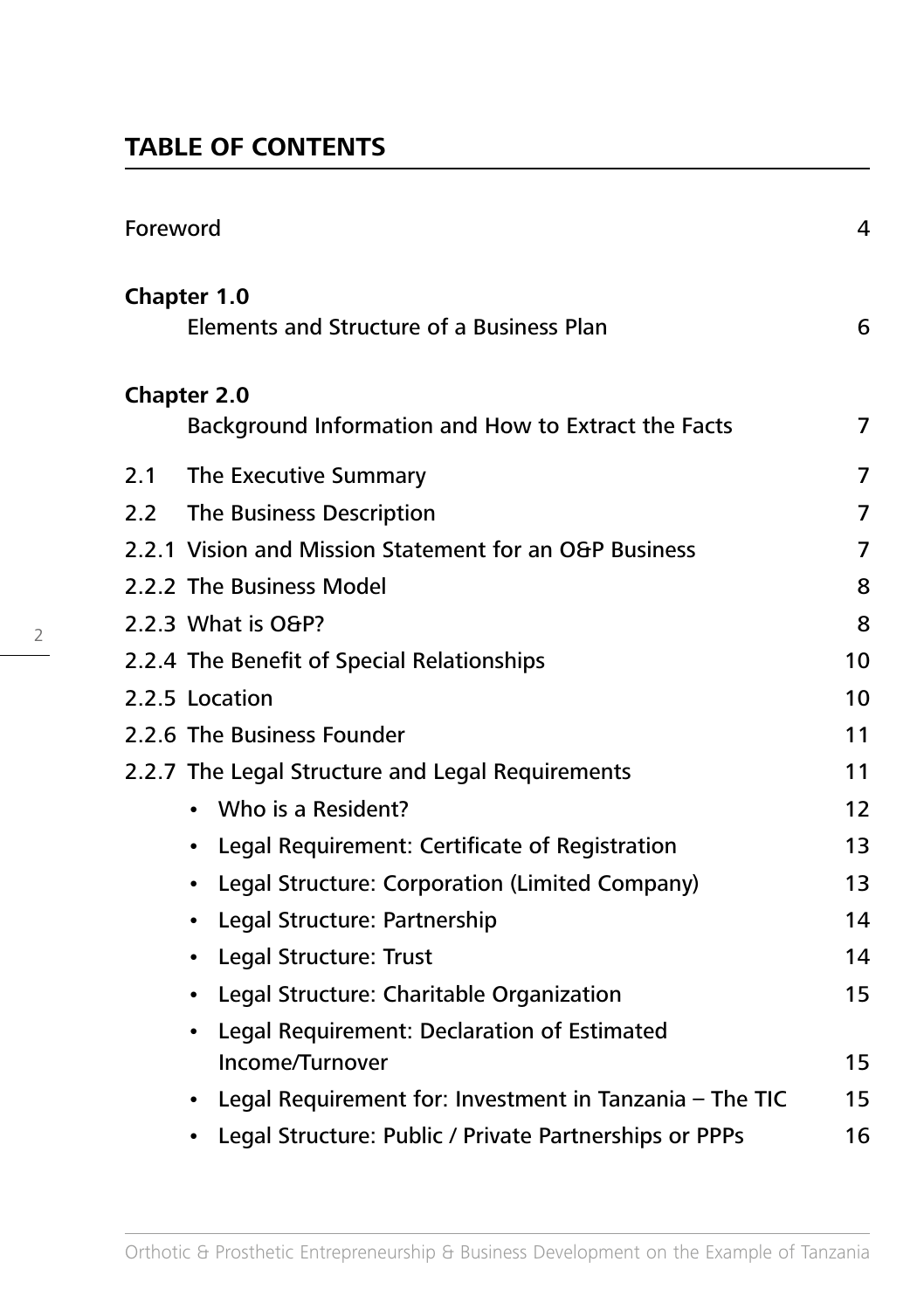| Market Analysis - The Details                              | 17 |
|------------------------------------------------------------|----|
| 2.3.1 Example for the Kilimanjaro Region - Method 1:       | 17 |
| 2.3.2 Evidence on Needs and Business Feasibility in O&P    | 21 |
| 2.3.3 Disability - WHO, ISPO and Other information         | 23 |
| 2.3.4 Disability - in Tanzania, National Data              | 24 |
| <b>Business Plan - Organization and Management</b>         | 25 |
| Business Plan - Sales Strategies                           | 27 |
| Business Plan - Funding Requirements                       | 29 |
| 2.6.1 A Potential Funding Opportunity for Small and Medium |    |
| Healthcare and O&P Enterprises in Tanzania                 | 33 |
| Financial Projections - Pricing/Budgeting/Accounting       | 34 |
| 2.7.1 Pricing                                              | 34 |
| 2.7.2 Budgeting                                            | 37 |
| 2.7.3 Accounting                                           | 38 |
| <b>Chapter 3.0</b>                                         |    |
| The Rest                                                   | 40 |
| <b>Final Remarks</b>                                       | 40 |
| <b>References and Links</b>                                | 40 |
| <b>Attachments</b>                                         | 42 |
| <b>About the Authors</b>                                   | 43 |
| About the Sponsor                                          | 46 |
|                                                            |    |

3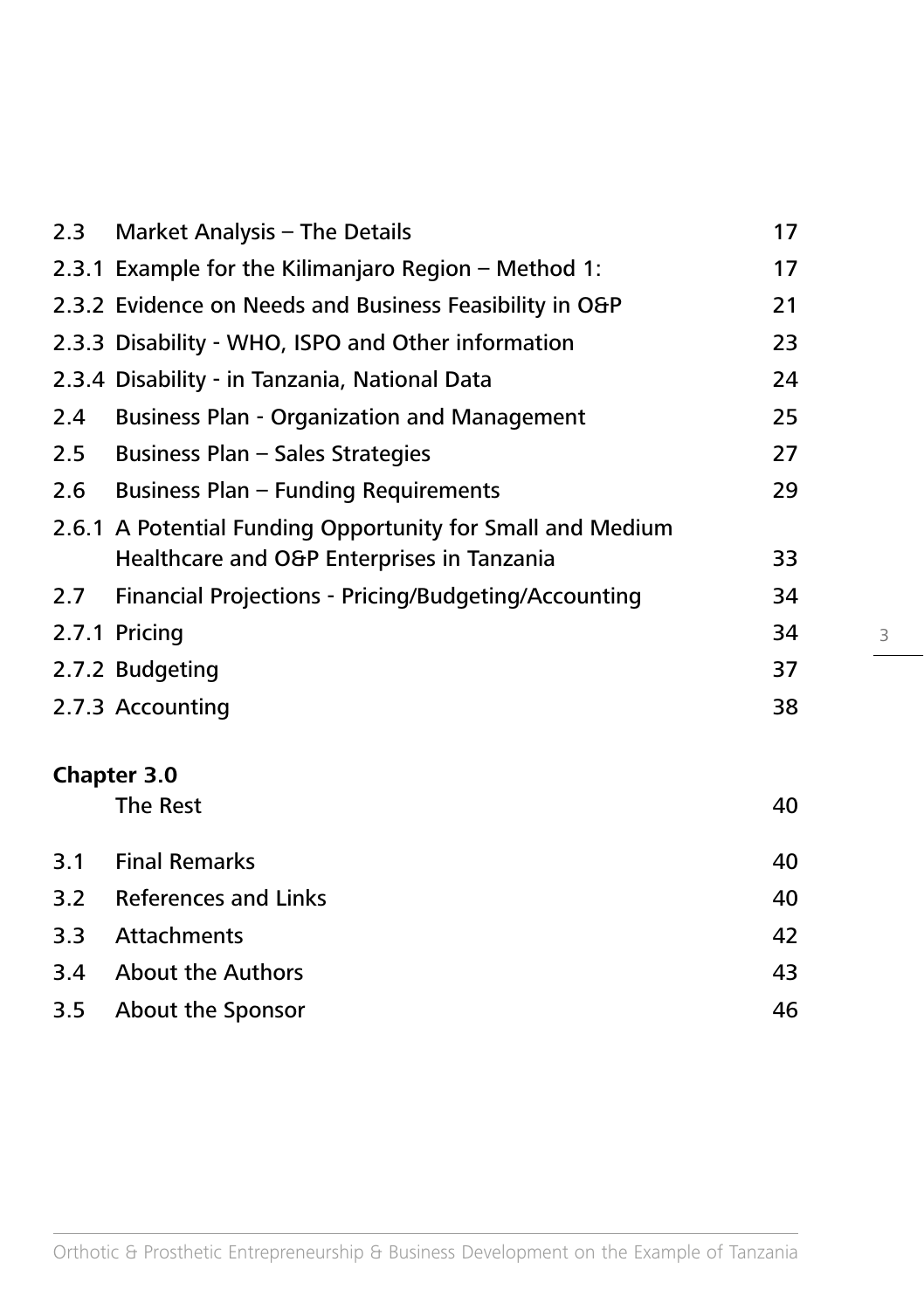This document on Business Development (BD), BD-Planning and -Execution intents to support an understanding of most all of the business aspects of a new Orthotic & Prosthetic (throughout the text: O&P) business. All examples relate to the Republic of Tanzania, as it was requested for and written in Tanzania. However, most of the necessary steps are probably easily transferred to other African Nations with a few necessary corrections on national administrative and regulatory requirements.

The authors express sincere hope that it may support starting a business without taking unreasonable risk. It shall also help to have information available that many of the new entrepreneur's potential partners and lenders will ask, in order to reduce their own risk as business partners, family, bank – or whoever else who wants to support the new endeavor.

It is focused on looking for economic feasibility through business planning and strives to provide a reasonable overview of necessary steps to be taken.

Before starting with the actual content, it should be emphasized that local help is also available for most business questions. The local Chamber of Commerce (in Tanzania) can be found under link [\*1].

In modern, computerized times much of the general information on health statistics and on business planning and on Orthotics/Prosthetics (O&P) can be found on numerous internet sites. This information is provided publically and free for anyone to look at and use it as deems appropriate. The authors have searched, evaluated and included some of this information in the document because they couldn't have said it any better. Resources, such as web links, are provided so that the business planner has an option to delve deeper into the topic and/or employ the web site provider's business to get actual busi-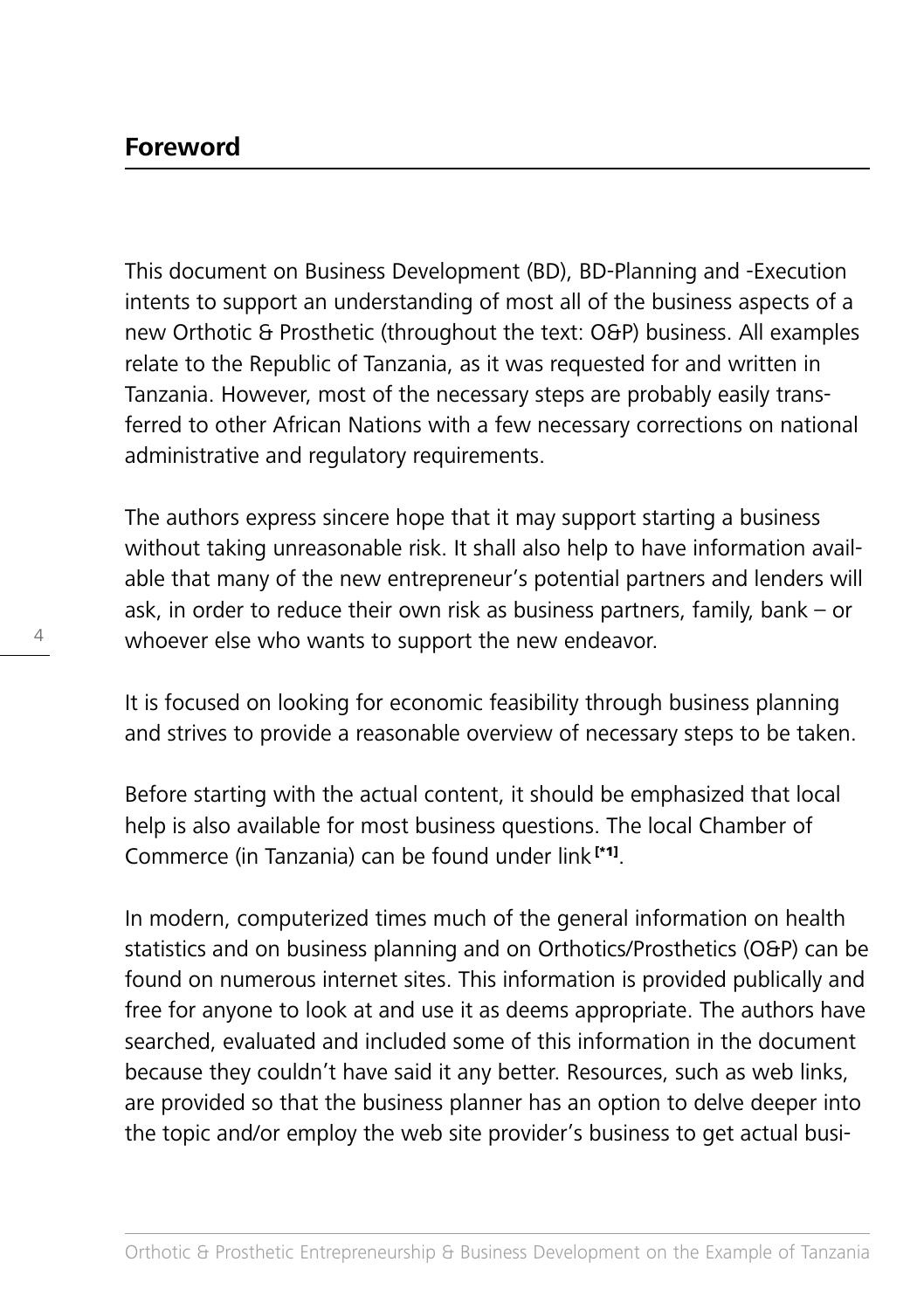ness help. Furthermore this document is not advertising or recommending one provider against the other – all the material used has impressed as being trustworthy and of value.

This O&P business planning document will therefore  $-$  in the last chapter  $$ provide numbered links to references in the text.

It will also provide some rules, which may look like common sense.

They actually are  $-$  and once followed  $-$  facilitate planning and building the new business.

**Disclaimer:** This business planning document intends to cover most potential questions of new business planning for O&P (in Tanzania), but is not prepared to answer all individual questions that may arise in planning, financing and legal registration a particular new business. Therefore experienced local legal or administrative professionals may have to be consulted, to help finding the correct answers to local/regional questions.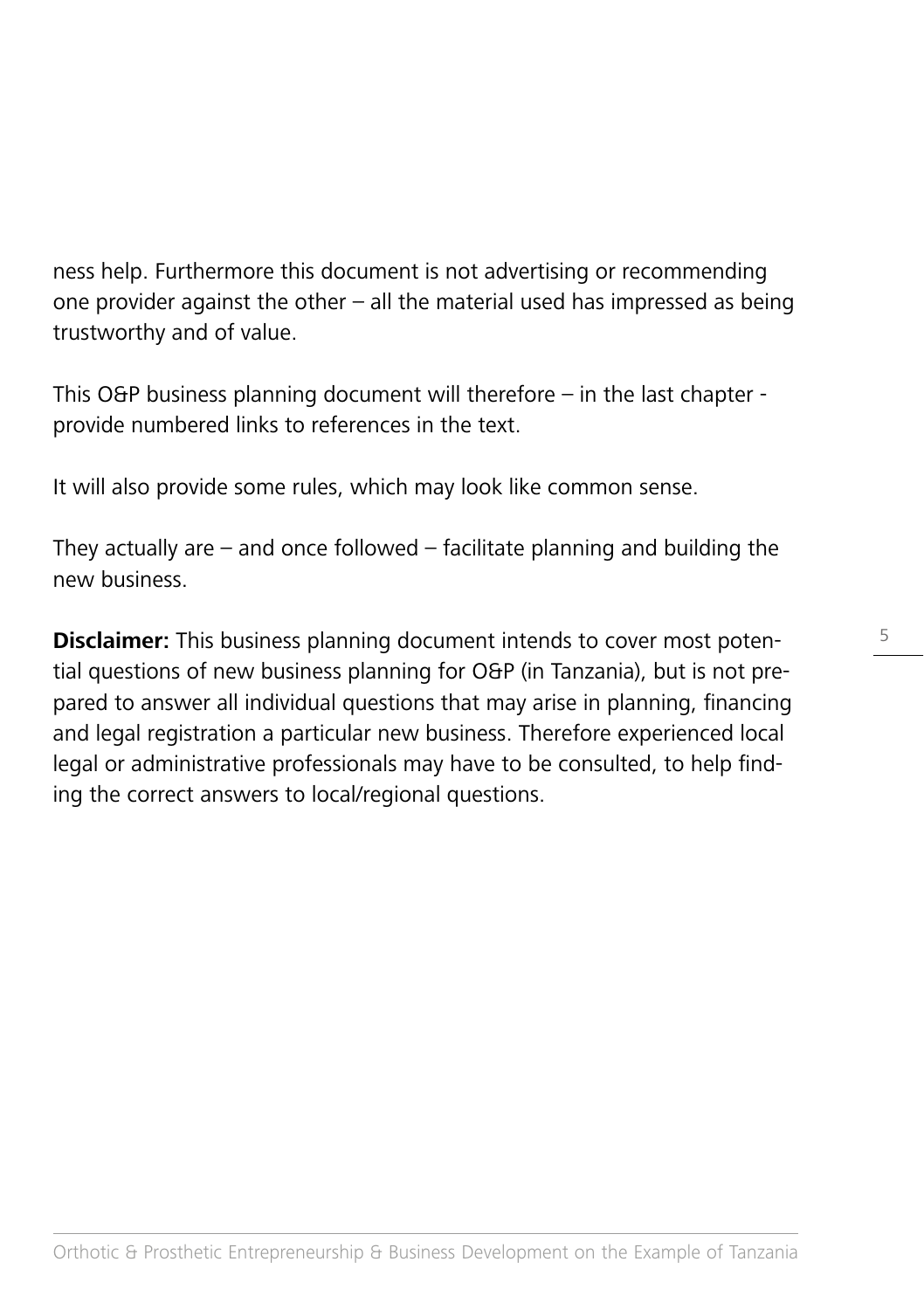The main elements of basically every business plan are:

- **• Executive Summary**
- **• Business Description**
- **• Market Analysis**
- **• Organization and Management**
- **• Sales Strategy**
- **• Funding Requirements**
- **• Financial Projections**

These elements will be explained in detail in chapter 2 and its subchapters.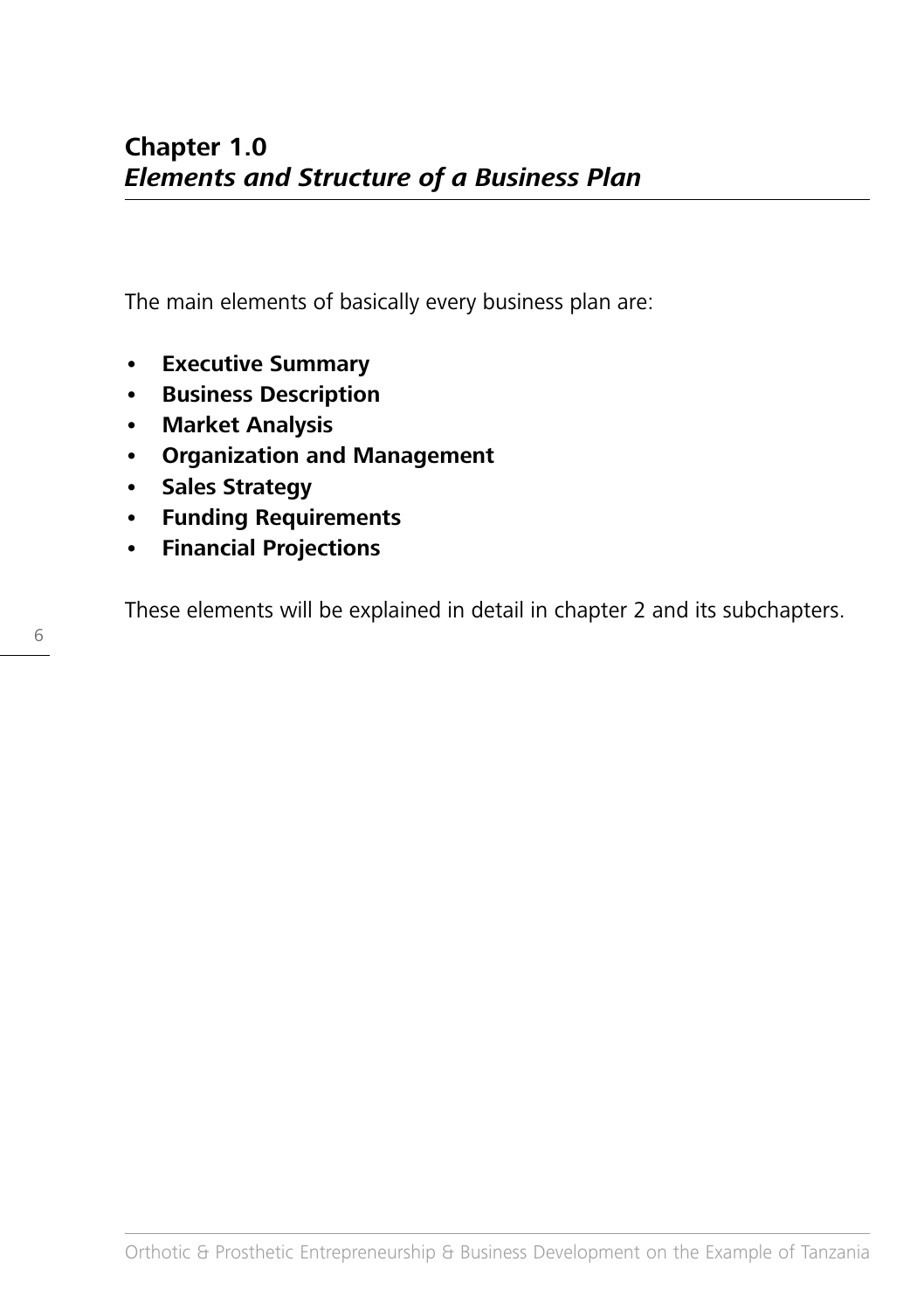## **2.1 The Executive Summary**

The Executive Summary is the first piece of information in a Business Plan but it makes sense to keep its design for last in the process of writing. Since it is going to be specific and meaningful, a summary of a **specific plan** must contain a concise statement of each element in the following business plan. It should not overload the reader with details to be expected in the plan itself and should not exceed a reasonable length of  $1 - 2$  pages.

#### **2.2 The Business Description**

## **2.2.1 Vision and Mission Statement for an O&P Business**

Any business planner has their own mental plan on what his/her business should look like and what it should focus on. They might want to find the right concise wording to share that mental picture with the rest of the world. Such sharing is done in Vision- and Mission Statements or in one of them.

## **An O&P Vision Statement could be similar to this:**

We (I) will thoroughly plan, design and build a successful, sustainable business for Orthotics and Prosthetics (O&P) that is appropriate in focus, size and technology to serve the needs of individuals with disabilities in our region.

## **AN O&P Mission Statement could be similar to this:**

It is our mission to serve individuals with disabilities in our region with a focus on applying the most appropriate and affordable O&P technologies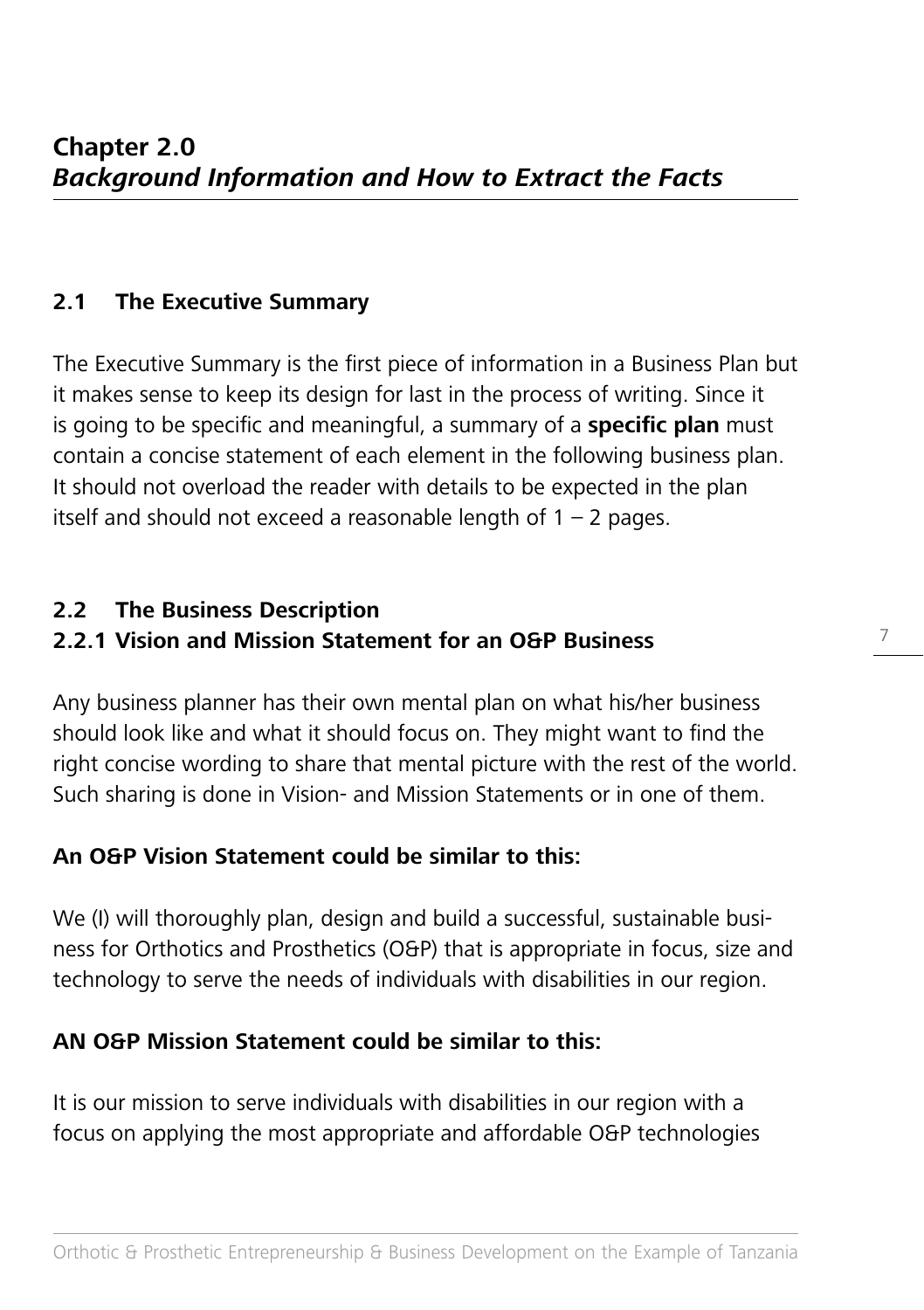to improve their functionality, their quality of life as well as to support their reintegration into families, society and work life.

These statements shall clearly communicate a specific intent and a difference when compared to other business.

Personal wording is required in both statements and it may be different than the provided example. The purpose is to make others perceive the strength of the planner's intentions.

#### **2.2.2 The Business Model**

An O&P business model is explainable based on two different sets of information and both of them are required.

One is: What kind of business is O&P? What is special about it?

The second one is: Which legal form will the business have?

The second one is - on the example of Tanzania - explained later and in detail. Here is the first one:

#### **2.2.3 What is O&P?**

The prospective business owner has been in O&P for a while. They should not take for granted that anyone else knows what O&P is.

When describing O&P, the following key points need to be considered: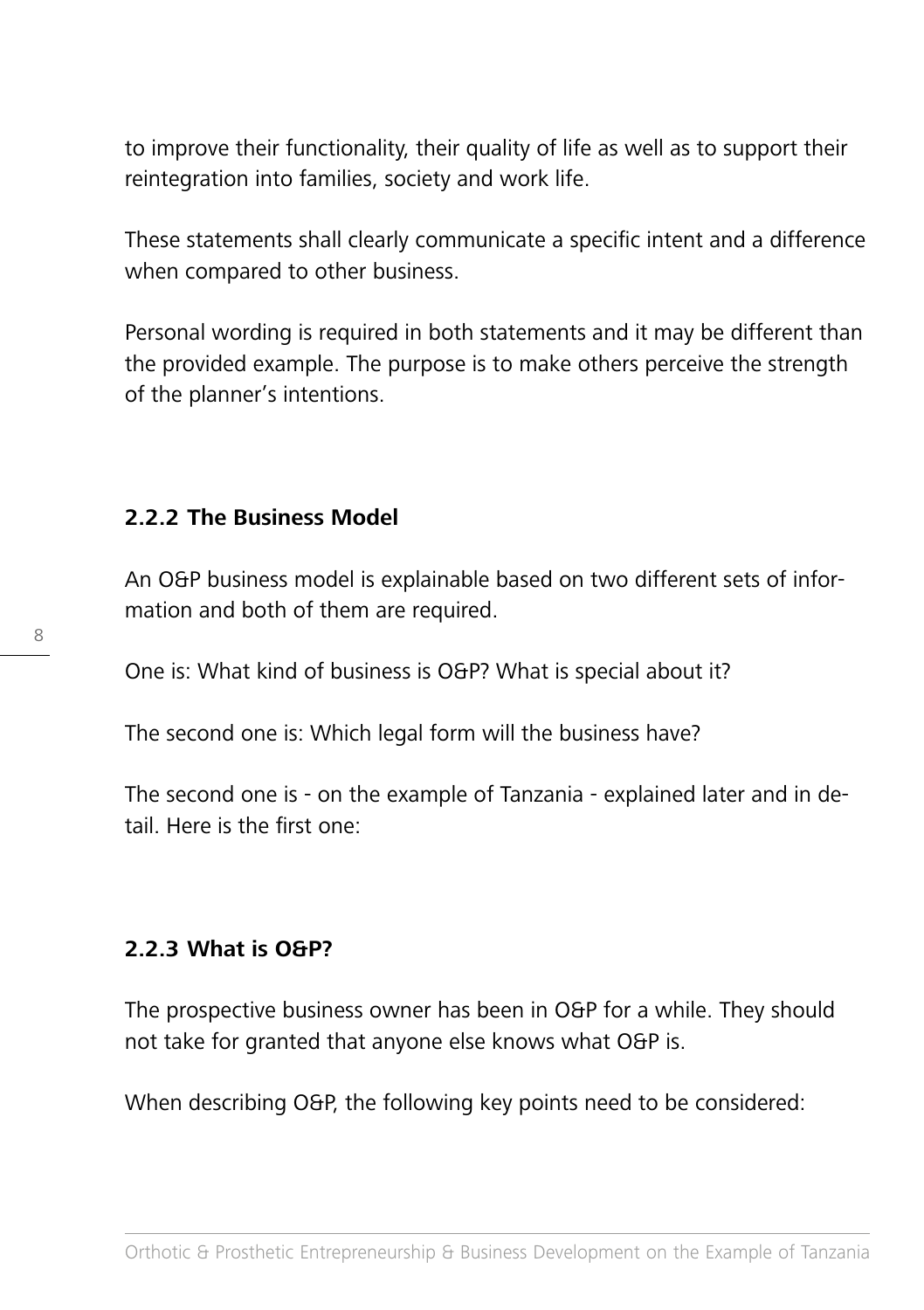- An O&P business is a medical/technical service provider, serving individuals with physical disabilities of the locomotor system with assistive mobility devices (artificial limbs and braces better designated as "prostheses and orthoses") and "Over the shelf devices, often called OTS devices. By definition all of them are part of the so-called "Assistive Mobility Devices".
- The potential customer is therefore any individual with a disability, which is a malfunction and/or deformity of the legs or the arms, or the spinal column.
- Disabilities may be congenital or acquired. Well known examples in the field are amputations, scoliosis, spina bifida, club feet or poliomyelitis, paraplegia, and other debilitating conditions. These provide samples for traumatic events, congenital deformity or acquired disease.
- The World Health Organization (WHO) estimates 2-4 % of the population experience significant difficulties in functioning. See link **[\*2]**
- The ISPO/ WHO consider 0.5 % of the world's population in need of O&P services. See link **[\*3]**
- SIDA estimates ca. 8 % of Tanzania's population to be disabled. See link **[\* 4]**
- "O&P products" are custom made medical devices, fit to the individual client. The process requires optimal knowledge in physiology, pathology, anatomy, mechanics and biomechanics and highly developed professional skills.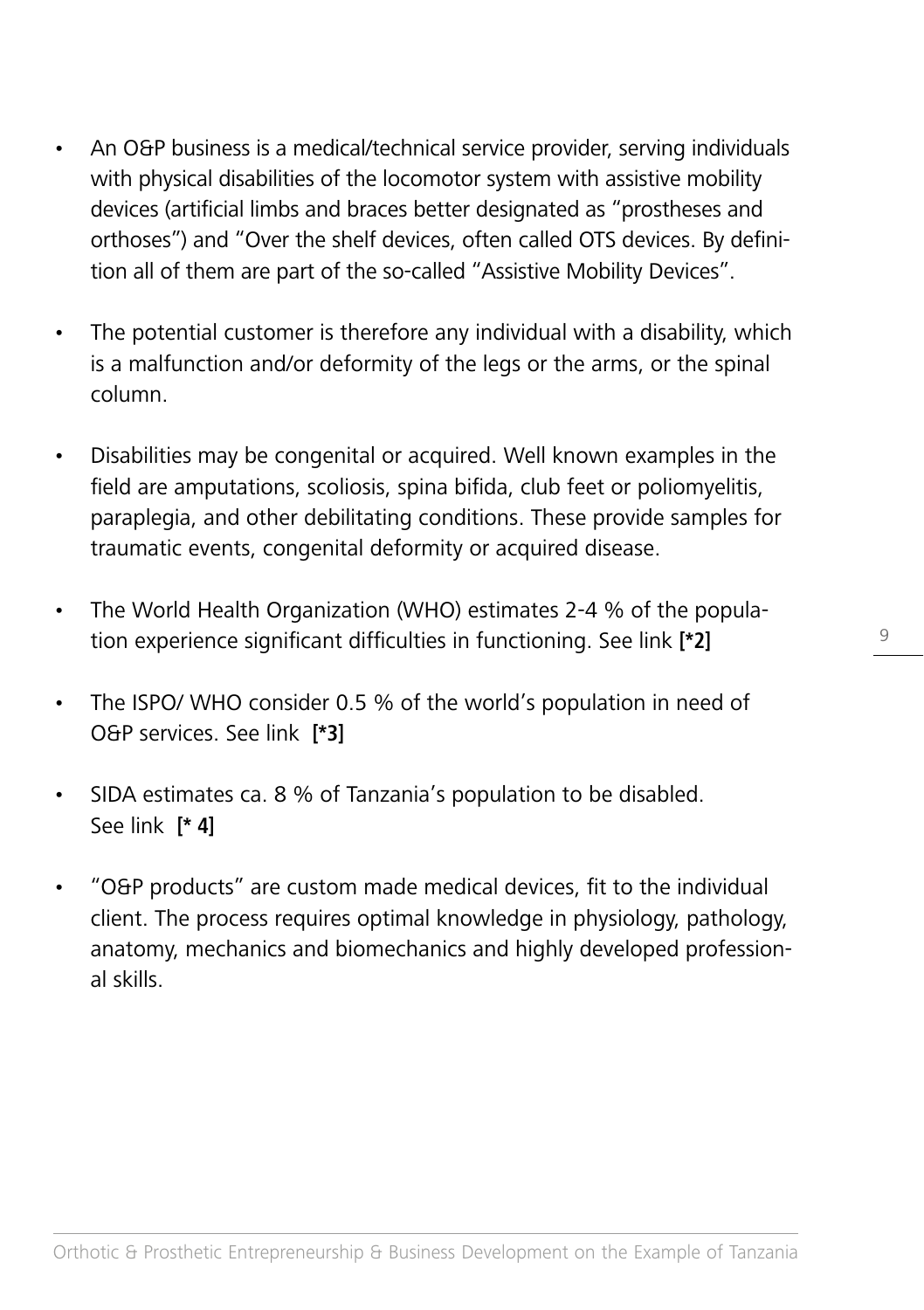## **2.2.4 The Benefit of Special Relationships**

The business planner may have built such special relations already  $-$  if so they should be explained; if not so, it is highly important to build them carefully and professionally to facilitate starting a business:

Any business needs good relations with their clients. Once a client received a quality product or service, the client is the best promotor! Word of mouth is still an important aspect of building the O&P business in Tanzania.

An O&P business is not a standalone business that simply opens the doors and the customer walks in. O&P also needs healthy connections to medical centers, specialized rehab and to the clinical expert who may serve as a referral resource.

The planner may have other valuable relationships to professionals, national peers and organizations, international peers and organizations, medical experts, business experts, local or foreign industry and/or local or foreign markets. Which of them are already developed? Which need to be developed? Why are they considered to be of value?

## **2.2.5 Location**

For the sake of building a sample for better understanding (see later) the authors will assume the new business is to be planned for the Kilimanjaro Region (that would be considered the business' "catchment area" for clients). In the example the new O&P business is located in close vicinity to the Kilimanjaro Christian Medical Center or in Moshi. The planner needs to describe where exactly the new business is going to be located and why that is important. Later that region shall be analyzed for population density, and patient density using official statistics for the calculations of client catchment and comparing these to existing reality.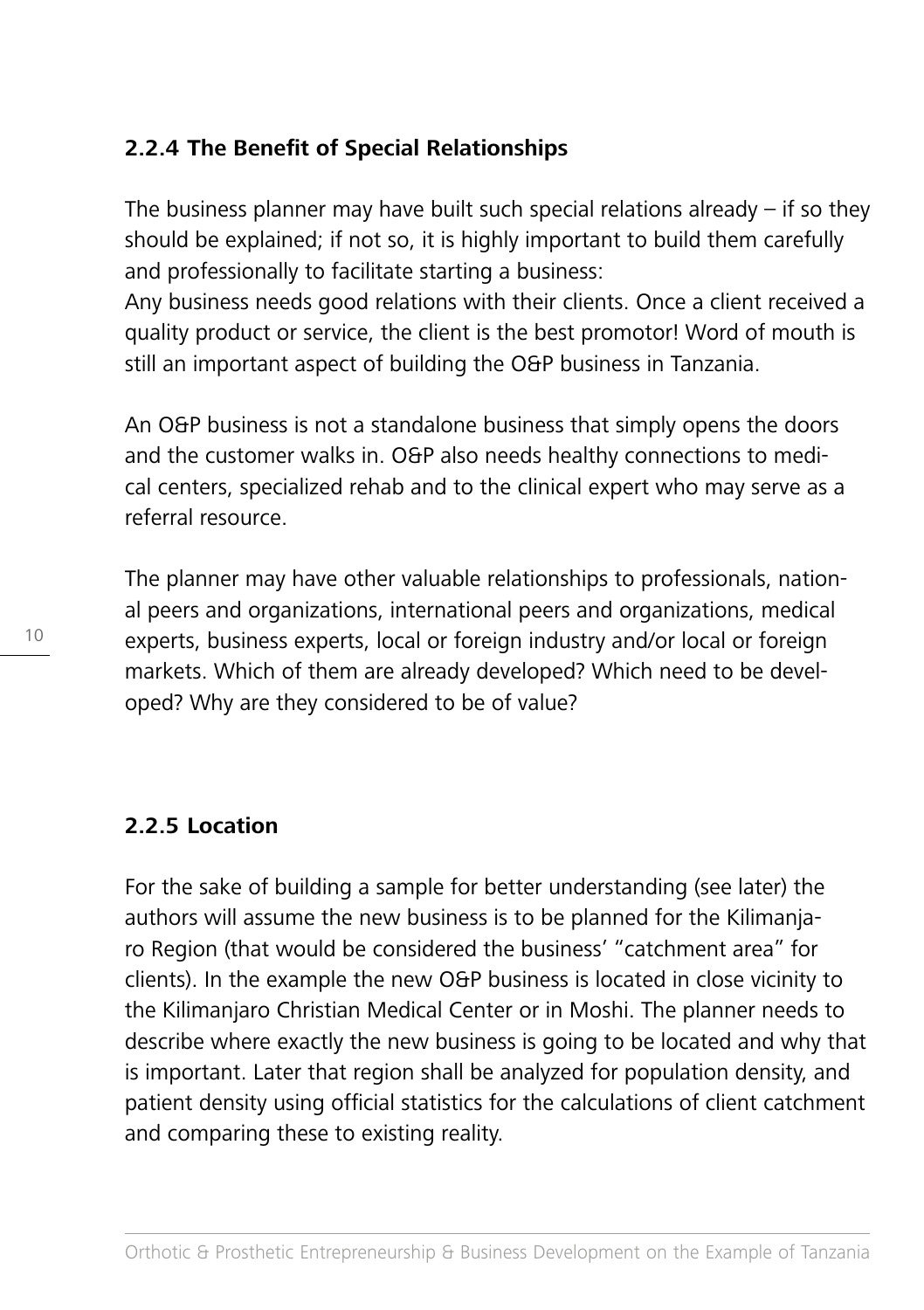## **2.2.6 The Business Founder**

In a Business Plan it is important that the group, targeted to read the plan, understands O&P and the special professional education and career that the potential business founder has gone through to reach the point of starting their own business.

Stakeholders shall not be shy to present themselves and their special qualifications.

The founder is probably not going to run their business as a lonely, sole employee of their own. They will surround themselves with qualified colleagues, helpers, employees on administrative or technical levels. A detailed explanation who they are and what their benefits are for the new business is essential.

The special skills and gifts of partners, personnel and other stakeholders are after all, why they are chosen to participate in the first place and they might actually be one of the reasons why it will be possible to facilitate customer catchment.

## **2.2.7 The Legal Structure and Legal Requirements**

The business model (for Tanzania) may follow any legal model that is permitted under the regulatory requirements of the Republic of Tanzania. Tanzania provides many options.

The following information (as of 2019) will provide the basic issues one needs to know to start up a business as an individual, a partnership, trust or a limited company. The planner will also find links for additional help and important contact addresses under the following link **[\*5]**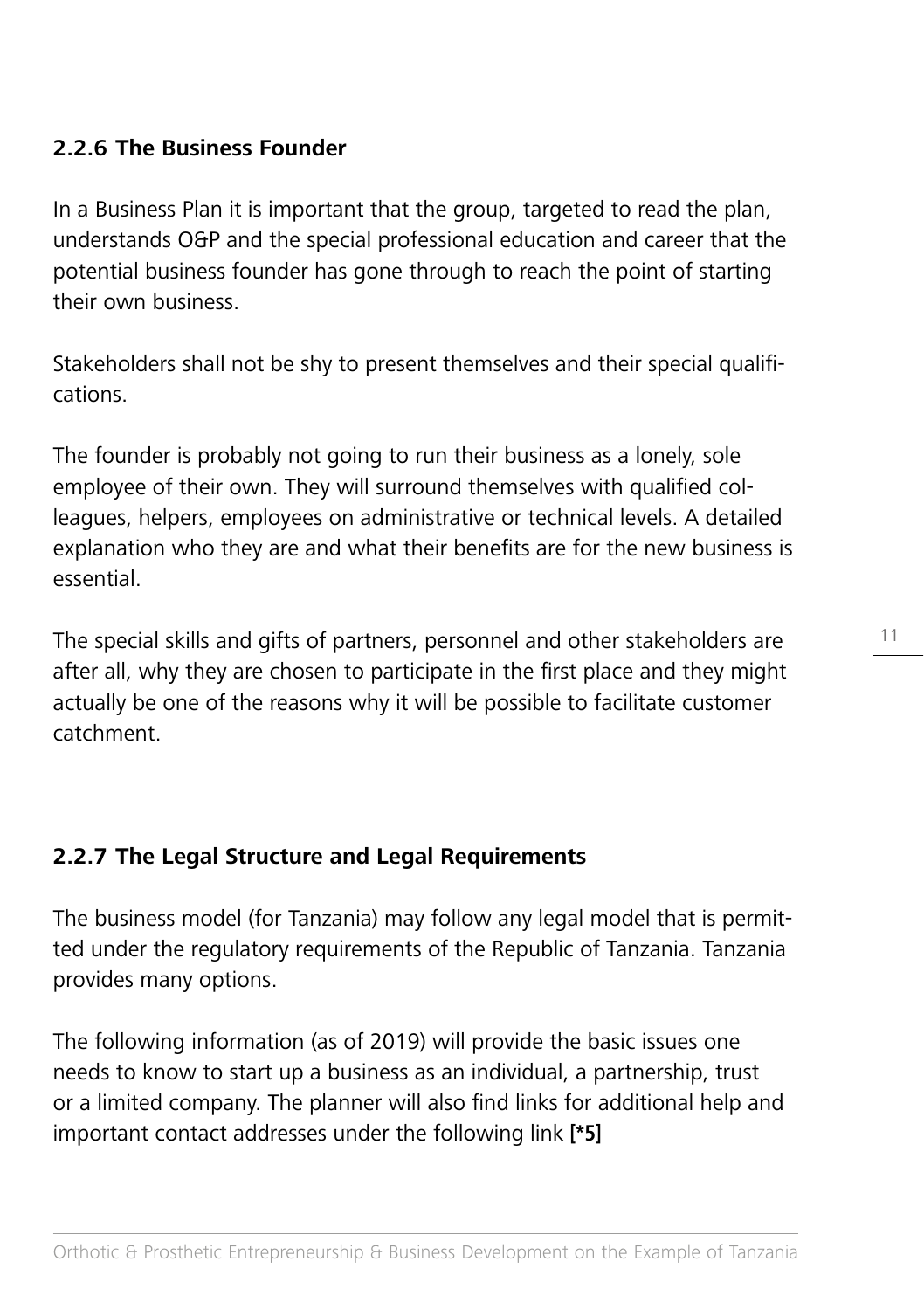## **• Legal Structure: Individual**

An individual, whether resident or nonresident, is required to visit the **Tanzania Revenue Authority (TRA)** regional or district office and fill TIN application form to apply for **Taxpayer Identification Number (TIN)**. The application can also be made online; the applicant must physically visit TRA offices for biometric scanning though, which involves taking photograph, finger prints and signature.

After obtaining their TIN certificate the applicant will be required to apply for a business license from the Trade office in the District, Municipal, City and the Ministry of Trade and Industry, depending on the type of business.

The registered name can be obtained before or after application for TIN through the **Business Registration and Licensing Authority (BRELA)**. A specific requirement for O&P by the Tanganyika Medical Council is to register with the **Association of O&P Tanzania (APOT)** of East Africa.

## **• Who is a Resident?**

A person qualifies to be a resident in the United Republic of Tanzania when:

- …they have a permanent home in the United Republic and earn income in any part of the year.
- …they are present in the United Republic during the year of income for a period or periods amounting in aggregate to 183 days or more.
- …they are present in the United Republic during the year of income and in each of the two preceding years of income for periods averaging more than 122 days in each of such year of income.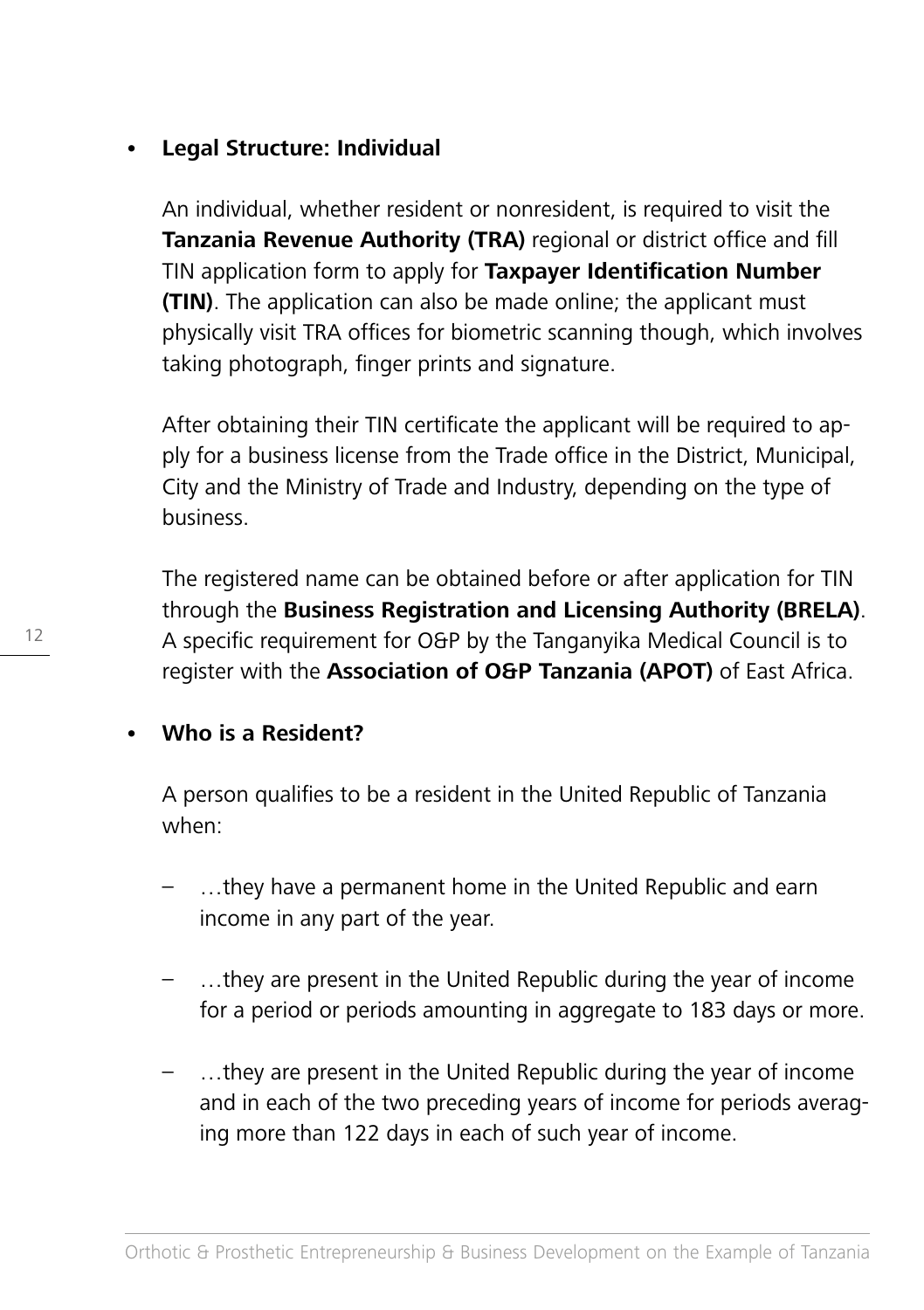- …they are an employee or an official of the Government of the United Republic posted abroad during the year of income.
- …they are a person holding a National ID-Card by the National Identification Authority (NIDA), a Tanzanian organization for the process of identification of its citizen.

## **• Legal Requirement: Certificate of Registration**

An individual may opt to register the business name to the agency commissioned by Ministry of Trade and Industry known as Business Registration and Licensing Authority (BRELA). The registered name can be obtained before or after application for TIN. The registered business name shall be indicated on the TIN certificate together with an individuals' name showing the owners name trading as (T/A).

## **• Legal Structure: Corporation (Limited Company)**

Starting a corporation requires a person to apply for the Certificate of Incorporation from Business Registration and Licensing Authority (BRE-LA). The promoters of the company are required to draw and submit the certificate and memorandum and articles of association.

The Certificate of Incorporation shall be attached to the TIN application enclosed with Memorandum and Articles of Associations when a person makes application to TRA.

The limited company shall apply for TIN certificate by filling TIN application forms as follows:

- Application for the business.
- Application for each shareholders/directors, in case any director has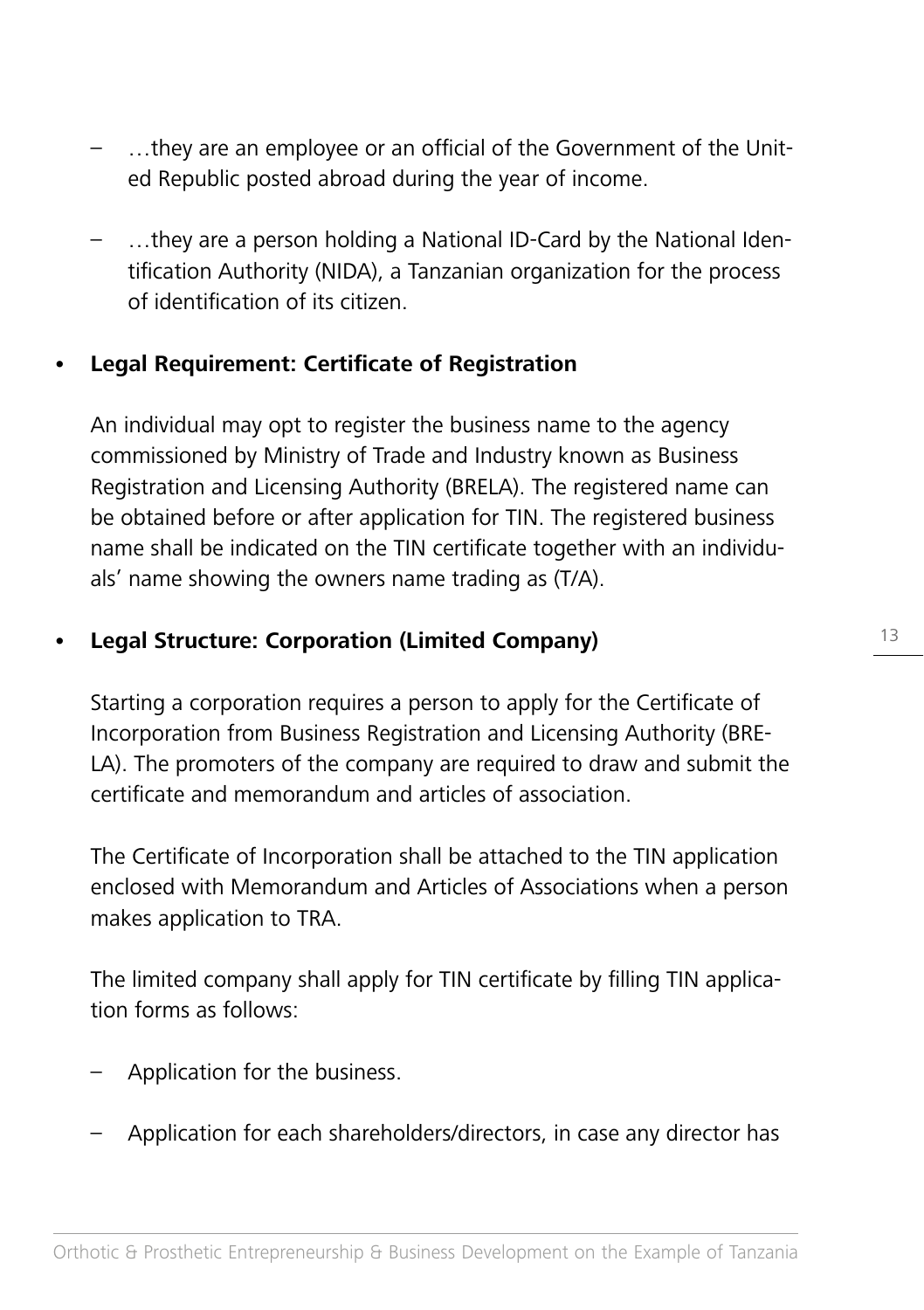already issued with TIN certificates for other purpose he/she cannot make another application. The same TIN number will be used.

– Non-citizen Directors are required to fulfill all immigration procedure and obtaining business permit from the Immigration Department working under Ministry of Home Affairs.

#### **• Legal Structure: Partnership**

The partners have to register for the firm at BRELA and acquire the certificate of registration which shows the number and names of partners with their respective distribution ratio.

- In applying for TIN the partnership firm shall apply for its certificate by submitting the copy of certificate of registration obtained from BRELA.
- Each individual partner shall apply for TIN, in case any partner has already issued with TIN certificate for other purpose he/she cannot make another application. The same TIN will be used.

## **• Legal Structure: Trust**

A trust is an arrangement under which the trustees hold assets but excludes partnership and a company.

A trust has to register for the firm at BRELA and acquire the certificate of registration which shows the names and addresses of trustees. Each trustee shall apply for TIN, in case any trustee has already been issued with TIN certificate for other purpose he/she cannot make another application. The same TIN will be used.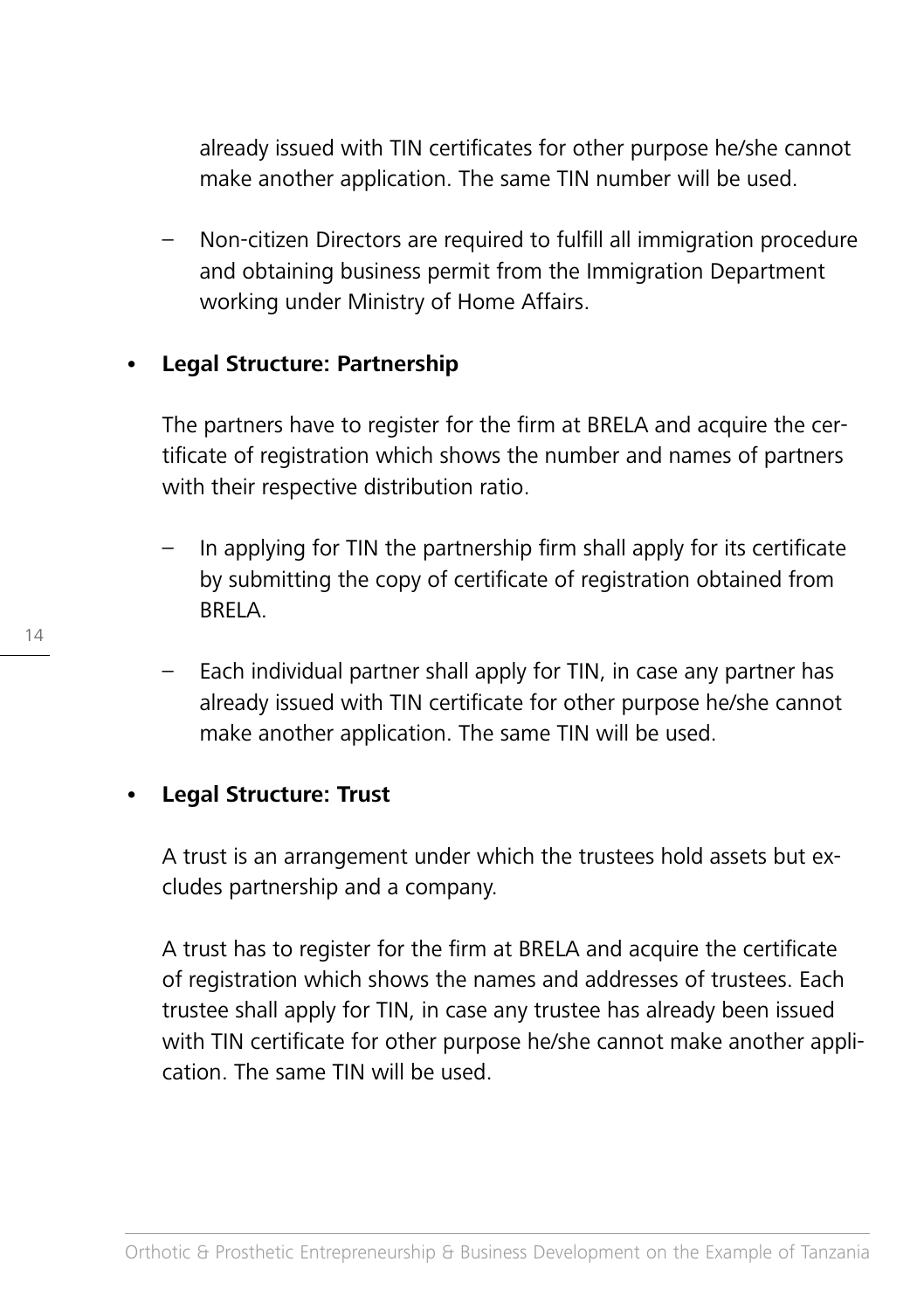## **• Legal Structure: Charitable Organization**

An entity will be recognized as charitable organization for tax purposes after been issued with a ruling by the Commissioner General. The applicant has to acquire all necessary documents from the Ministry of Home Affairs.

## **• Legal Requirement: Declaration of Estimated Income/Turnover**

A business planner will be required to declare the estimated income or turnover for the provision of a tax assessment for the particular year. The tax officer at the TRA office may interview particulars of the applicant and the business in planning. A new requirement (2019) is an "Appointed Auditor" who is to present the required estimates to the TRA on behalf of the applicant. An auditor is a professional accountant or tax specialist, who is appointed by the government.

Details of the necessary process can be facilitated by an experienced business law company. One possible example is given under link: **[\*6]**

For support the planner may want to research and choose a consultant of personal preference – the obligatory auditor, however, might be sufficient because he is appointed for this purpose.

## **• Legal Requirement for: Investment in Tanzania – The TIC**

This subchapter of investment may not reflect the typical business startup in O&P; but it could.

Therefore it shall be provided to make this guide complete. It refers to foreign entities wanting to start a business in Tanzania. It may also apply, if existing or new Tanzania business takes on partial foreign investment. Again, the help of specialized business lawyers is recommended.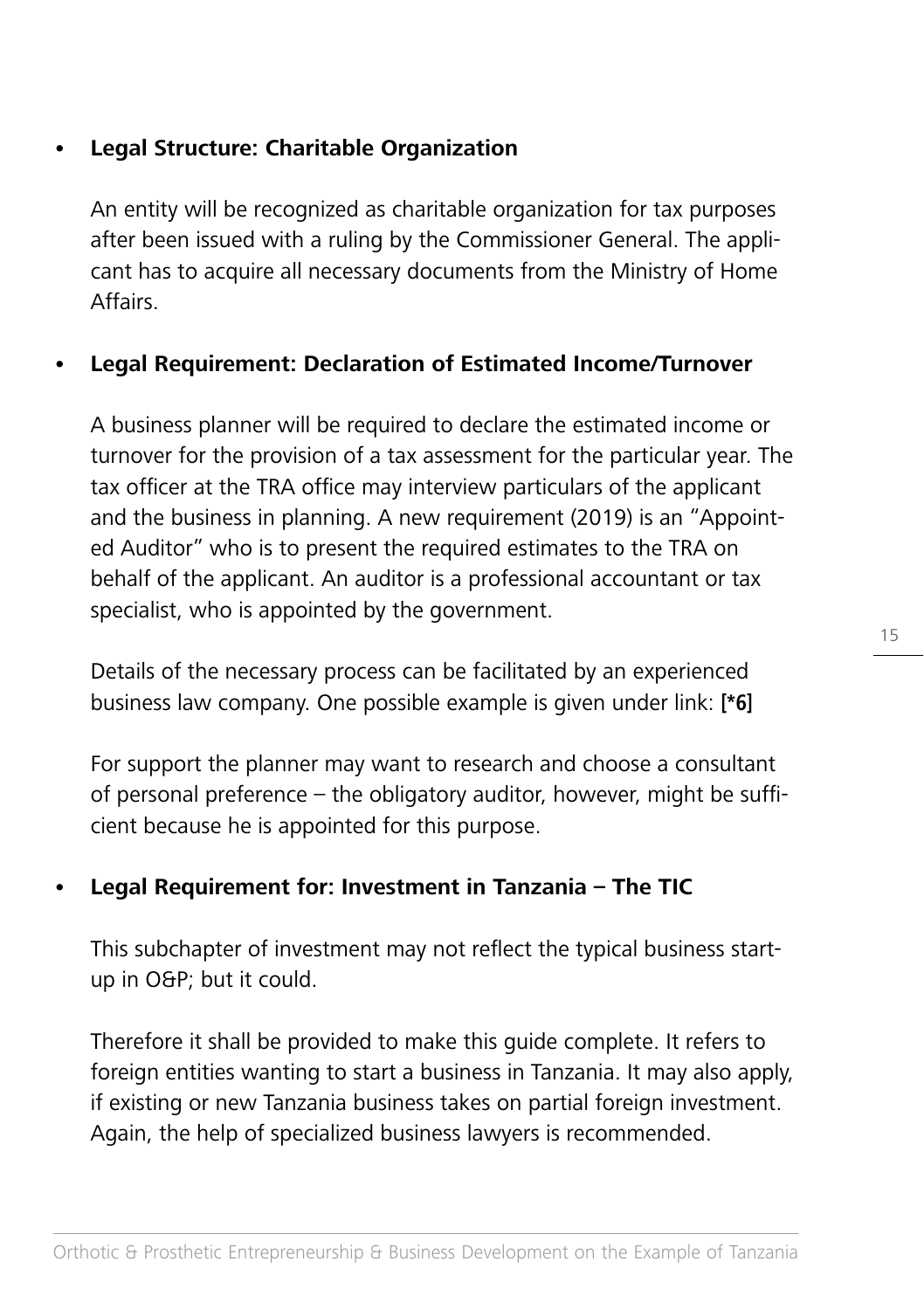Working directly with the TIC may facilitate the process:

The Tanzania Investment Centre (TIC) has been given the facilitative role to investors who want to establish business in Tanzania. In order to strengthen and expedite facilitation services, there are 7 senior officers from Government Departments and other Government Agencies permanently stationed and operating within Tanzania Investment Centre (TIC) premises. These are:

- 1. Lands Department
- 2. Tanzania Revenue Authority
- 3. Immigration Department
- 4. Labour Division
- 5. Directorate of Trade and
- 6. Business Registration and Licensing Agency

Upon submission of relevant documents, the above offices will process the application for different permits and approval. Further information is under link **[\*7]** 

## **• Legal Structure: Public / Private Partnerships or PPPs**

For a new O&P business it may be worthwhile to brainstorm a public/private partnership. The private sector would have to be the executive arm in providing services and devices for the rehabilitation of Tanzania's disabled population, operating out of a government owned shop or a private entrepreneur could run a government installed O&P facility on behalf of the government efficiently.

Such endeavor would have to be discussed with the related government entities; it shall not be further discussed here, as it may not be a primary focus of new O&P business development in Tanzania.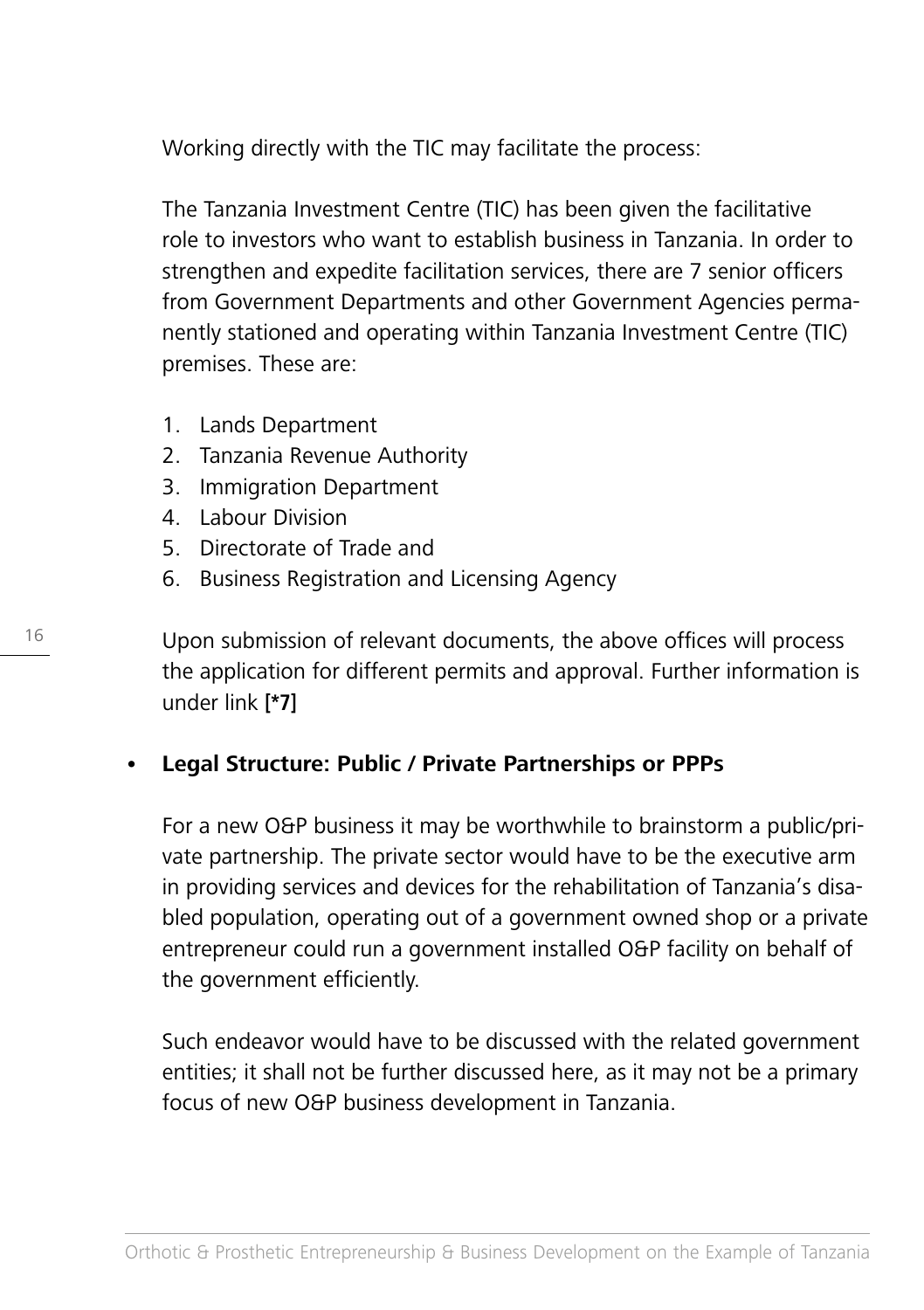Please find the National Public Private Partnership Policy of 2009 and further information under link **[\*8]** and under **[\*9]**

## **2.3 Market Analysis – The Details**

When designing at a market analysis for O&P there are two alternative choices for the question on patient catchment:

- 1: Using the existing, most reliable regional statistics and converting them to the population in reach (this is the easy approach, see the example, and it is an acceptable planning tool) or
- 2: Doing specific market research on particular disabilities in the catchment region. This second one may be more exact, because it is working with exact regional numbers of exactly the disabilities the business is looking for. It would be an important approach if a business would want to specialize on serving the needs for a particular disability segment only. It is, however, a tremendous effort to do this kind of market research (or expensive to get it done by external professionals).

Whichever way is taken, it is important that numbers are credible and that, using them, that results can provide feasibility for (or against) the new project.

## **2.3.1 Example for the Kilimanjaro Region – Method 1:**

The population of the Kilimanjaro Region is 1.64 Mio individuals (2012 Census). See link **[\*10].**

It is certainly higher today (estimates say 1.75 Million). The calculations, however, will be based on the existing census, keeping in mind that the outcome would present higher numbers, if there were reliable numbers of the population today.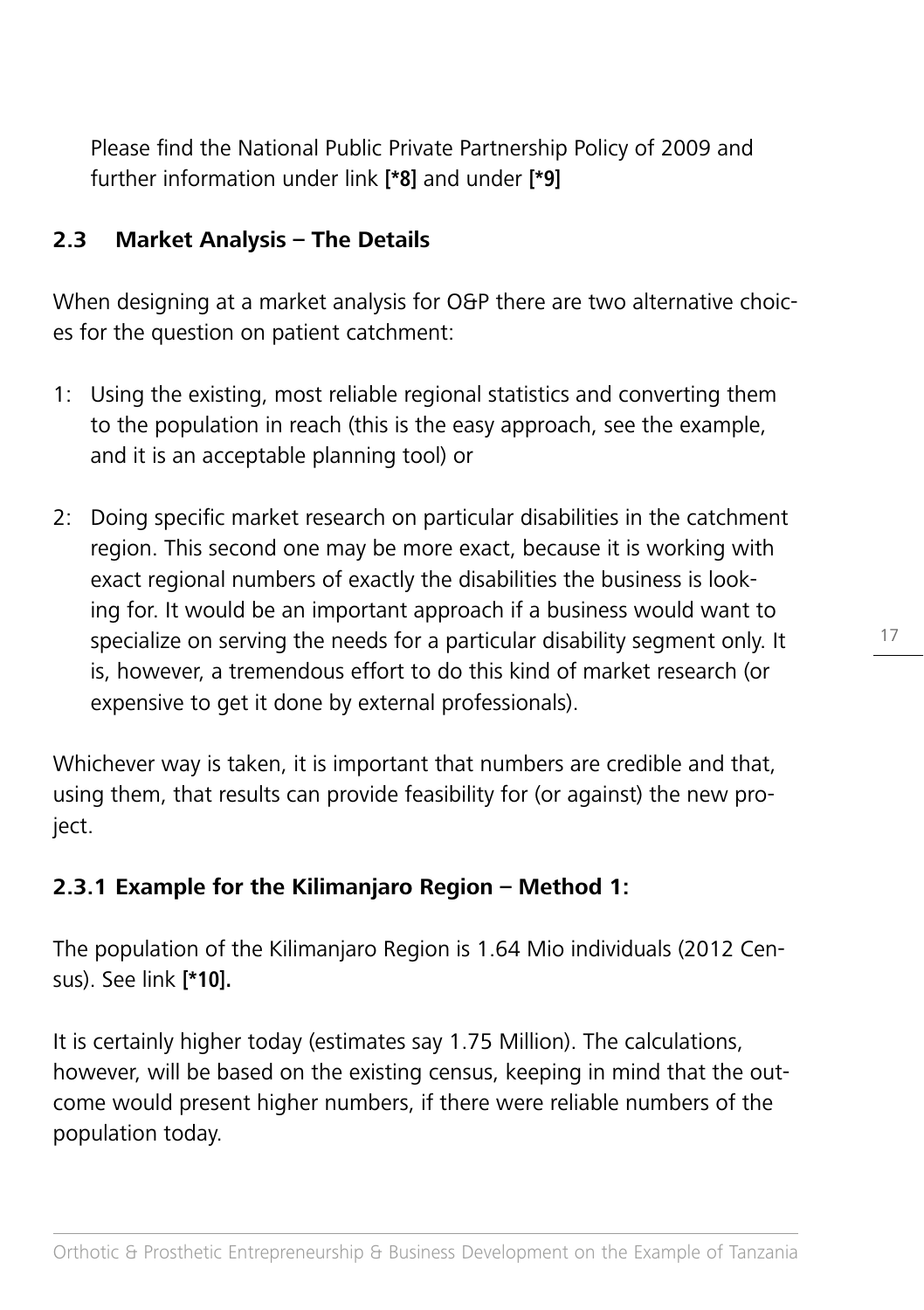Knowing that the region is subdivided into 6 districts and not neglecting that they are of various size and population density, it is, however sufficient to calculate statistics for the Kilimanjaro region as one unit because – in the example – it will be proposed as the center of the so-called "catchment area".

It is allowed to do so, because of an existing and relatively well established transportation infrastructure of the Kilimanjaro region. Therefore it may be assumed a new O&P business (assumed as located in Moshi in this particular example) could reach 90 % of this potential client population, or vice versa the clients could reach the business.

The vicinity of an International Airport and good long distance road conditions allow to expand the catchment area far beyond the Kilimanjaro region (not done here). It has been confirmed by local business, that part of their clientele travels even from beyond Tanzania's borders!

A calculated 1.64 Million inhabitants of the region would lead to a result of 1.48 Mio reachable inhabitants under the assumptions of this 90% calculation model.

Looking at the average out of the WHO health statistics identifying  $2 - 4$  % of the population being severely restricted in function (see link **[\*11]**), and the WHO/ISPO statement that 0.5 % of the population needing assistive devices (a number lacking evidence so far- see link **[\*12]** and **[\*13]** page 6), one might assume – probably without serious mistake – that any number between about 0.5 % and 2 % of the population would be in need of O&P assistive devices, which enhance function.

Using these numbers and assuming an average of a mid-level, somewhat conservative 1.5 % of the population, this calculation would lead to 22,200 individuals with disabilities, who would actually need one or the other assistive device (as artificial legs, braces and wheelchairs) about every 3 years in the Kilimanjaro Region.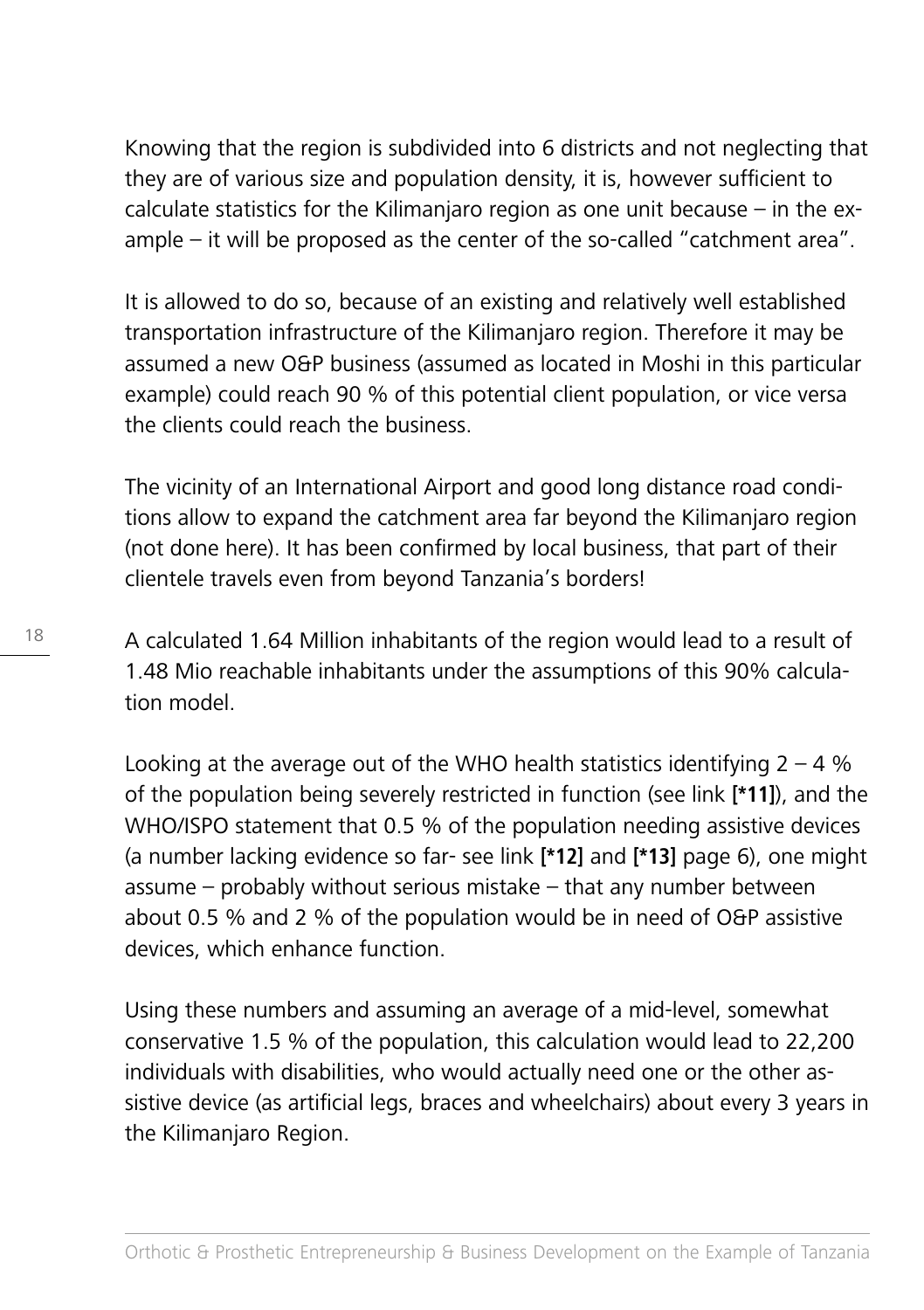This number can be split according to the districts within the Kilimanjaro region if a new business owner would intent to cover a specific region only.

The authors will not expand into further mathematics here, but leave this  $-$  if desired – to individuals planning their business.

Looking at these statistics from a business point of view one needs to be careful regarding economic strength of the population. The authors assume (not an evidence-based statement!), that only 25 % of the individuals numbered above would have the economic strength to pay out of pocket for O&P services.

**Risk:** This conservative assumption may be right or wrong, which could make a huge difference in the final results – statistics, however, were not found).

Under this assumption the O&P businesses of the region would share 5,600 individuals who can firstly: reach the business, who secondly: need O&P services and thirdly: are able to pay for it. This is the outcome of a market analysis, partially based on available data and (reasonable) assumptions.

If the new O&P business in the region would have to share this number with 2 competitors they each will end up with about 1,900 O&P clients for "large O&P" devices and many more for smaller, customizable **"Off The Shelf" (OTS)** products! O&P clients will return frequently, because disability is a lifetime condition.

Would that be a satisfactory client number for those businesses?

Yes, absolutely in Tanzania (manufacturing without automation by CAD CAM and similar tools), it would be providing a very good workload for a medium to large business in O&P.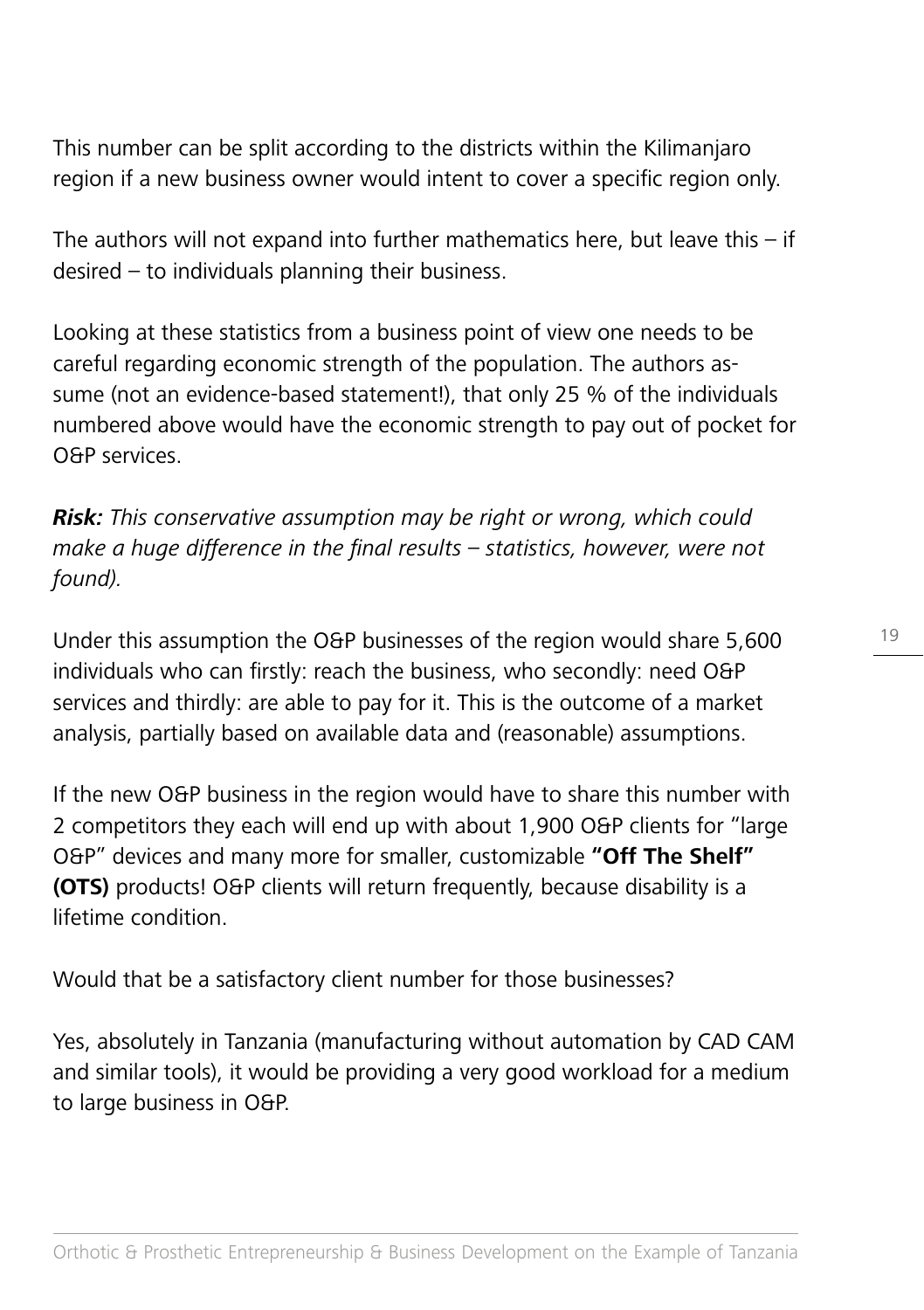If one of the businesses had the intent to grow their business beyond that number they would have to convince an additional number of patients within the existing pool to choose their particular business. This is called "competing", one of the typical and normal strategies in business life – thriving to be better in outcome and more convincing in client outreach, than the competition! Alternatively they could also serve patients (and this is a huge number!) who get their devices potentially paid by social services. This however is a cumbersome process taking administrative time with unknown outcome for each individual case, an effort for a business decision to make!

The calculations above do not yet consider a specific number for the OTS products. There are no health statistics in Africa for their use in the population. A reality check and one different possible step of getting a better "feeling" for the market is to look at existing O&P facilities. How many individuals with a disability does a regionally established O&P facility see per year for new O&P devices? How many repairs or repeat business for existing ones? How many for smaller items of care? What percentage of patients can pay for their services? How much is paid by whom for O&P services, if the patient is not able to do so (social services)? Is these numbers sufficient business-wise? Is there a patient overhang by the end of the year? A difficulty of this particular approach is that there is no answer to total patient availability in the region, but it helps to understand if established local facilities are extremely busy or "going slow".

The authors did not delve into those details but have been informed that the largest O&P Facility in the region (KCMC O&P), with a number of qualified employees, handles a mixed patient load of about 2,000 per year and handles only a fraction of cases in need, which includes many of those that cannot pay (they are probably not a primary target group for new O&P businesses) and many that have to wait for service. This answer may serve as a "secondary evidence" that the calculations above are close to being reliable.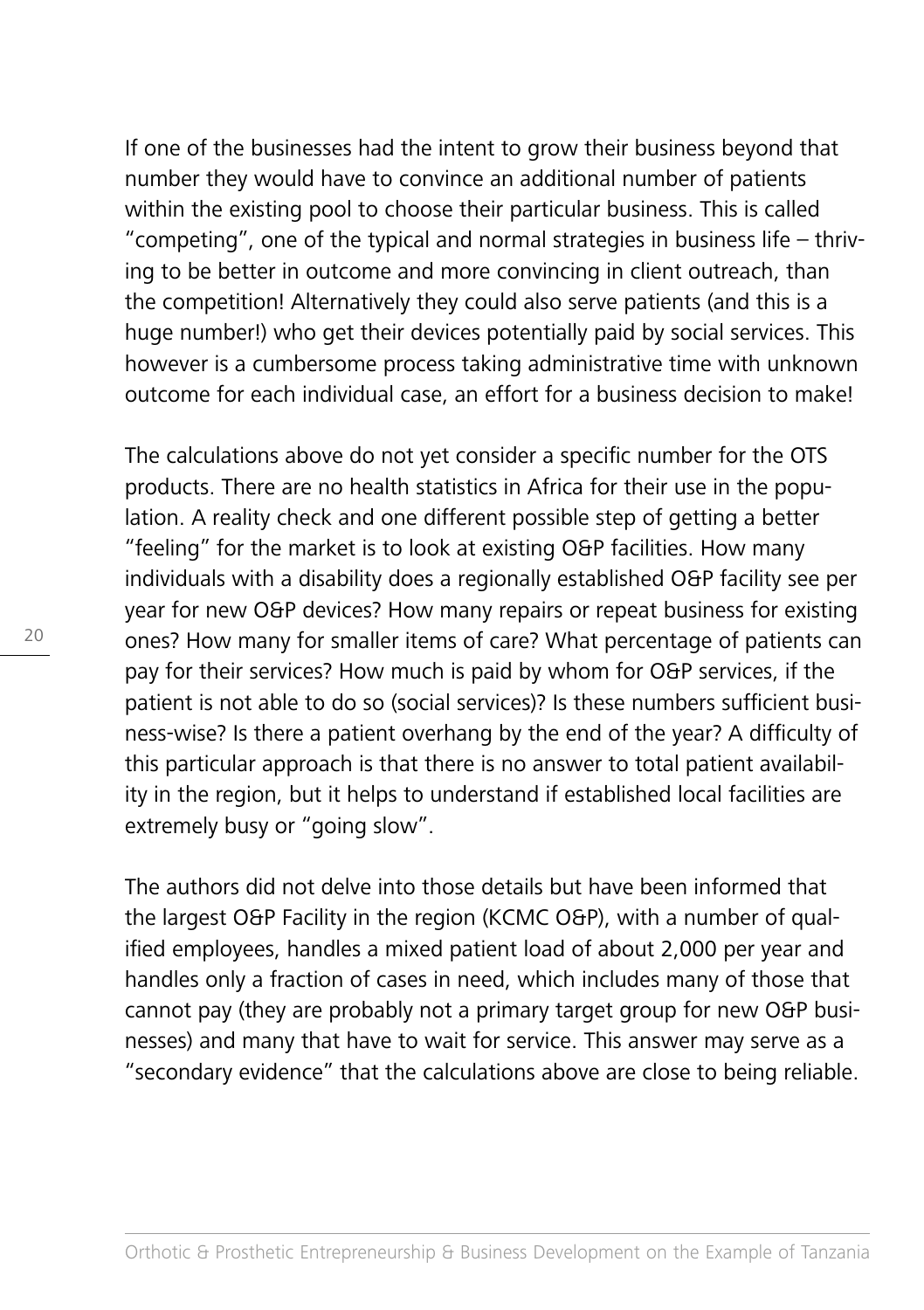It may be interesting at this point to know that there are a few medical resources in the region who see patients beyond the patients seen at KCMC. These are:

- CCBRT Moshi
- St. Joseph Hospital
- Mawenzi Regional Hospital
- Kibosho Missionary Hospital
- Machame Missionary Hospital

Also there are additional O&P facilities as service providers:

"USA River Rehab Center" in Arusha with their own orthopedic workshop and "Orthofit", a small but impressively functional specialist for prosthetics of the lower limb (only) and another one in planning. The authors do therefore not perceive a shortage of work in the region even if a patient load of about 2,000 seems to be "small" for a SME-size O&P company  $(2 - 6$  employees) under European or USA standards (which do certainly not apply here!).

## **2.3.2 Evidence on Needs and Business Feasibility in O&P**

Information can be anything from true evidence to wishful thinking. When using statistics and data to further a business reliable resources should be used exclusively. In O&P these are the World Health Organization, the ISPO, the national ministries of health or commerce, universities and NGO organizations that have done research in our field of interest. Evidence-based planning is harnessing the knowledge gained from official data and information and using it to optimize planning and to improve the reliability of results.

The "ISPO/WHO Guidelines for Training Personnel in Developing Countries for Orthotics and Prosthetics", see link **[\*13]**, page 6, states: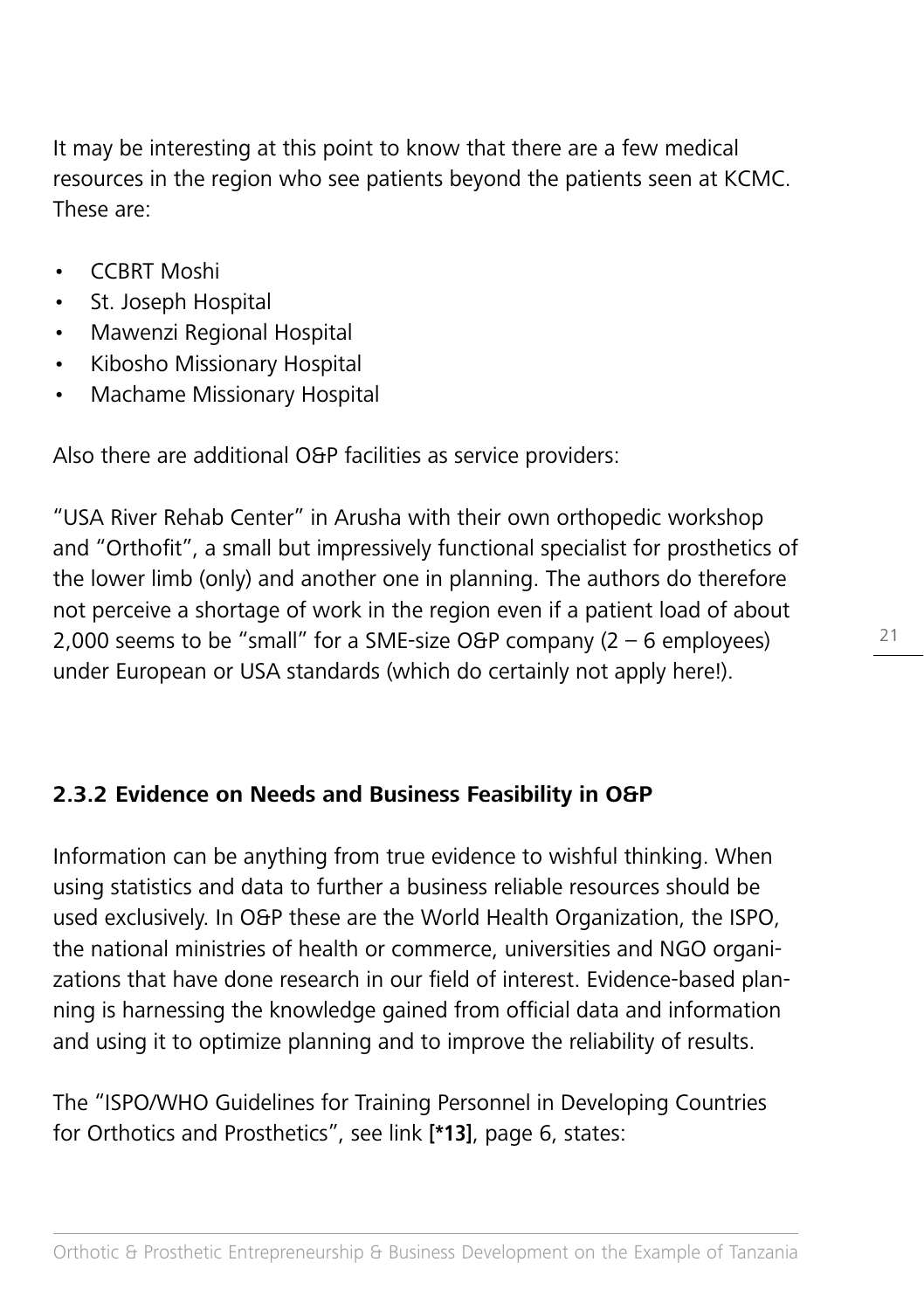"Persons with physical disabilities, who have a need for prosthetics/orthotics and related rehabilitation services in developing countries, represent 0.5% of the population. In 2004 (!) there are 5.1 billion people in Africa, Asia and Latin America so there will be 25.5 million people in need of prosthetic/ orthotic devices. The vast majority of these persons can remain functionally free of deformities or be re-established to function in society if provided with appropriate prosthetic/orthotic devices".

The requirement of evidence means that at least "the best available data, information and knowledge are used to make decisions".

Unfortunately the above ISPO/WHO statement does not show any reference to particular research (when, where, how), within the particular print, on the particular statement regarding need of assistive O&P devices or how it was calculated and extracted out of the more expansive WHO reports on disability. However, this guideline was written by experts in the field and in business planning one will have to be satisfied with the best evidence available. WHO and ISPO statistical health information – or a meaningful mix thereof – in regard to O&P is the best available evidence available to this profession.

Best evidence is required when the bank asks for patient load. How many accumulated clients are to be taken care of in the region that is reasonably covered? Which business value will that equate to? How can it be expanded?

In business terms this is relevant information and it is difficult to rely on data that does not present with the required evidence or proven reliable. Even a single professional consultant who may have had the task to travel a remote area and collect statistical information may provide valid and reliable information, as long as their methods were appropriate and their approach scientifically clean.

**Rule:** Not all information found is evident in the scientific sense. In O&P non-scientific information may provide a lower grade of evidence and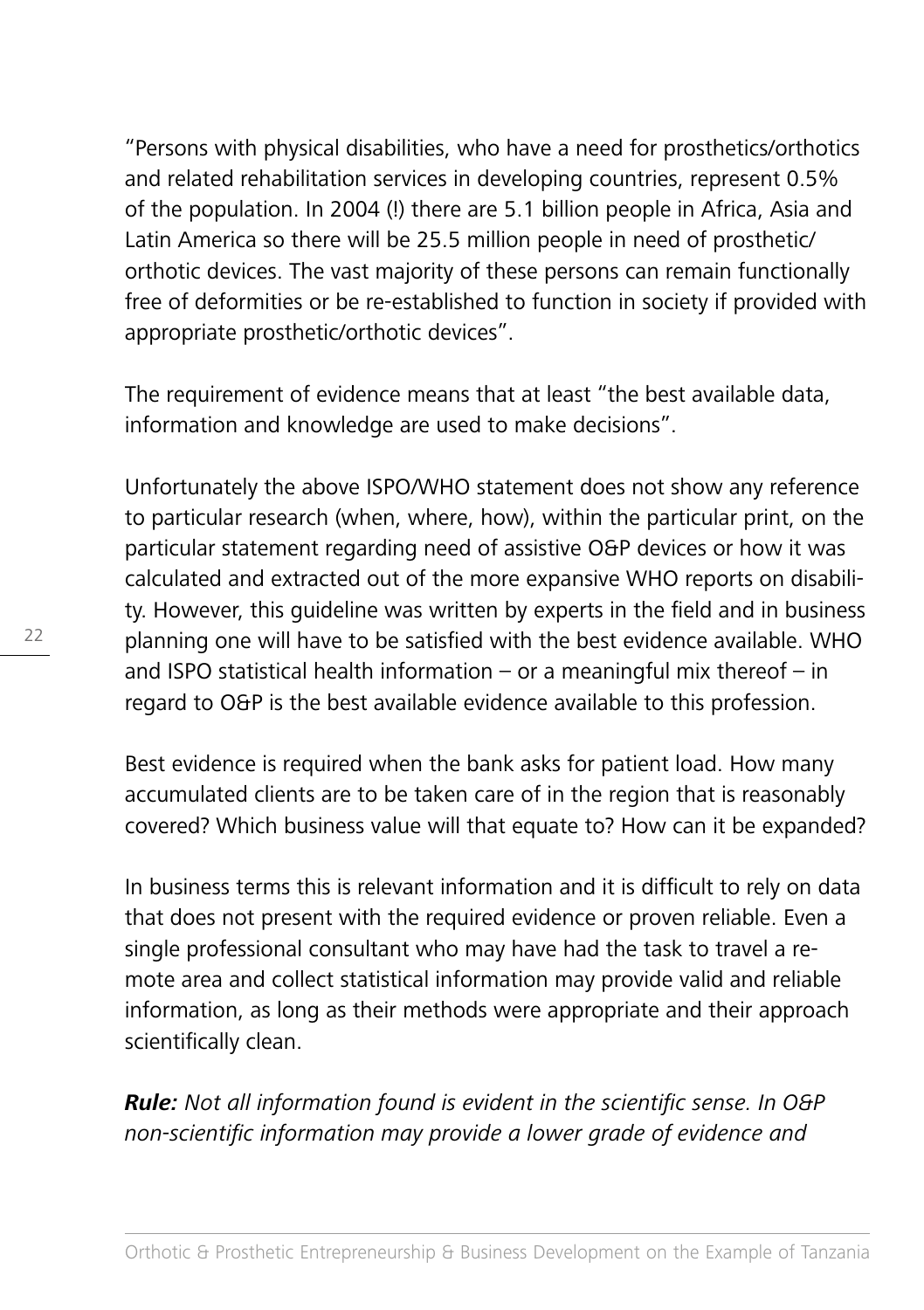therefore it may still be valid for planning purpose as long as it is the best or only information available! Careful comparison of contradictory statements is indicated.

## **2.3.3 Disability - WHO, ISPO and Other information**

## **WHO:**

Excerpt of the World Health Organization's (WHO) World Report on Disability:

"About 15% of the world's population lives with some form of disability, of whom  $2 - 4$  % experience significant difficulties in functioning". The global disability prevalence is higher than published previous WHO estimates, which date from the 1970s and suggested a figure of around 10%.

Regarding that the figure of  $2 - 4$  % of population with significant disabilities blindness, hearing loss and others, one may be permitted to calculate that  $1 - 2$  % of the population may turn up at the door of the new business earlier or later, needing O&P services. This number would be considered a conservative approach by some – or a slightly elevated number by others. At least the number is probable (see details of the market analysis above).

**WHO Statistics**, see link **[\*11]**, generalize the frequency of a particular disability in relation to population. These numbers are not necessarily 100% reliable, the situation may differ region to region but they are probably some of the best evidence one can get.

The International Society for Prosthetics and Orthotics, ISPO has been involved with O&P only since the 1970s and is therefore an excellent resource to find information needed for planning: For example if information on standards or education or international collaboration and consensus in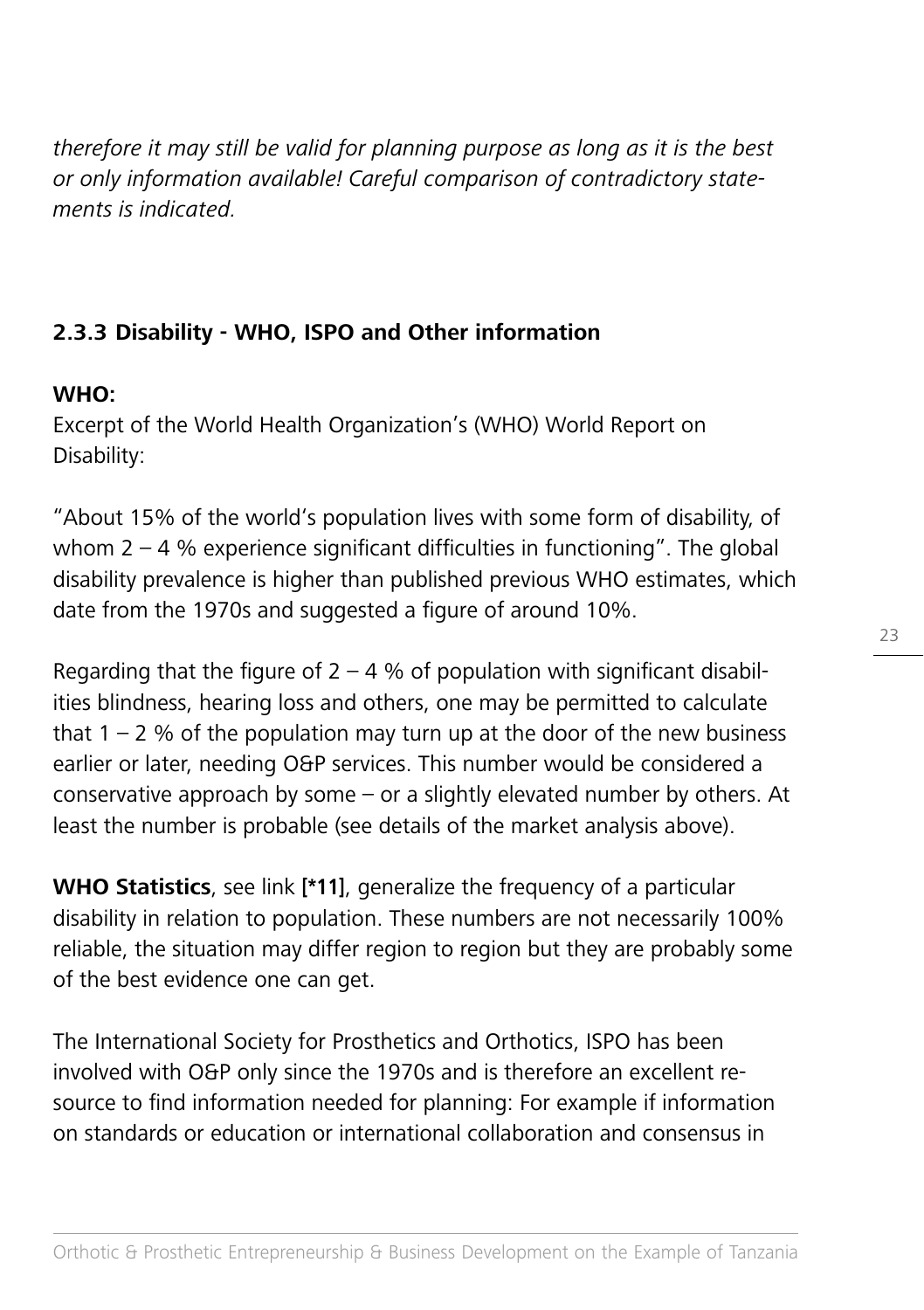the field of O&P, is required, it is worthwhile to consider **ISPO/WHO as a resource** under link **[\*14]**. In 2004 a working group has developed the ISPO guideline on: **"Planning, Monitoring and Evaluation of O&P Service Projects".** See link **[\*12]**.

This guideline was not designed for the planning of O&P enterprises with sole owners in mind, but it is excellently useable for that purpose. After all it does not make a huge difference, if an O&P service facility is run by an organization or by a sole owner company. Both build an appropriate O&P service and workshop, which has to prove efficiency and success. Both have an identical focus: quality patient service. The ISPO manual may be referred to more often. It can be downloaded (70 pages) from the internet.

#### **2.3.4 Disability - in Tanzania, National Data**

WHO and ISPO data were already mentioned. The Swedish International Cooperation Agency, SIDA is a government agency on behalf of the Swedish parliament and government with the mission to reduce poverty in the world. They have researched numbers in Tanzania. According to their national disability survey of 2008, 3.2 million Tanzanians (7.8%) of the population aged 7 years and above have some form of disability and up to 5.4 million (13.2%) are affected by disability. The Tanzania mainland has slightly higher prevalence of disability (13.3%) than Zanzibar (9.3%). It is more than 10 years old to date and it would be desirable to renew it and possibly shine a light on the requirements for assistive devices. However, as the WHO and ISPO statistics, it belongs to the best available evidence to date. It is referenced under **[\*15]**.

These numbers are considerably higher than those of the WHO and it would be interesting to compare both of their methods.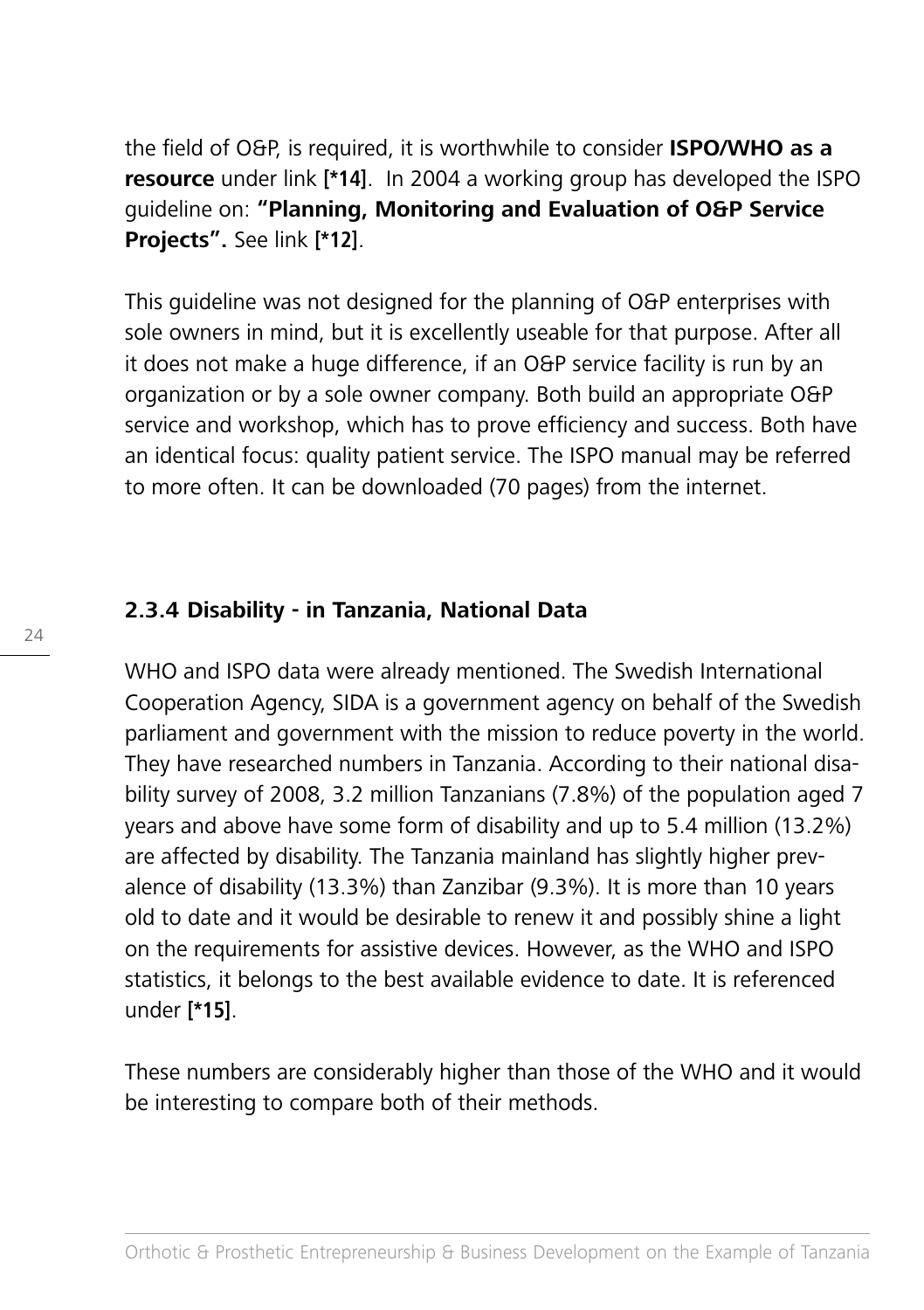The Tanzanian SIDA numbers seem very encouraging for anyone who plans to start an O&P business in Tanzania. However, the authors cannot guarantee for accuracy as an O&P-only planning tool.

**Rule:** It is recommended to be critical with numbers on disabilities researched, even if they come from reputable organizations.

**Risk:** Not knowing or exaggerating the expected patient load for a new O&P business may cause serious miss-planning with undesirable consequences. Providing a range of reasonable probability is useful and builds trust.

## **2.4 Business Plan - Organization and Management**

The business planner may have decided to be the President of the new company. Someone convincing might be the Executive Director - if the business really needs one. Is it going to be a participating active partner who will share in the company? Or is it going to be a highly skilled employee already found and willing to work for the new entity?

Possibly it is somebody that the business will have to search for. How does the business search for qualified partners/employees?

Orthotists and Prosthetist trained in Tanzania may present with different qualification levels:

- "Single Discipline Technologist" (ISPO Category III);
- "Orthopedic Technologist-Diploma" (ISPO Category II) and
- "B.Sc. in Orthotics and Prosthetics" (ISPO Category I).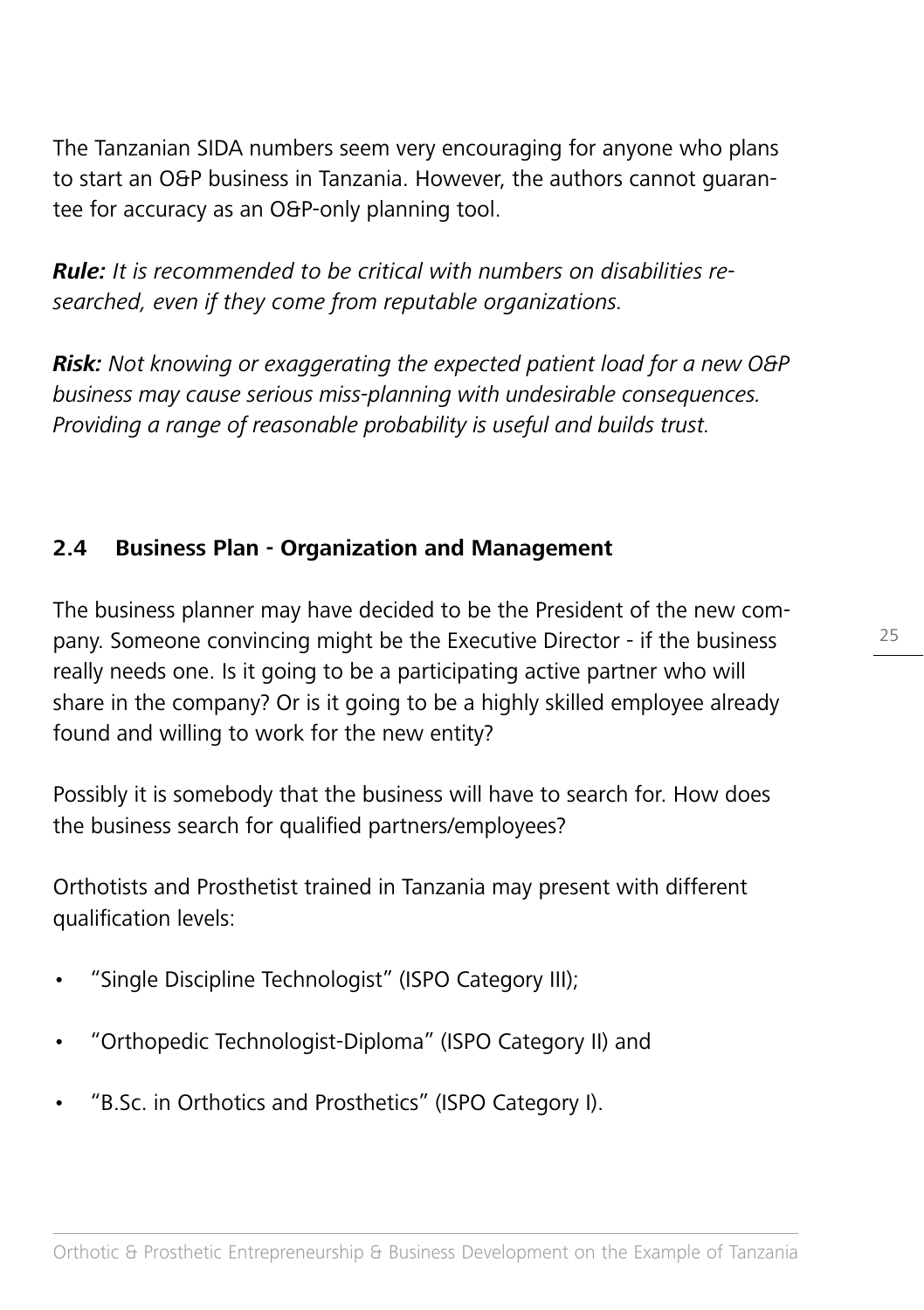• "M. Sc. Degrees in O&P" are not yet available in the Tanzanian education system. They may be acquired in online distance-learning, and they are offered by external universities (as by the University of Strathclyde, Glasgow, UK.)

Any O&P business has a number of title options available if that is important to the business and to the future employees:

## **Director, Manager, Lead Orthotist, Lead Prosthetist, Workshop Manager**

and so on. Titles are not everything, they should be well considered before provided. They need to come within an employment contract and job description in writing. Both parties will agree on what is expected and what is provided. This creates bilateral commitment and option for control.

How many employees on which qualification levels will the new business need and when? How many employees in a simple maintenance function? How many short- or part-time employed or non-employed helpers?

The plan will have to describe everybody's function, their qualification, their main task and at which time in the business development process they are expected to be hired.

It is certainly difficult to plan for a number of employees as long as one does not know the actual work load the company will have available to start with. That's why there is the market analysis.

Now that the planner knows the volume of work to be reasonably expected they can – with some reliability - calculate how large or small of a business to start with. That leads also to the number of employees required for the task (assuming that the facilities are functional and ready to go, the employees need a work space).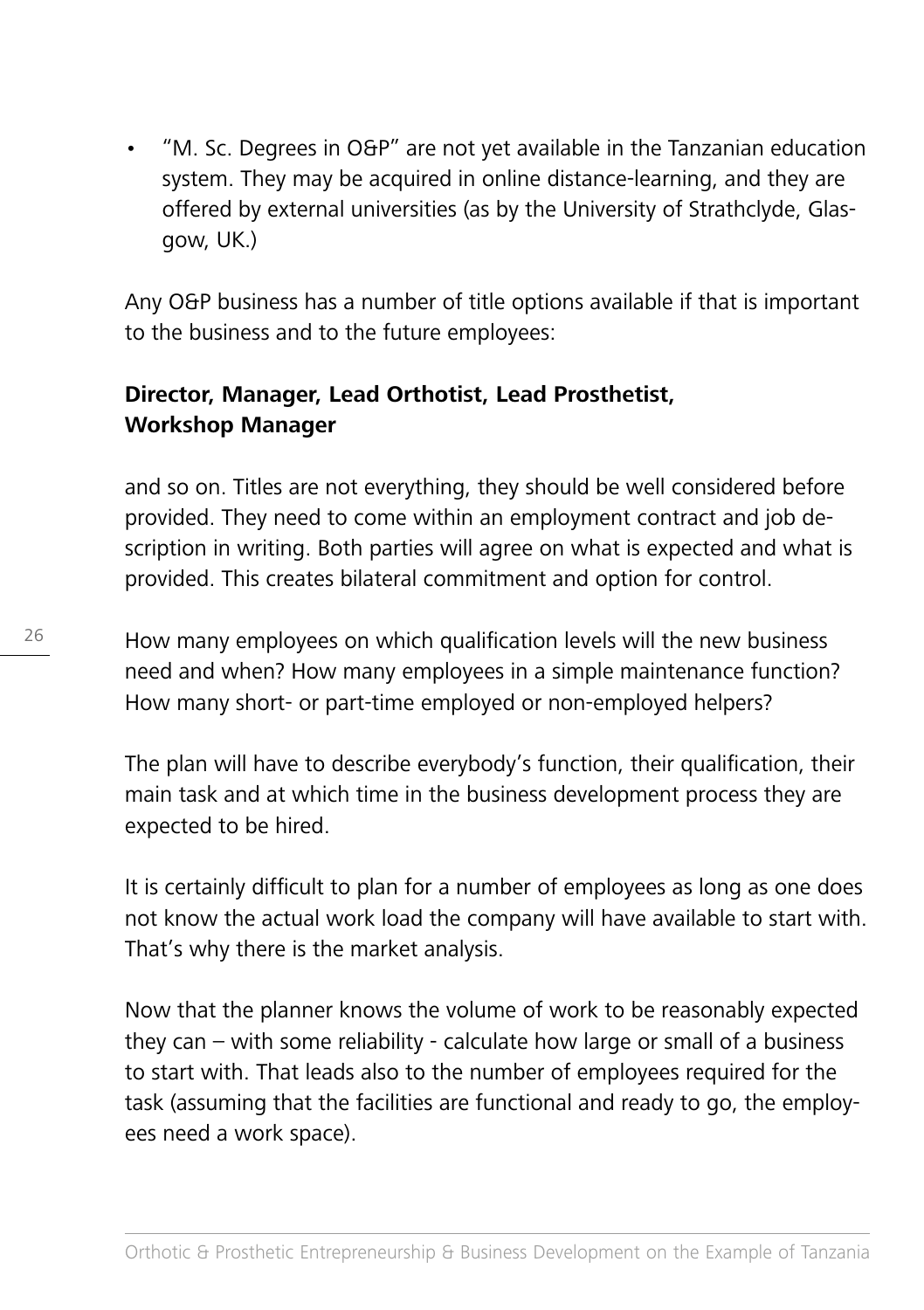To be remembered: Employees are an important business asset and also they create a high burden of cost for a new business. If the planner feels uncomfortable with taking on that responsibility from the start, they should start with one or two less employees and as the company grows, see if additional manpower needs to be hired.

It may be good to have an overview of employee recruitment on a clean document. A "Gantt Chart", as an example to be downloaded for free is referenced here: **[\*16]** 

## **2.5 Business Plan – Sales Strategies**

Partners, lenders and recipients of the business plan need to know: O&P is not typically considered a sales-oriented business, and not to be compared with any sales-oriented trading business typically well-known in the general public.

O&P is a med-tech service dedicated to measuring, designing, casting, manufacturing, fitting of a device and training the recipient in appropriate, functional usage of their new custom device.

This is more than a sale, it is a complicated process, however, the outcome of any single O&P service is – in an important part – reflected in a single custom device, and a device is a product. In O&P typically all process reimbursement efforts are covered with the sale of the device.

**Rule:** For a better understanding of O&P business the planner and potential new business owner has the task to educate the client and the payers (if different) on the difference of the process-based O&P price calculation effort as compared to a product-based price of any simply traded resale product. This is one of the O&P self-explanation dilemmas world-wide!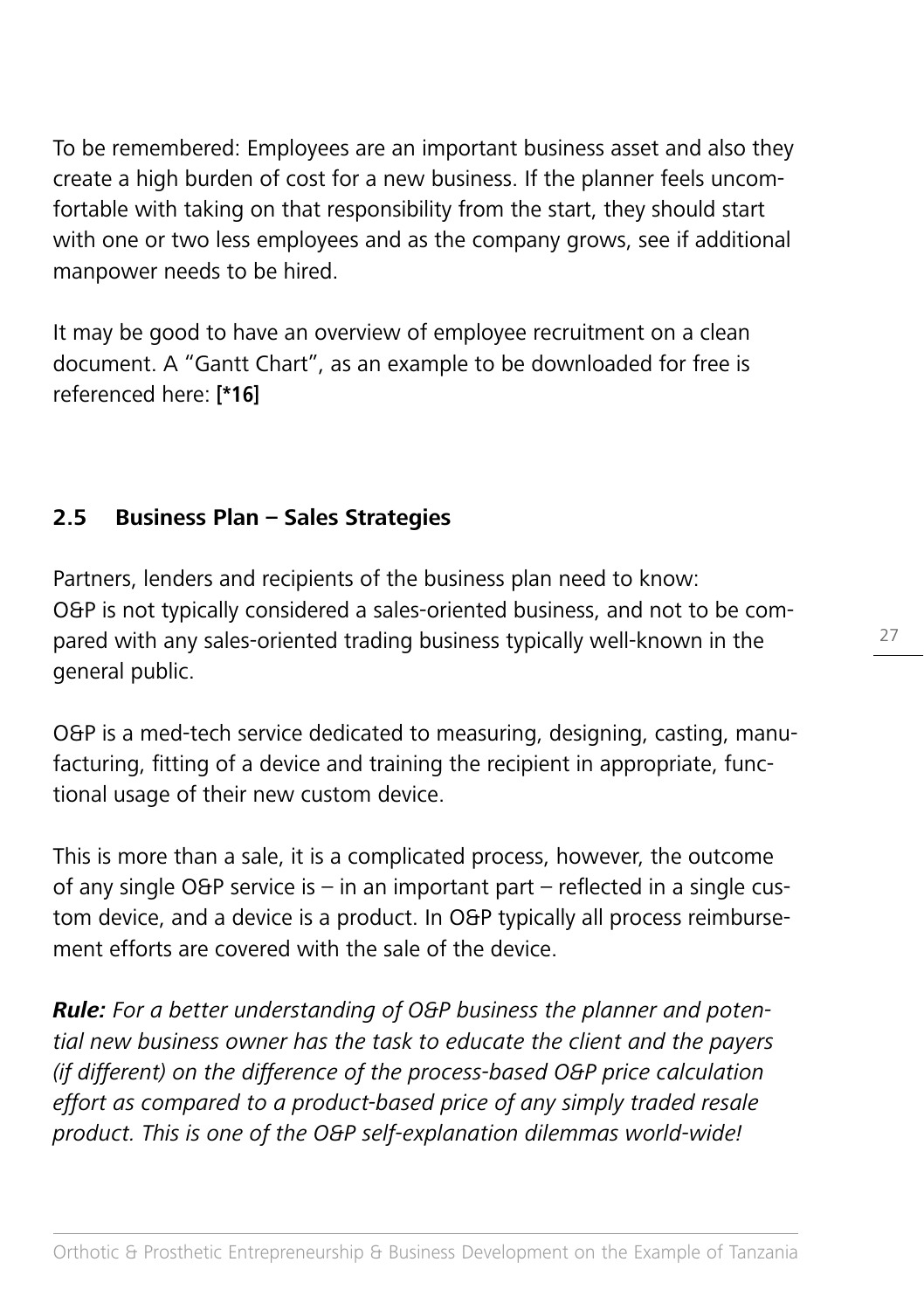As already explained, an O&P businesses' volume of sales depends mainly upon the number of patients it can attract.

In Europe and USA an O&P order, leading to a new "sale", is triggered by a specialized doctor (orthopedics, rehab and surgeons as well as PT and OT). He/she will perform a medical exam and come to a medical diagnosis, confirming the specific need for an orthopedic device (or wheelchair). Most of the clients (if health-insured) can see a specialized doctor for a small co-pay at any time (and not only after a surgery).

This creates a desirable side effect for everyone involved: The doctor, being a neutral professional expert, does their own diagnostic job and is – as a side-effect – simultaneously acting as a main sales promoter for O&P! Without a doctor's professional diagnosis and an objective "confirmation of need" in form of a prescription (which will land on the desk of one of the O&P businesses) there is no O&P sale.

In Tanzania things may be similar but they are certainly not the same. A Tanzania business needs to have referrals too. The easiest referral person would always be a healthcare provider seen by the client before they see O&P. It is not surprising that – over time – there is a special bond between a care provider and the client. So if they refer the client to O&P, basically what they say is: "I trust this O&P-company, as you (client) trust me, you are in very good hands there!"

Just as for Europe or the USA, Tanzania's O&P needs a "sales strategy" (it is not the most appropriate term in O&P because it is really more of a patient need satisfaction strategy!) that builds referrals. Any business  $-$  and O&P too  $-$  has to engage in PR with all potential referral resources. Any business has to make themselves well known and use any reasonable tool that comes to mind.

PR in O&P could be offering continuing education courses to referral resources, which is a benefit to the doctors/therapists and not just considered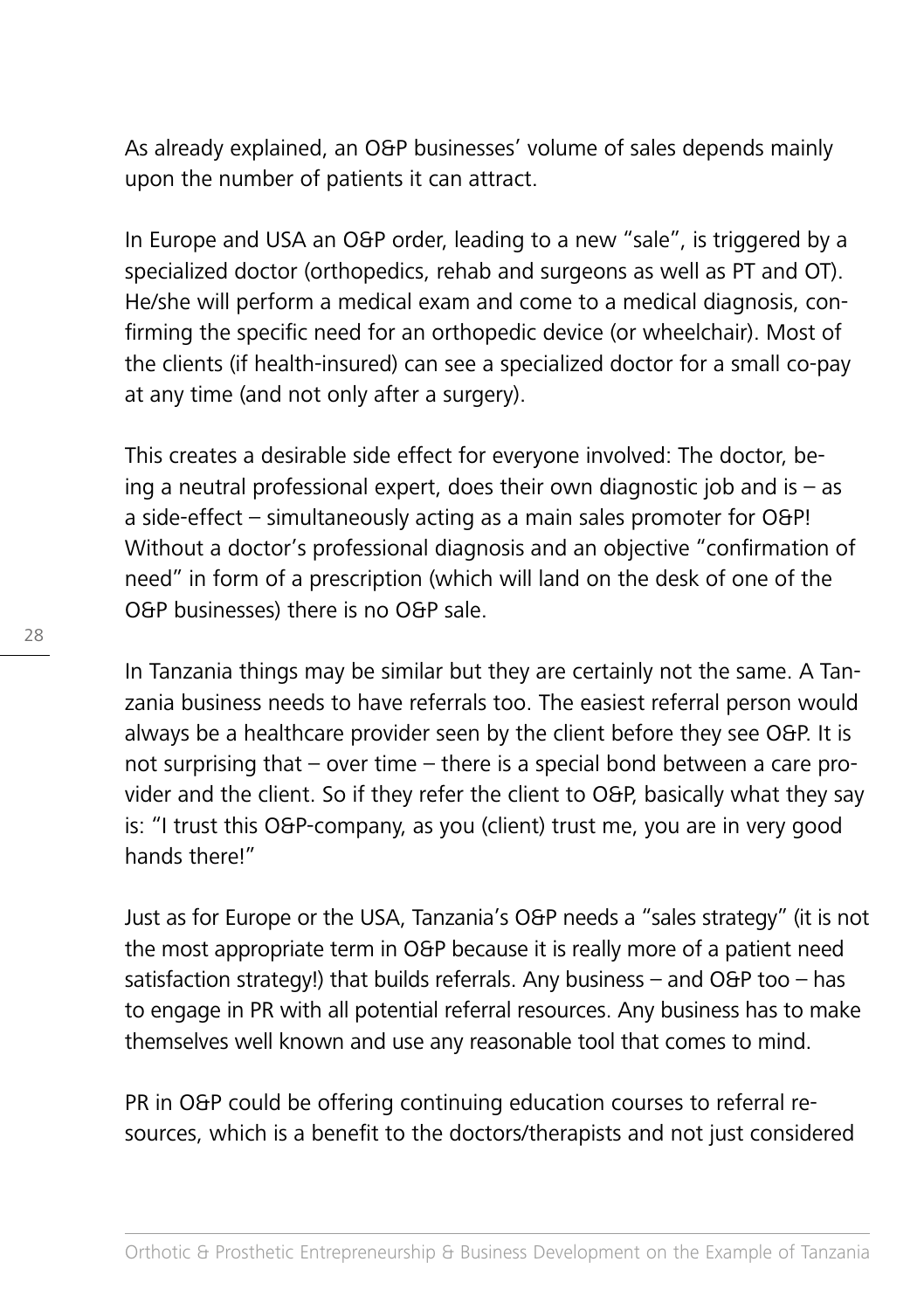"cheap advertising" with questionable arguments. The target group of medical experts needs to understand the work and results (demonstration of satisfied patients is a very successful tool) of O&P to become truly qualified referral resources! There are cases in which medical doctors have switched their careers to O&P because they were impressed with results achievable! O&P needs to utilize their chances of public involvement and public education!

Furthermore the combined use of printed brochures, newspaper, radio, TV, Instagram, Facebook and website advertising is recommended.

Once – or if – Tanzania's government agrees that health insurance should be available to everyone and pay for O&P services, they will simultaneously set controls in place in order to avoid abuse of the system. At that time a specialized doctor's prescription and referral to O&P will be mandatory. Once installed, it will facilitate any so-called "sales strategy" built on healthy, appropriate relations. It will also improve outcomes and outcome control as well as avoidance of fraud (which is an unfortunate truth of life!).

## **2.6 Business Plan – Funding Requirements**

It can cost roughly between \$10,000 (if a small building is already owned, utility installation is already done and the new business owner is a do-it-yourself person) and \$300,000 to open an O&P company in Tanzania, depending on the chosen parameters of location, size, equipment technology installation, number of employees and start-up warehouse requirements (components and materials bought).

Calculated profit margins in O&P are typically only in the plus/minus 10 percent range, once all other factors are calculated appropriately.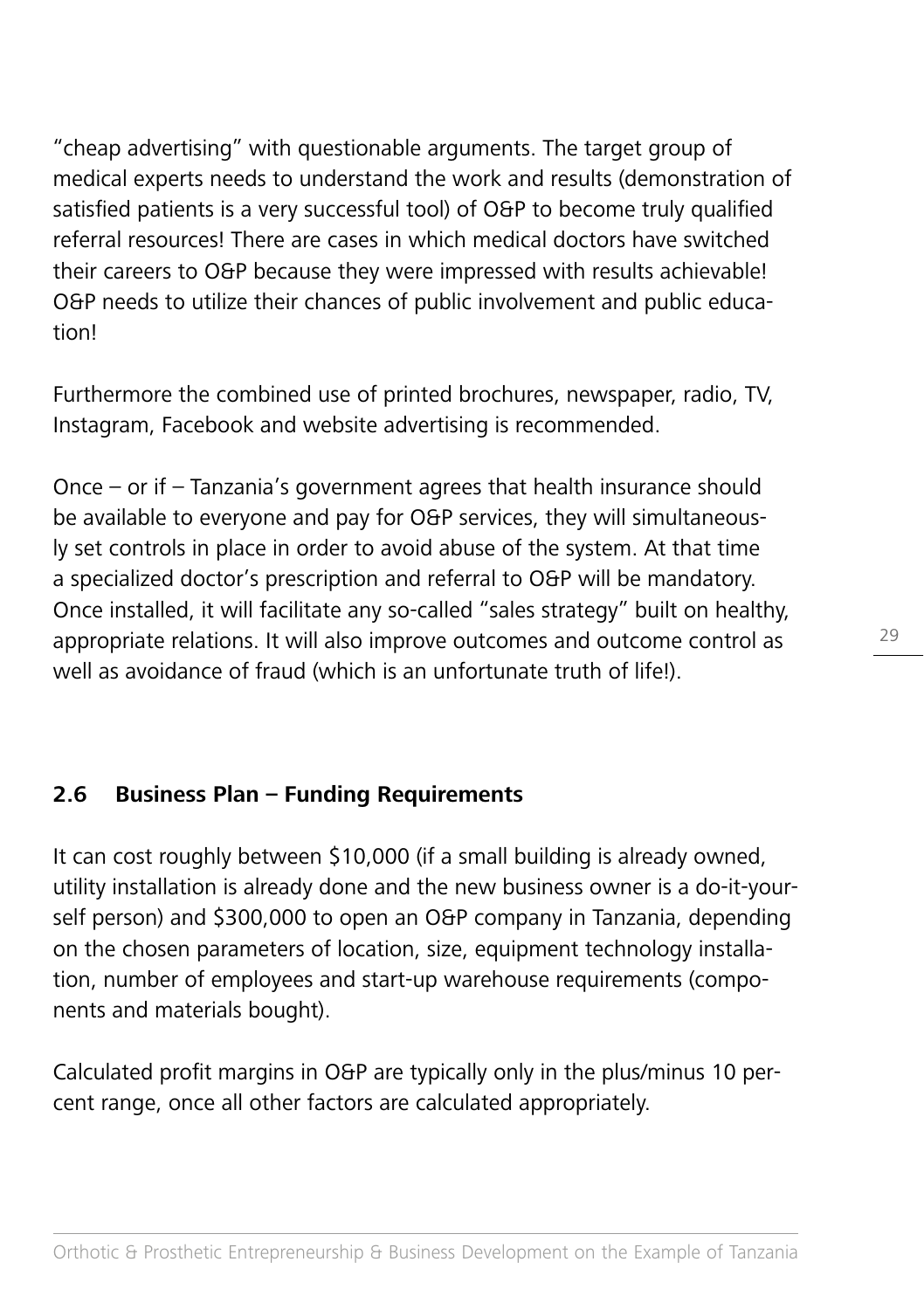There is no doubt that anyone starting a business will need seed money to get started!

Even if the entrepreneur has saved some money already, they need to calculate how much they will need beyond personal assets. Anyone, involved in providing funds, be it family, partners, donors, public programs or the local bank, need to know how much funding the new business needs and when they are going to have it paid back. This is common risk reduction and business sense on their end.

The new business needs also to consider finances for the start itself and to get over the starting hump of the first  $6 - 12$  months or more and consider all factors that contribute to the final amount they have to borrow. Here are examples:

## **Fix costs:**

- Property (grounds)
- Property (buildings) to be purchased, leased or rented
- Property building functional re-design and renovation
- Property utility installations functional re-design and renovation
- Equipment and tools workshop
- Equipment and office tools administration
- Materials workshop
- Materials administration
- Retail goods (prefab and assistive devices)
- Furnishing patient waiting and fitting rooms
- Furnishing administration
- Furnishing other
- Any other business related fixed cost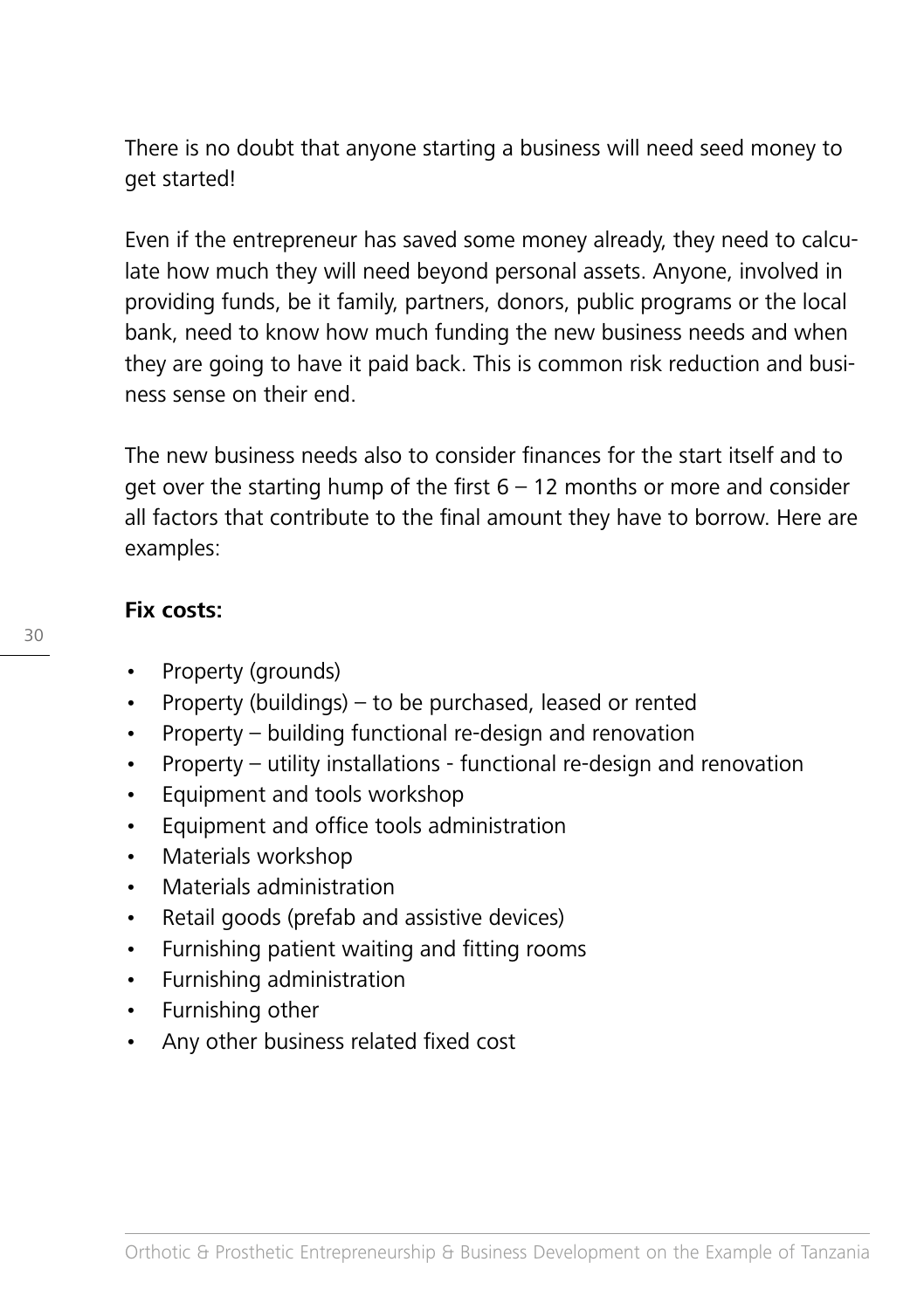#### **Flexible cost:**

- All Personnel (depending on start-up needs)
- External planners, consultants
- Fees
- **Taxes**
- Any other business related flexible cost

Obviously it would be rather difficult to provide any specific planning examples in this document because there are too many factors influencing the numbers.

#### **Some of these are:**

- Location of the business (local pricing)
- Size of the new business, (building, equipment, furnishing)
- Local planning, building, construction and related cost
- Other consultants needed
- Equipment sourcing, quality of machine/tool equipment and numbers
- Material needs on expanse of technologies covered (imported/local?)
- Volume of start-up stock and reserve stock needed workshop
- Volume of start-up stock and reserve stock needed for OTS retail
- Personnel cost level and numbers (depending on size/specialization)
- Level of government fees and initial taxation

For the technical component of workshop planning see the ISPO publication:

**"Planning and Installation of Orthopedic Workshops in Developing Countries"** by S. Heim, N.A. Jacobs and W.Kaphingst ISBN 87-98190201-0.

Not internet-based, see pdf attachment **[\*A1]** in the electronic version of this document. Look at the website of the Tanzania Training Centre for Orthopaedic Technologists TATCOT (https://www.tatcot.org).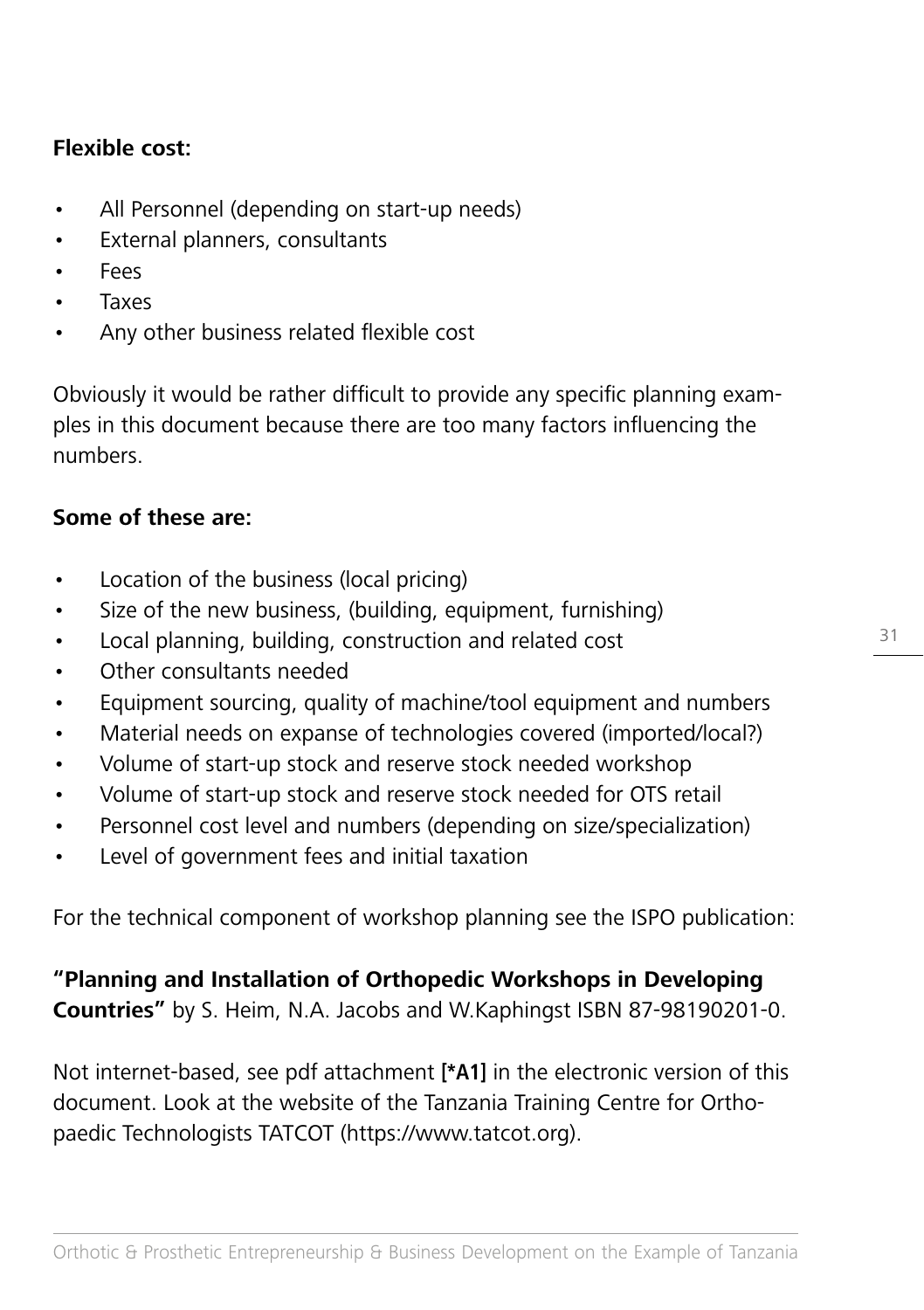Unfortunately this valuable document was written already 1987, somewhat before every thought was published on the Internet, and any hard copy is out of circulation nowadays. It shall be attached, however, as a separate pdf file to the electronic version of this document. Even being 30 years old it is not outdated yet, except if a new business wants to invest in so called recent hi-tech (CAD CAM, 3-D printing), which the authors do not necessarily recommend for a start-up. Otherwise using the list above (including all the necessary small details not yet contained) and creating a tabulation (using MS Excel for example) is an easy way to get an answer for needs identified.

**Risk:** The funding need analysis is an important and big planning task – if not planned diligently, the new business may experience shortcomings in identified needs and unwanted surprises in their technical ability to provide services, as required by their clients.

Once the business planner has added up all needs and translated them into today's financial value, as well as knows the amount of their own finances available to invest, it is a simple mathematic action of subtraction to calculate the remaining funding requirements.

#### **ALTERNATIVES:**

The business planner may want to create two plans, one of them covering the bare minimum of an acceptable plan for slow growth and one covering a reasonable early investment in a representative, comfortable but still reasonable low to medium risk start-up size and the related plan. This may be a complex task to perform, in particular if the planner has not been involved in such projections and analyses before. Most of new business owners, however, have not been involved in such planning before! Feeling uncomfortable to find the required answers, is a good sign of a careful approach! It is recommended to ask for support by an experienced business planner if desired. They may not understand what the planned O&P items are needed for, but they understand how to compute their numbers/values correctly.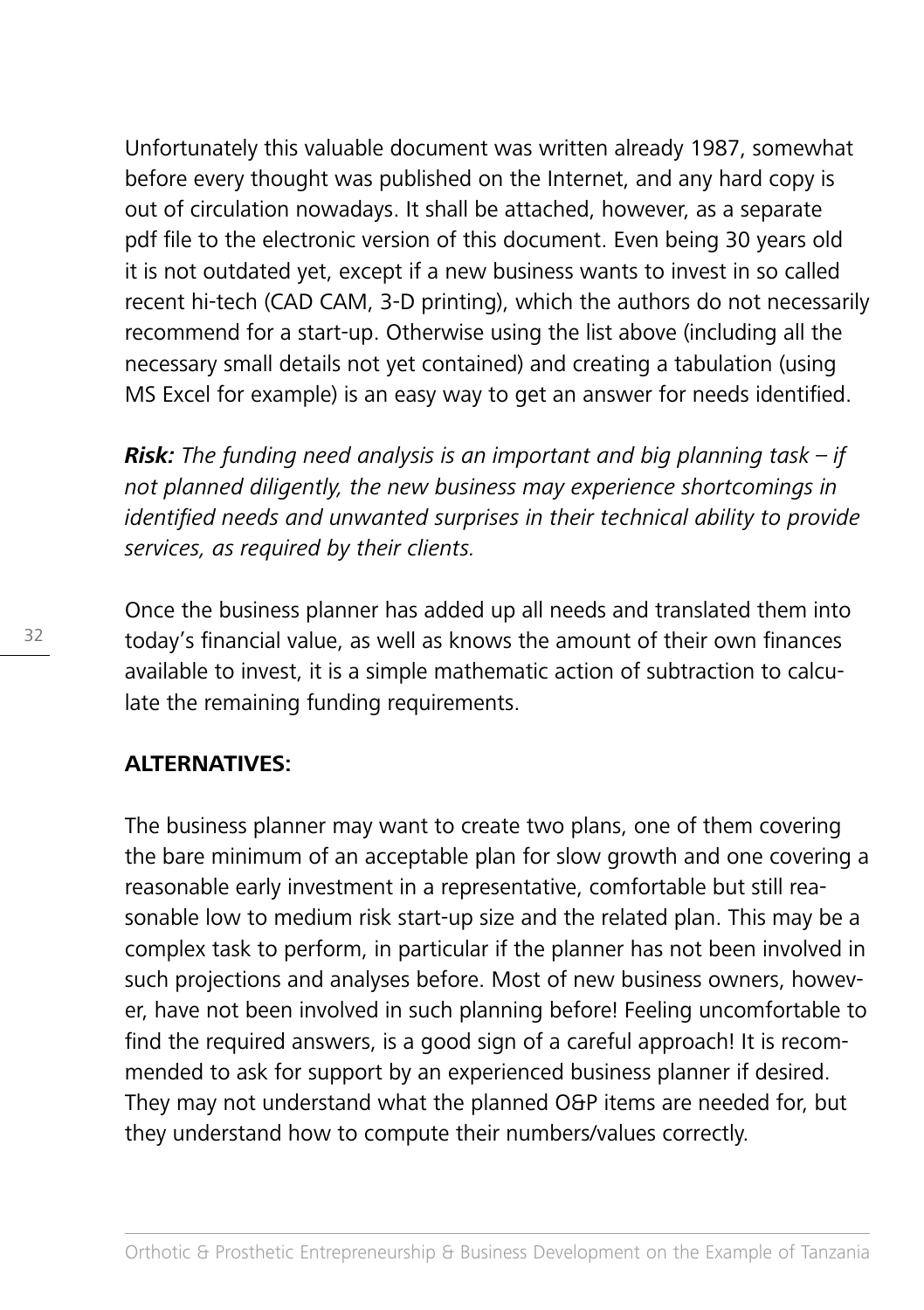**Risk:** Fantastic numbers presented to a lender are not acceptable. Presenting fantasies can jeopardize the borrower's reputation much faster than they will be able to rebuild it!

Obviously anyone borrowing money will have to "sell" their plan with good arguments to those who desire to support. The planner must be prepared to answer all questions that might come up convincingly! A prospective new business owner must excite their listeners as much as they are excited themselves – personal appearance and professionalism increases trust and the chance for success – but the excitement must be based in the purest of realism! That is one of the reasons for the business plan!

# **2.6.1 A Potential Funding Opportunity for Small and Medium Healthcare and O&P Enterprises in Tanzania:**

A funding opportunity (2019) that might fit the needs and conditions for small/medium healthcare enterprise and O&P is referenced under **[\*17]**.

The authors cannot guarantee that a potential application will fit all criteria. A potential recipient has to do their own specific research and communication. Another source of information on funding is the local Chamber of Commerce.

Failure is not a reason to give up! Bill Gates didn't get start-up funding but developed his business out of a garage!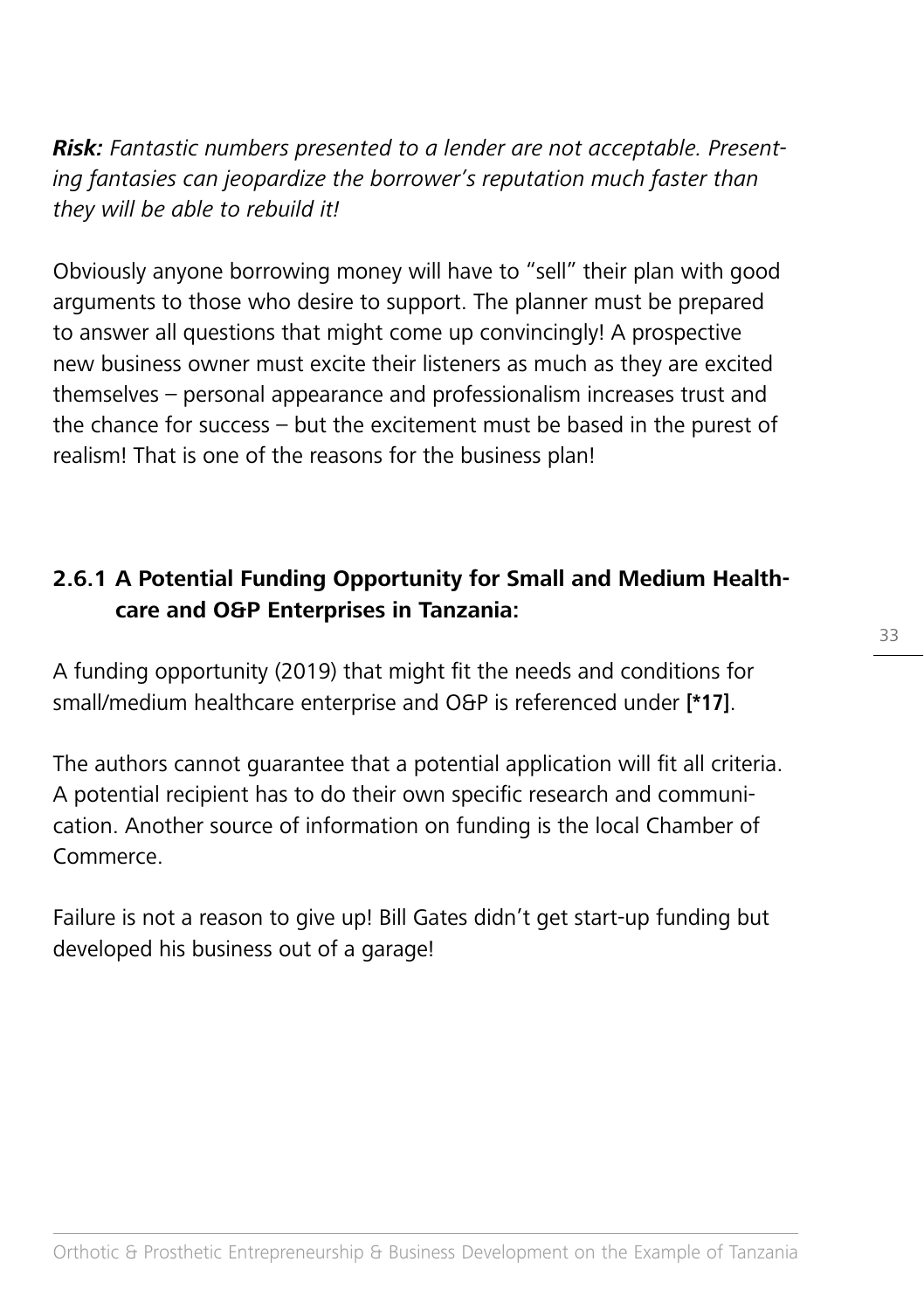# **2.7 Financial Projections - Pricing/Budgeting/Accounting 2.7.1 Pricing**

It was already stated that O&P is a service business not at all designed to "make a quick buck" but to serve the needs of people with disabilities with all necessary seriousness and with some social involvement.

That said, the business owner needs profits to sustain and grow a business because typically there is no government, NGO, or charitable organization to help them stay afloat:

## **No business will survive without revenue and profits.**

Realistic sale prices for services and products need to be calculated. Better: Verified and agreed upon price lists obligatory for everyone in the field should be created. Unified price lists create trust in pricing in the health sector. See excel attachment **[\*A2]** 04-19 Sample Calculation or see the VIET-COT/ISPO publication "Prosthetics/Orthotics for the Rehabilitation Team" by W. Raab and W. Kaphingst (in libraries, out of print). If unexperienced, it may be good to ask accounting experts (local business or Chamber of Commerce)

# **A sample for a price calculation path (see also electronic attachment): Direct Costs of Manufacturing:**

The final calculation of any product, including orthoses and prostheses has to start with and cover all related Direct Costs of Manufacturing, such as:

raw materials, components, labor (all clinical processes to be included – not just the actual technical device manufacturing) and related overheads, (shipping cost of goods), and has to add a percentage for their handling, plus

## **Indirect Costs of Manufacturing**, such as: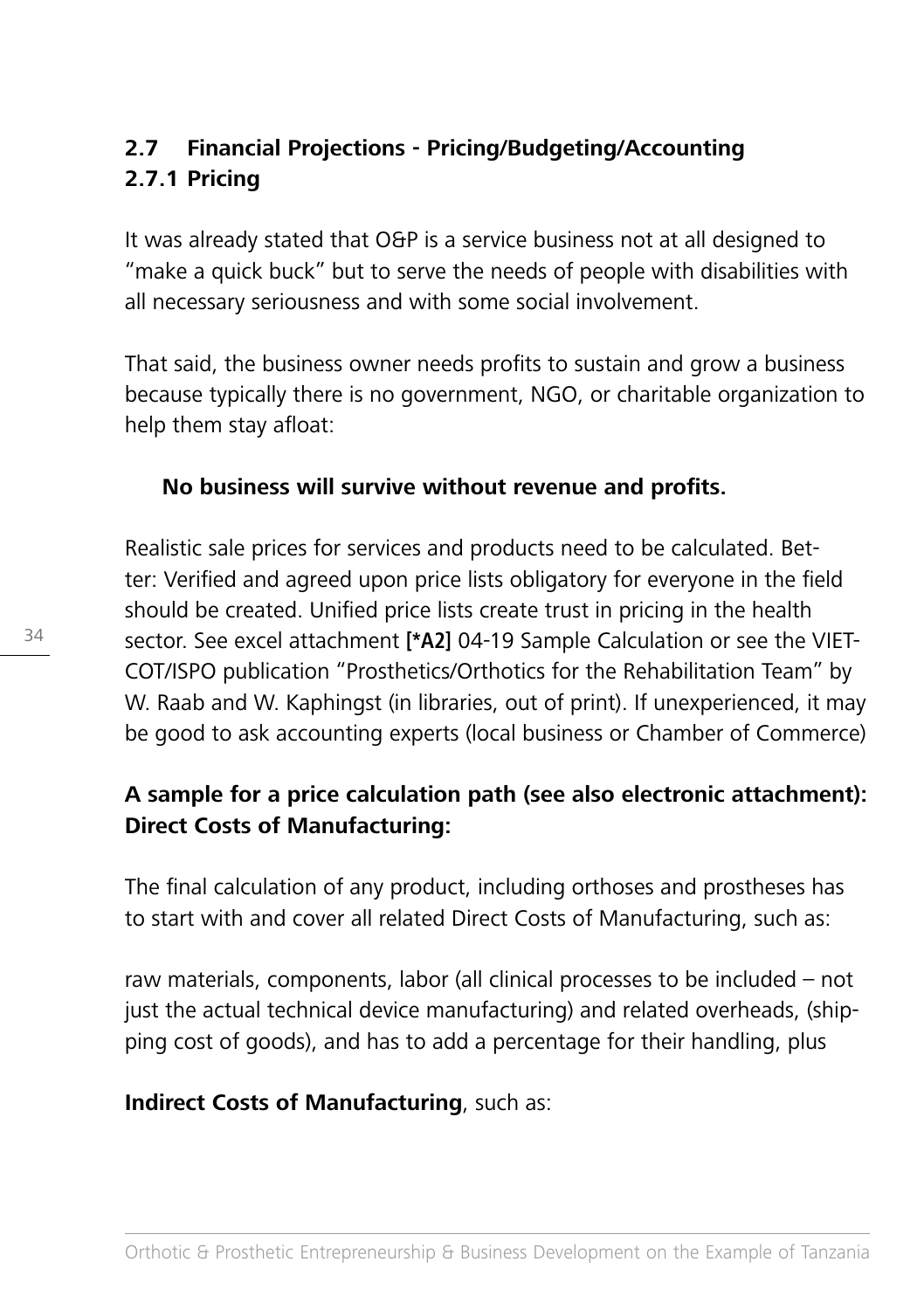indirect labor (patient transport, accommodation if provided, store keeper, janitor, maintenance,) utilities, rent of the building or cost of the building, repairs, machine parts to be replaced and has to add a percentage for the effort related to govern these, plus the

## **Administrative Overhead**, such as:

Accounting, Human Relations (HR), accounting, PR and marketing, Quality Control, Client Education and similar activities related to selling the previously manufactured device.

Direct Costs are easy to determine – the buyer had to pay for many of them to get the materials and components and their clinical and technical employees worked on creating the custom device for a certain amount of time. In order to have these times available for calculations they need to be properly recorded (clinical and technical), no part of the effort is to be neglected as "less important".

Indirect costs are a little more difficult because they are for example the total cost incurred over a month, distributed to be a justifiable part of the cost of a product manufactured. This can be expressed in man-hours per product (using hours one will get to different prices each time and will have to do a lot of single calculations) or in a justifiable percentage to be added to the direct cost (which provides a more stable manufacturing price, useable to lead to a price list). All direct and indirect costs including shall be added up and it will provide the **"Cost of Manufacturing"** or **"Prime Cost"**. This indicates how much was invested to get it manufactured. No money is earned yet!

Now the product is ready for a sale and it is time to add the cost of sales. These are relatively small in O&P because the whole process until now was already related to the sale (the patient accepted the sale already when coming for their first or second appointment).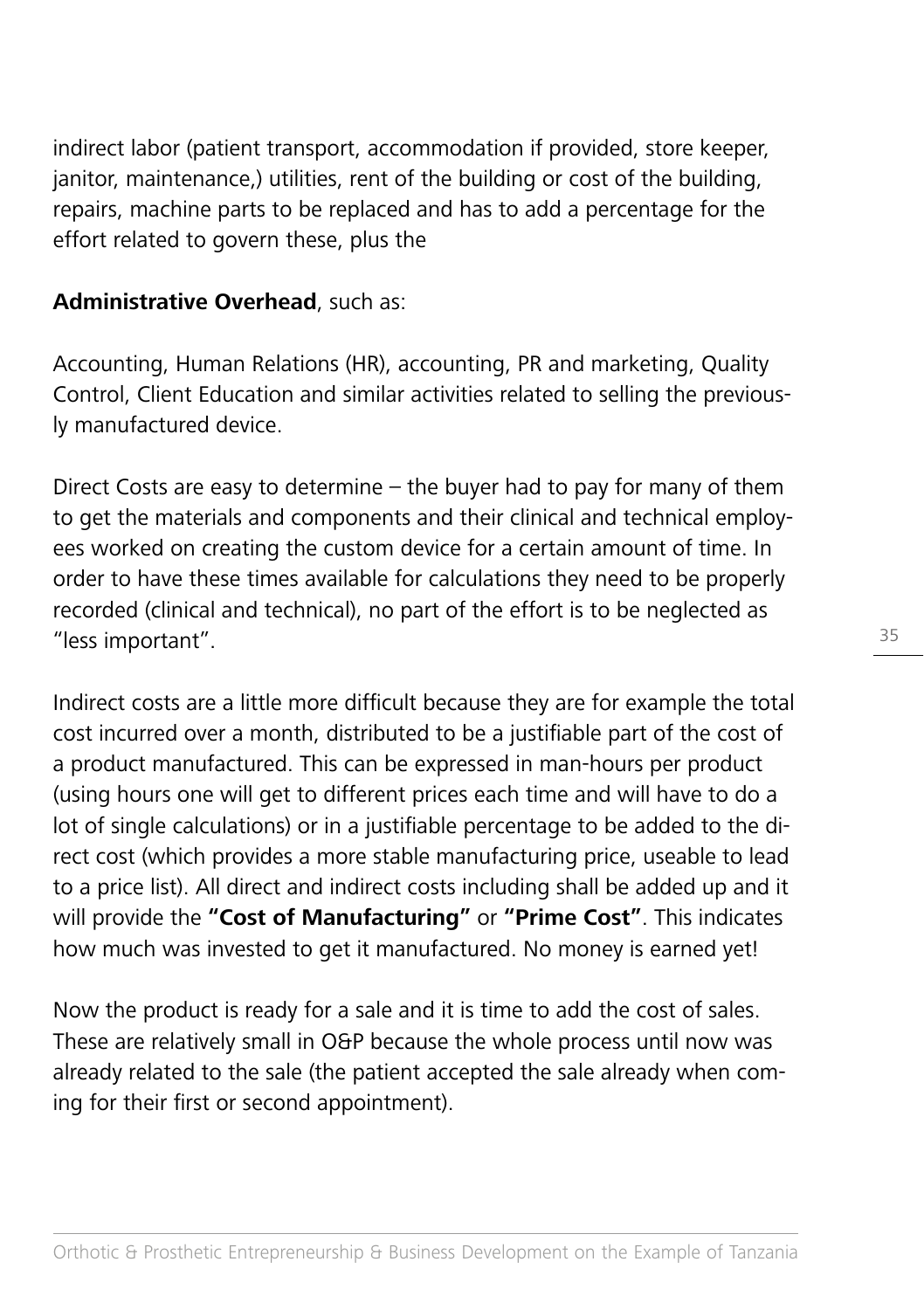It is up to the business owner how segmented they calculate, they could also add some percentage points to cover the cost of sale and then add the profit at this time and they could even consider covering any cost of sales with it too.

**Rule:** If adding the profit is forgotten, a business will just "exchange money" without a profit it will be very short-lived!

The typical profit in O&P is calculated with  $10 - 15$  % on the Manufacturing Cost or Prime Cost. A percentage for business risk factors can also be added (a can of resin dries out, rats eat a role of leather or there is a power outage in the middle of a sensitive process) or for a specific singular effort (a quadruple amputee requires much more involvement or work than 4 single amputees!).

Last not least the government wants to participate and cash in on the VAT, or sales tax, which has to be added again. If a country follows the VAT taxing, a business is allowed to deduct the tax initially paid on the materials/ components going into the product  $-$  it is important to not forget that! (VAT  $=$  value added tax; tax of a product is only to be paid for the outgoing value, not for the incoming value! The incoming tax already paid in purchasing is deducted as an accounting activity).

**Risk:** Reasonable prices are the one most important starting aspect of business success for the creation of revenue. Any miss-calculation is a stepping stone to painful business failure!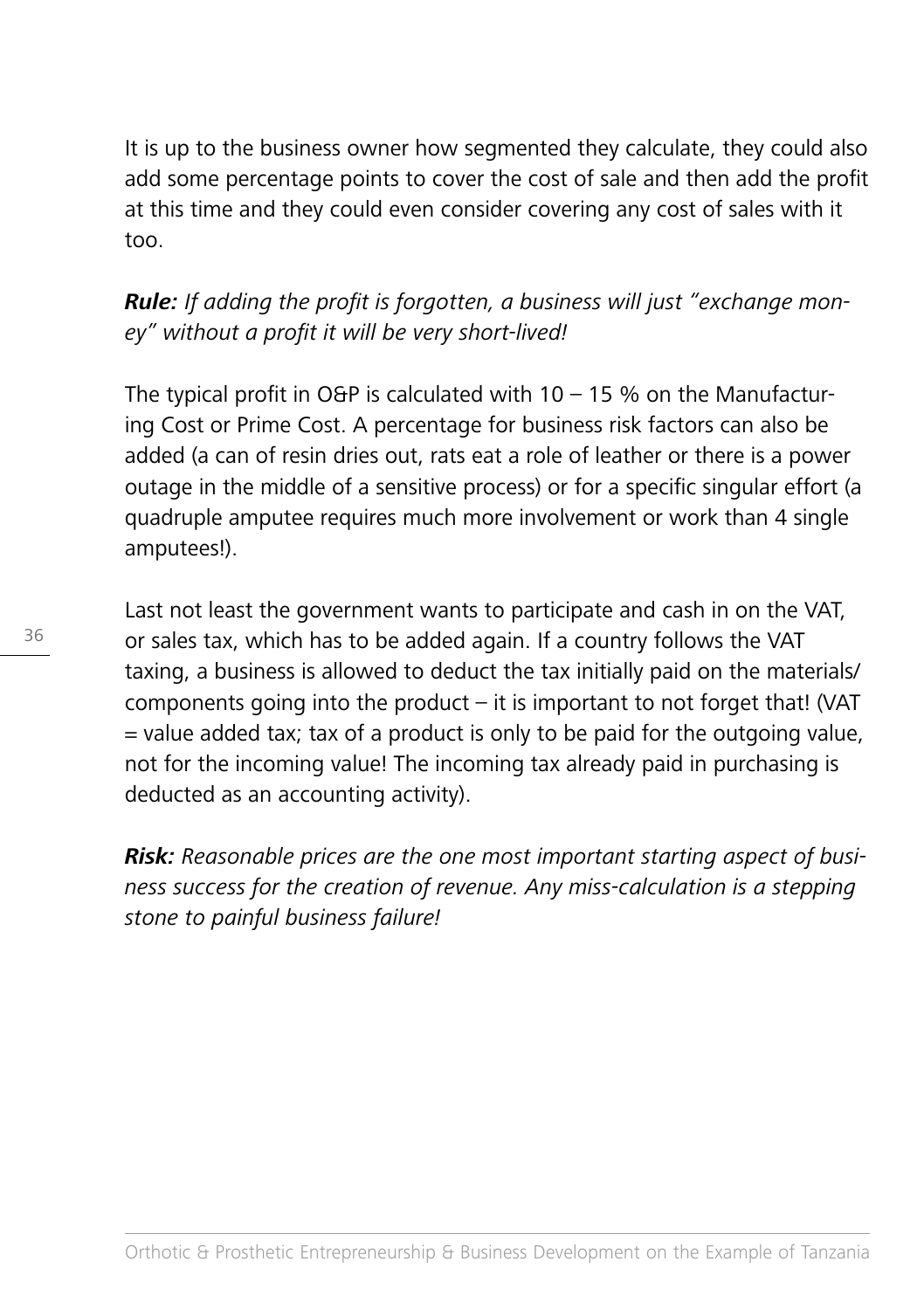## **2.7.2 Budgeting**

A business cannot spend more money than they own (or at least not for long!).

If it needs to do that on a temporary basis, they will need to borrow and lenders will charge interest for the money borrowed. Unfortunately borrowing cannot be avoided at all times.

Once the cost of business and the related revenue have been recorded for one or several representative months, it is easy to calculate a projection on how much money may be needed in advance for a year of purchasing and manufacturing.

**Rule:** Control of the cash flow situation every single day and in a planning control by the end of every month provides early answers of business success or warning signs if success cannot be achieved yet.

**Risk:** Businesses die for three reasons: Either they spend too much or they do not earn enough or both. The control tool to avoid this from happening is budget control.

Budgeting, however is more. It is a thorough plan what amounts of money to spend for which purpose at which time. It can be derived out of prospective planning (items needed) and out of the financial realities of cash available for the purpose.

The budget will show where compromises or reduction of investment is necessary.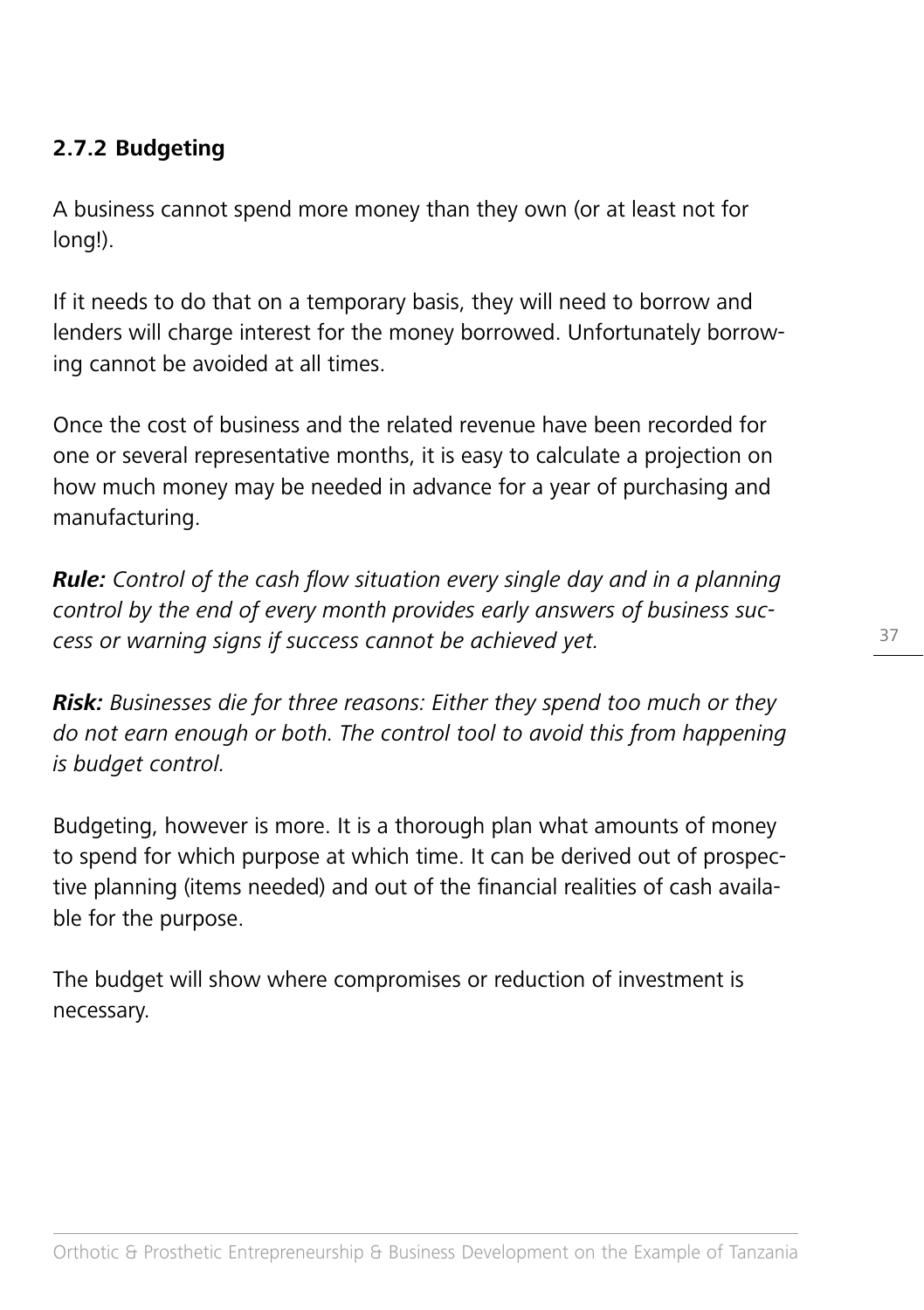## **2.7.3 Accounting**

The following information may seem less important for the start-up planning, however– it is going to be important - as soon as the business starts. Therefore the prospective new business owner must be prepared and knowledgeable now!

The required information and more is kindly provided under the link **[\*16]**:

## **Rule:** Accountina is a government enforced business requirement:

Appropriate bookkeeping (accounting) is necessary in any business. As a small business owner, it's important to recognize that the best practices apply also to them. Following basic accounting principles is essential for success in any size business; savvy record-keeping and financial analysis is key to not only monitoring expenses, but to discovering new avenues of growth. In addition, it ensures to stay responsible for tax obligations to the government and to employees.

Accounting entails more than just managing credits and debits, and it comes into play more often in everyday business decisions than one may realize. A few examples include:

- Closely monitoring accounts receivable to illustrate trends or behaviors in the customer base. The safest approach is to be paid in full at the day of device delivery!
- It can also cut down on the costs incurred by pursuing late payers.
- Establishing a detailed budget to discover inefficiencies in operations.
- Sudden changes in costs or revenues can alert to important changes.
- Understanding the company's financial position in order to spot problem areas that could interfere with credit rating and loans.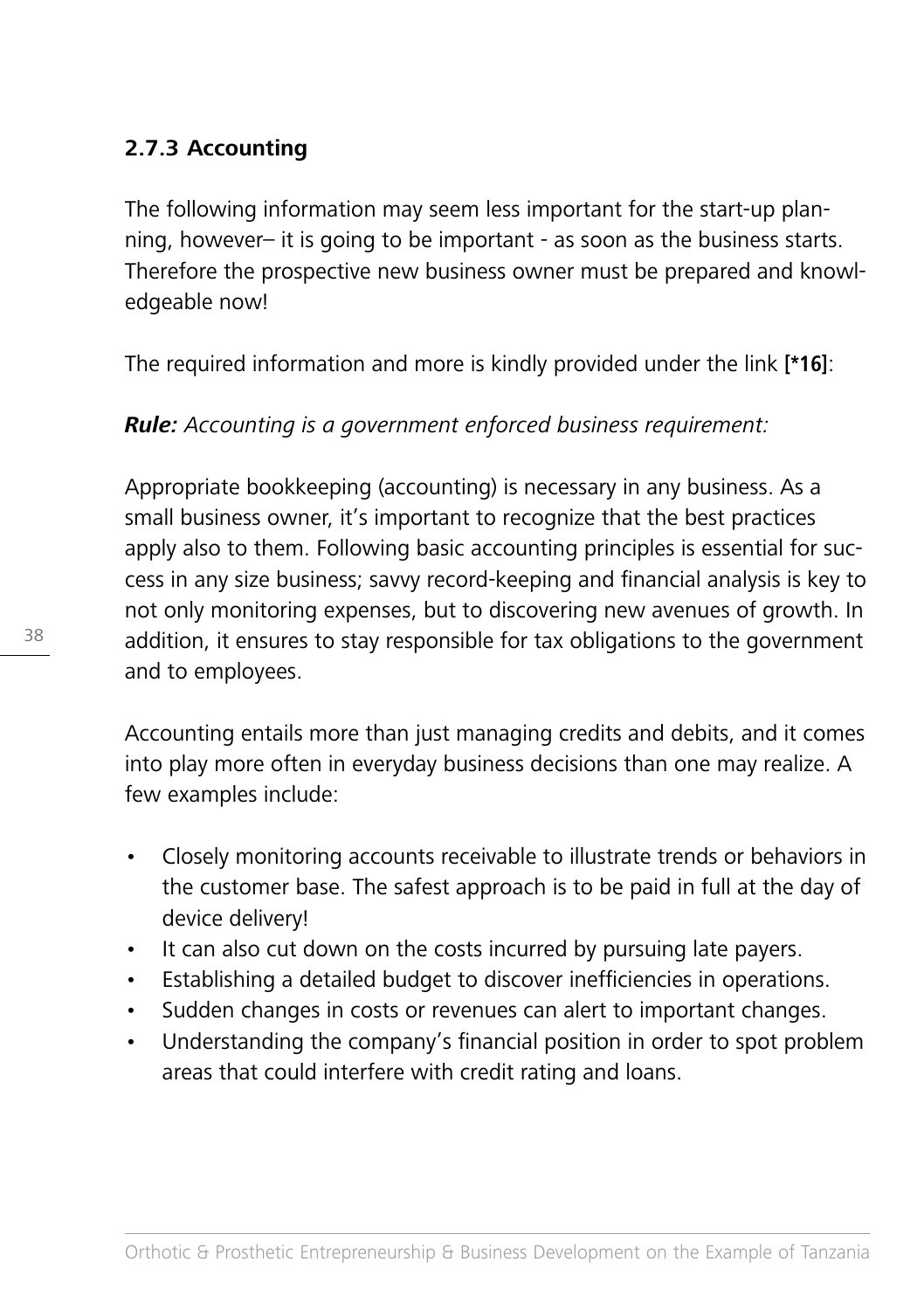**Risk:** Experts agree that one of the most common reasons why small business fail is because cash flow runs dry. To prevent this disaster, the business should implement policies for efficient record-keeping and a sound financial strategy.

**Rule:** Remember: Taxes are unavoidable and the government is unforgiving!

Regional office contact data can be found under the following link: **[\*19]**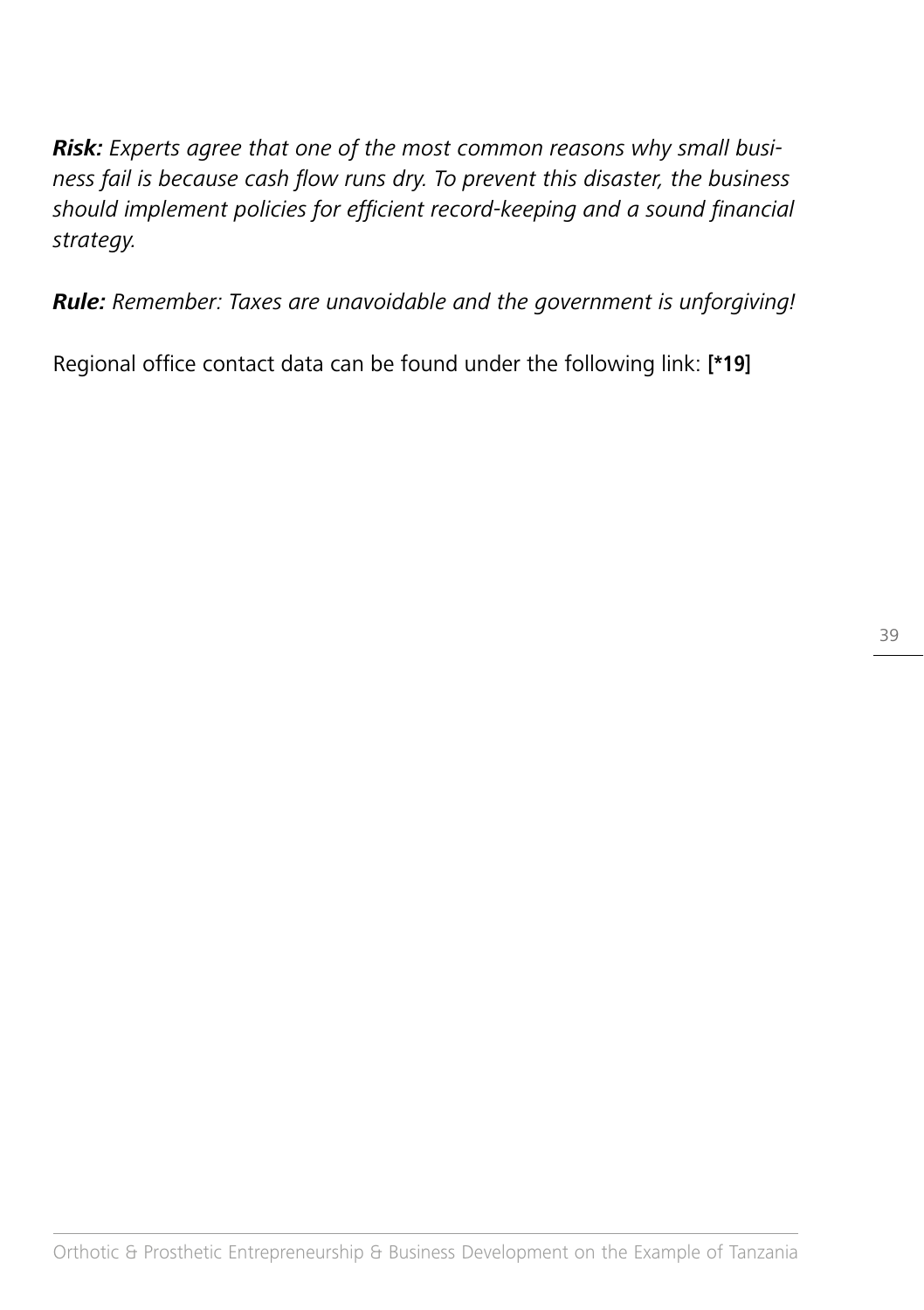#### **3.1 Final Remarks**

No information is ever 100% perfect, in particular not, if conditions researched or taken for granted so far are in flux and change constantly. This document was written in 2019.

## **As a fact of life: Nothing is more constant than change!**

If the document provided deems wrong in parts or lacking in particular information, the authors would like to know about it.

For the authors, March 2019

Wieland Kaphingst, Dipl.-Ing Biomedical Engineering, CPO wkaphingst@gmail.com

#### **3.2 References and Links**

- \*1: http://www.tccia.com/tccia/monummy/
- \*2: https://www.who.int/disabilities/world\_report/2011/report/en/
- \*3: https://iiofoandp.org/wp-content/uploads/2018/04/ispo-who\_training\_business planning documents.pdf
- \*4: https://www.sida.se/globalassets/sida/eng/partners/human-rights-basedapproach/disability/rights-of-persons-with-disabilities-tanzania.pdf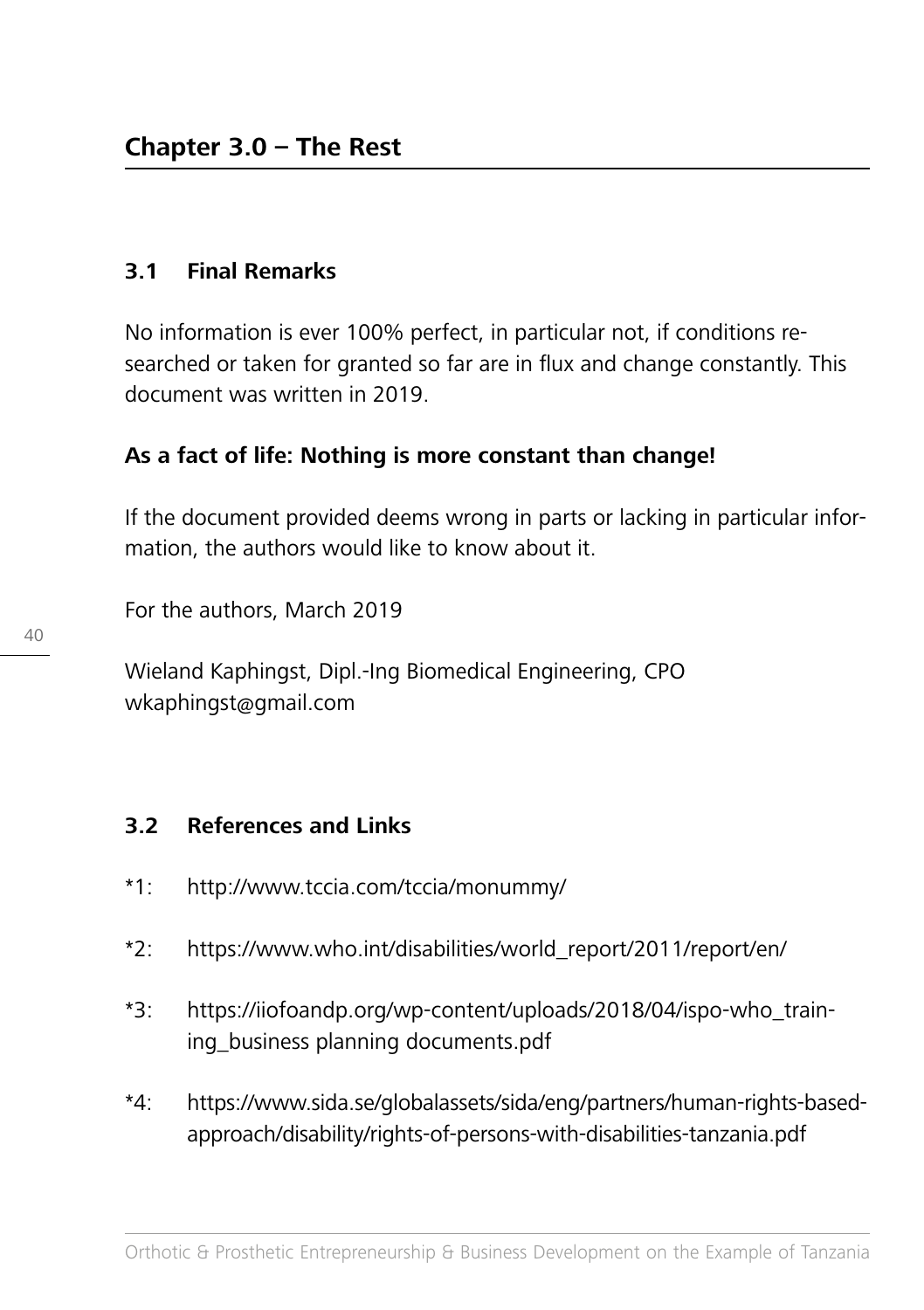- \*5: http://www.tra.go.tz/index.php/starting-business
- \*6: http://www.lawcastles.com/blog/an-overview-of-some-of-the-requirements-for-setting-up-business-in-tanzania/
- \*7: www.tic.co.tz
- \*8: https://ppp.worldbank.org/public-private-partnership/library/tanzania-national-public-private-partnerships-policy
- \*9: http://www.tra.go.tz/index.php/starting-business
- \*10: https://www.google.com/search?q=population+of+Kilimanjaro+region+Tanzania&rlz=1C1GCEU\_enUS826US826&oq=population+of+Kilimanjaro+region&aqs=chrome.0.69i59j69i57.11527j1j8& sourceid=chrome&ie=UTF-8
- \*11: https://www.who.int/disabilities/world\_report/2011/report/en/
- \*12 will download the handbook! : https://www.google.com/search?q=2004+ISPO+Planning+Monitoring+Evaluation&rlz=1C1GCEU\_enUS826US826&oq=2004+IS-PO+Planning+Monitoring+Evaluation&aqs=chrome..69i57.5049j0j8& sourceid=chrome&ie=UTF-8
- \*13: https://cdn.ymaws.com/www.ispoint.org/resource/resmgr/docs/ispo-who\_training\_guidelines.pdf
- \*14: https://www.ispoint.org/page/WHOStandards
- \*15: https://www.sida.se/globalassets/sida/eng/partners/human-rightsbased-approach/disability/rights-of-persons-with-disabilities-tanzania. pdf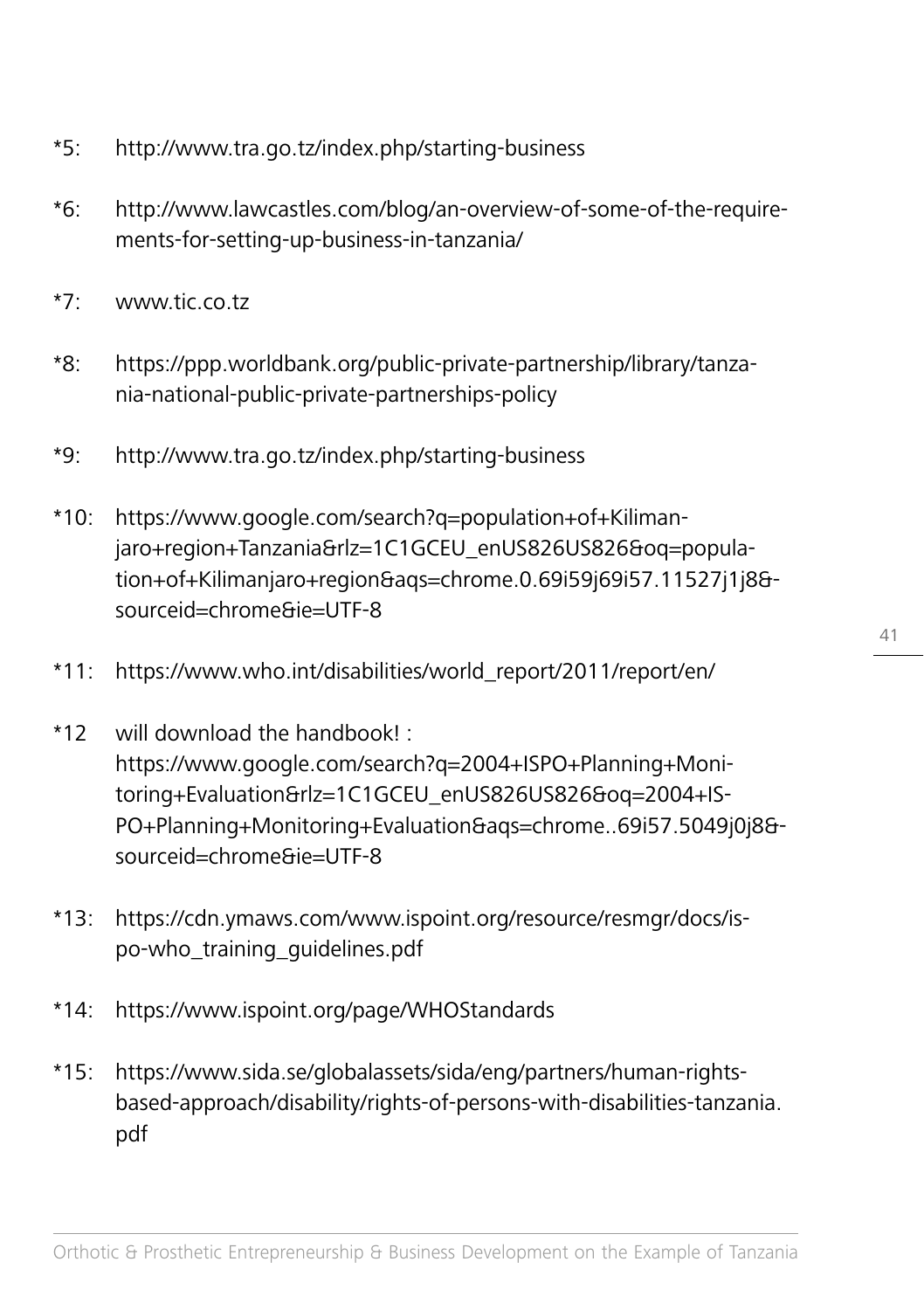- \*16: https://www.google.com/search?newwindow=1&rlz=1C1G-CEU\_enUS826US826&ei=f2GTXOi3Bs2MlwSYvIWw-Cg&q=gantt+chart+for+employee+hiring&oq=gantt+chart+for+employee+hiring&gs\_l=psy-ab.3..33i22i2 9i30.16306662.16323075..16327229...0.0..0.320.7997.2- 30j1......0....1..gws-wiz.......0i71j0i131i67j0i131j0j0i67j0i10j0i22i30j0i-22i10i30.2H8C2VKnxv4
- \*17: http://www.funds4africa.org/en/small-and-growing-business-fund/
- \*18: https://www.accounting.com/resources/accounting-basics-small-business/
- \*19: http://www.tccia.com/tccia/monummy/

## **3.3 Attachments**

- \*A1: "Planning and Installation of Orthopedic Workshops in Developing Countries by S. Heim, N.A. Jacobs and W. Kaphingst ISBN 87- 98190201-0 is attached as a pdf version to the electronic version of this document.
- \*A2: Excel Calculation Aid Sheets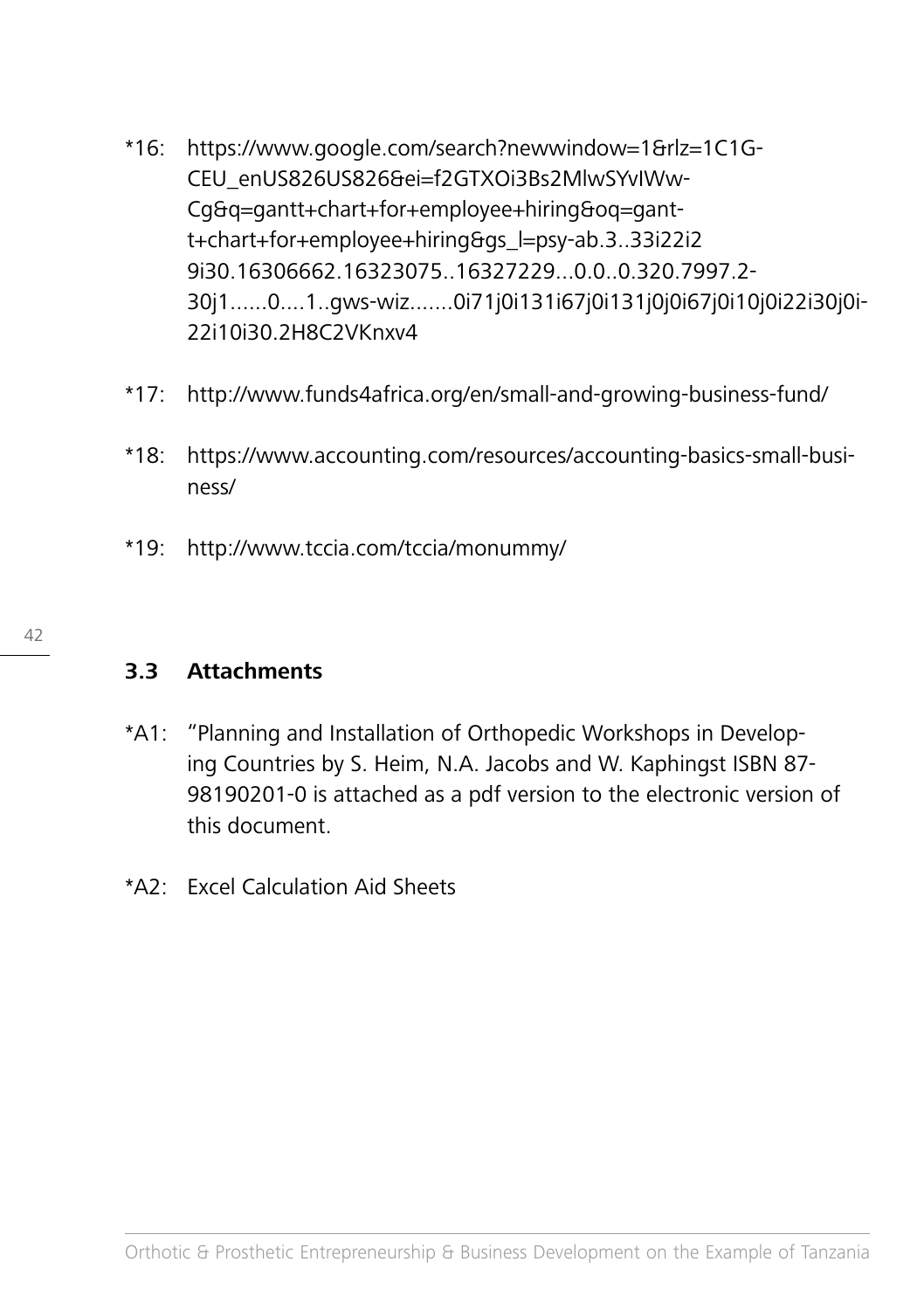## **3.4 About the Authors**

**Wieland Kaphingst** is a Biomedical Engineer and Certified Prosthetist/Orthotist (CPO), certified in Germany, Europe and the United States.

His global O&P career, covering 53 years, ended with retirement from a very creative US-based medical technology company, Tamarack Habilitation Technologies, covering O&P clients and wheelchair user's needs for quality care worldwide.

For the immigration to the USA he retired (in 1994) from the position of

• Director of the Federal School for Orthopaedic Technology, Dortmund Germany

And started a new career in the USA.

Starting final retirement in 2018, he finished his eight year career as

• Director for (global) Business Development for Tamarack.

His experience and activities cover acknowledged positions in O&P projects of Education, Clinical Research, Education and of Business in 26 countries over the last 40 years.

He was active as a member of ISPO and AAOP, and is a Rotary Club member. He is known for valuable worldwide professional presentations and publications to the benefit of the profession.

Wieland has been awarded with a

• Fellowship of the American Academy of Orthotists and Prosthetists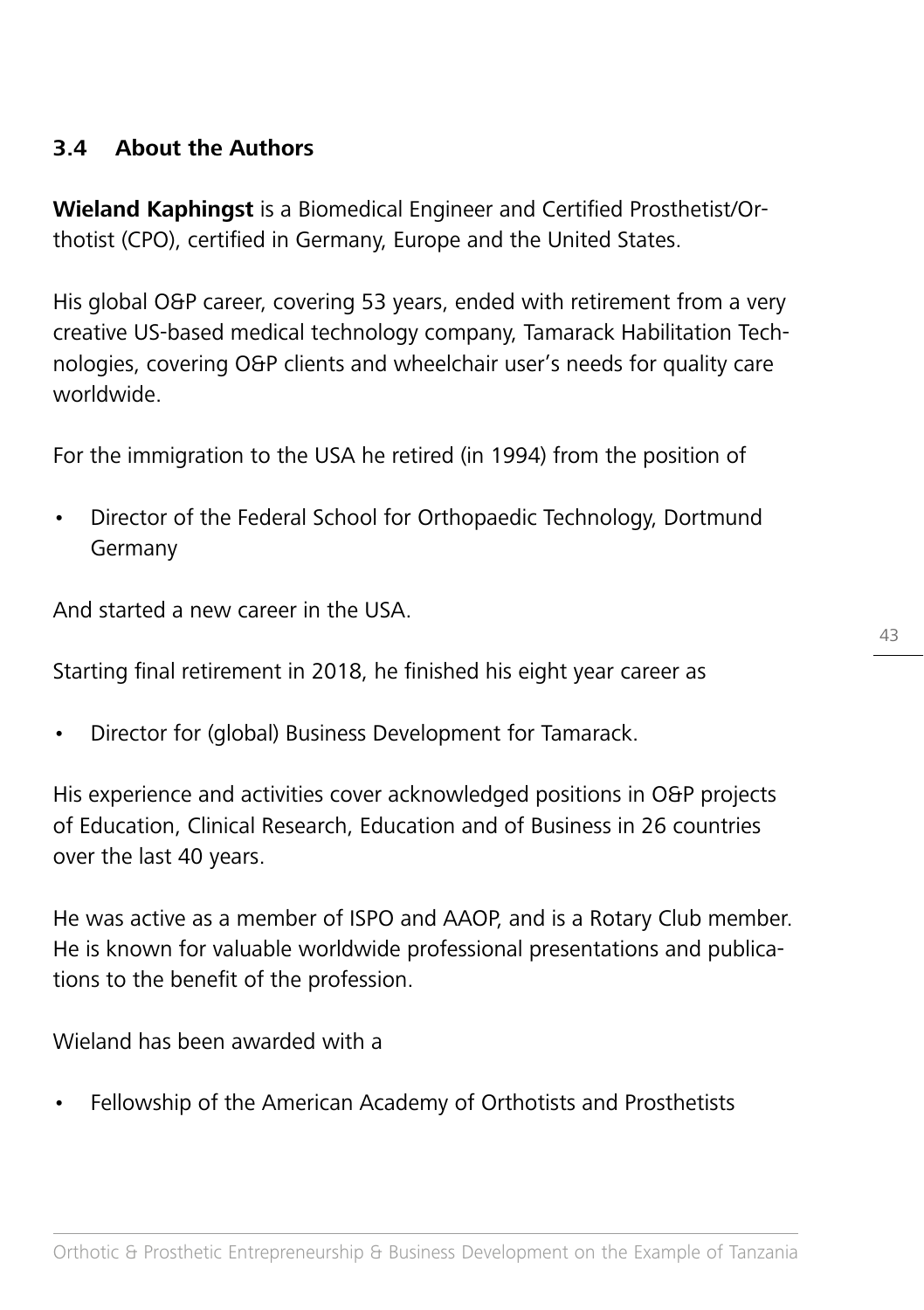**Harold Shangali** is a Certified Orthotist Prosthetist (Orthopaedie Meister), certified at the Federal School for Orthopedic Technology Dortmund Germany and holds a M Sc degree in Prosthetics & Orthotics awarded by the University of Strathclyde, Glasgow, UK. He holds the position of Dean of the Faculty for Rehabilitation Medicine at the Kilimanjaro Christian Medical University College (KCMU-College), Tumaini University Makumira in Moshi Tanzania.

Harold is a certified Prosthetist/Orthotist and Orthopaedic Engineer with knowledge, skill and hands-on practice in patient care, orthopaedic engineering and last not least vast experience as a lecturer in teaching future generations of qualified O&P specialists.

During his career he held positions of:

- Chairman of ISPO World Congress Committee 2004 2006.
- President of International Society of Prosthetics and Orthotics (ISPO) 2004 – 2007
- Chairman of FATO International Congress Committee, Arusha, Tanzania, 2012
- Co-Investigator on Survey on the Impact of trained O&P Professionals in East African National & International Affiliation
- Principal-Tanzania Training Centre-Orthopaedic Technologists (TATCOT) 1985–2014
- Dean Faculty of Rehabilitation Medicine, KCMU-College 2012 2019
- and several high level supervisory research positions.

Harold has been awarded with fellowships:

- Fellow International Society of Prosthetics and Orthotics (ISPO)
- Fellow Federation of African Technical Orthopaedics (FATO)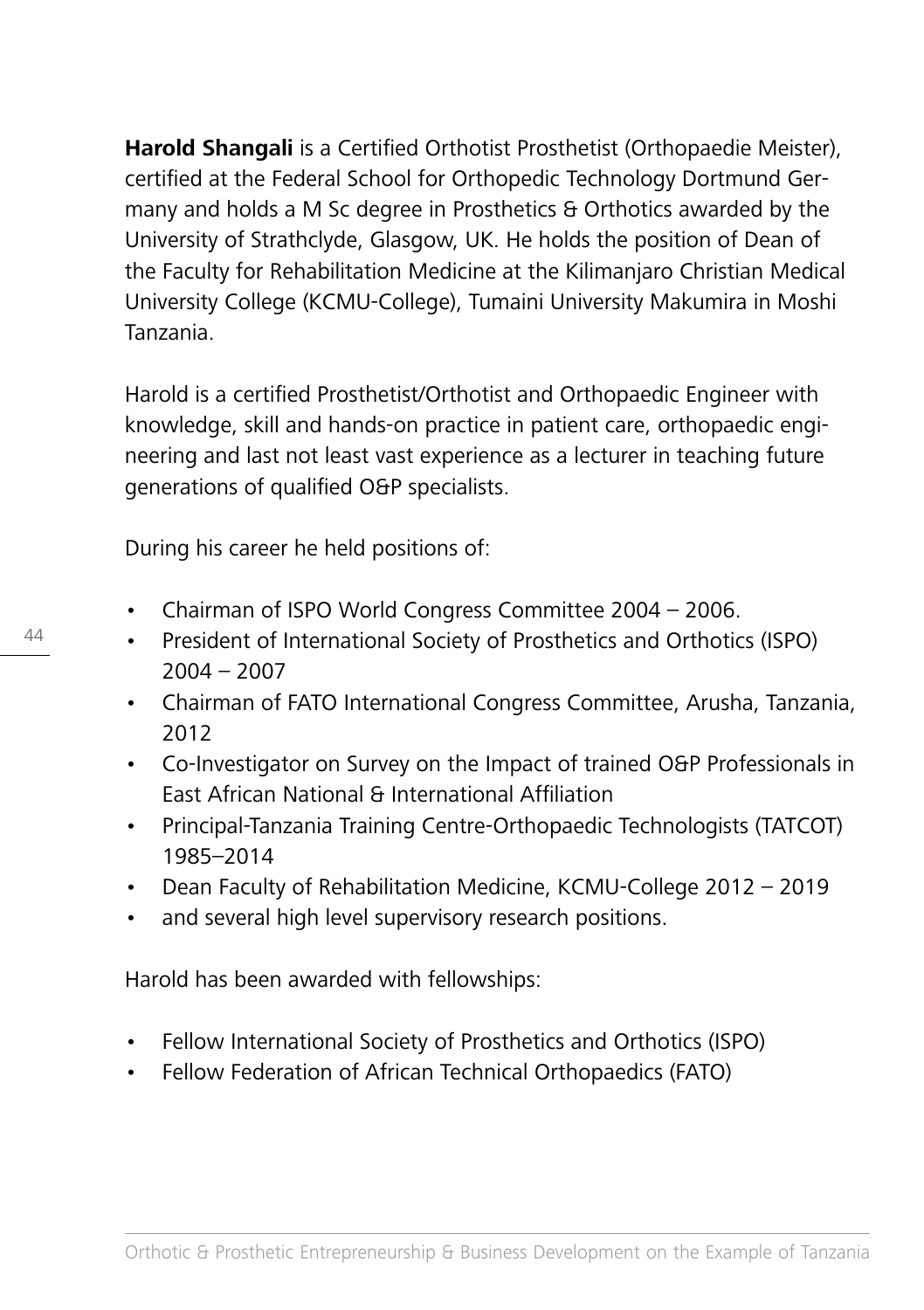# **Wilfried Raab** is a Certified Orthotist/Prosthetist (Orthopaedic Meister)

His expansive O&P career, covering 53 years of intensive involvement in the field, was mainly focused on teaching O&P in Low Income Countries, sponsored by the German International Cooperation (GIZ). He was teaching and providing clinical services in Algeria, Tanzania, China and Vietnam.

His experience and activities cover Clinical Practice as well as Prosthetic and Orthotic Science in education and training for Diploma and Degree students for more than 25 years. He was involved in establishing sustainable O&P Training Centers in

- Tanzania,
- China and
- Vietnam.

As an active member of the ISPO, he held the position as a

• Task officer for Community Based Rehabilitation over a triennium.

He started his retirement in Tanzania in 2015 and is presently working parttime as

• Lecturer and Project Coordinator for O&P

at the Kilimanjaro Christian Medical University College, Tumaini, Makumira, in Moshi Tanzania.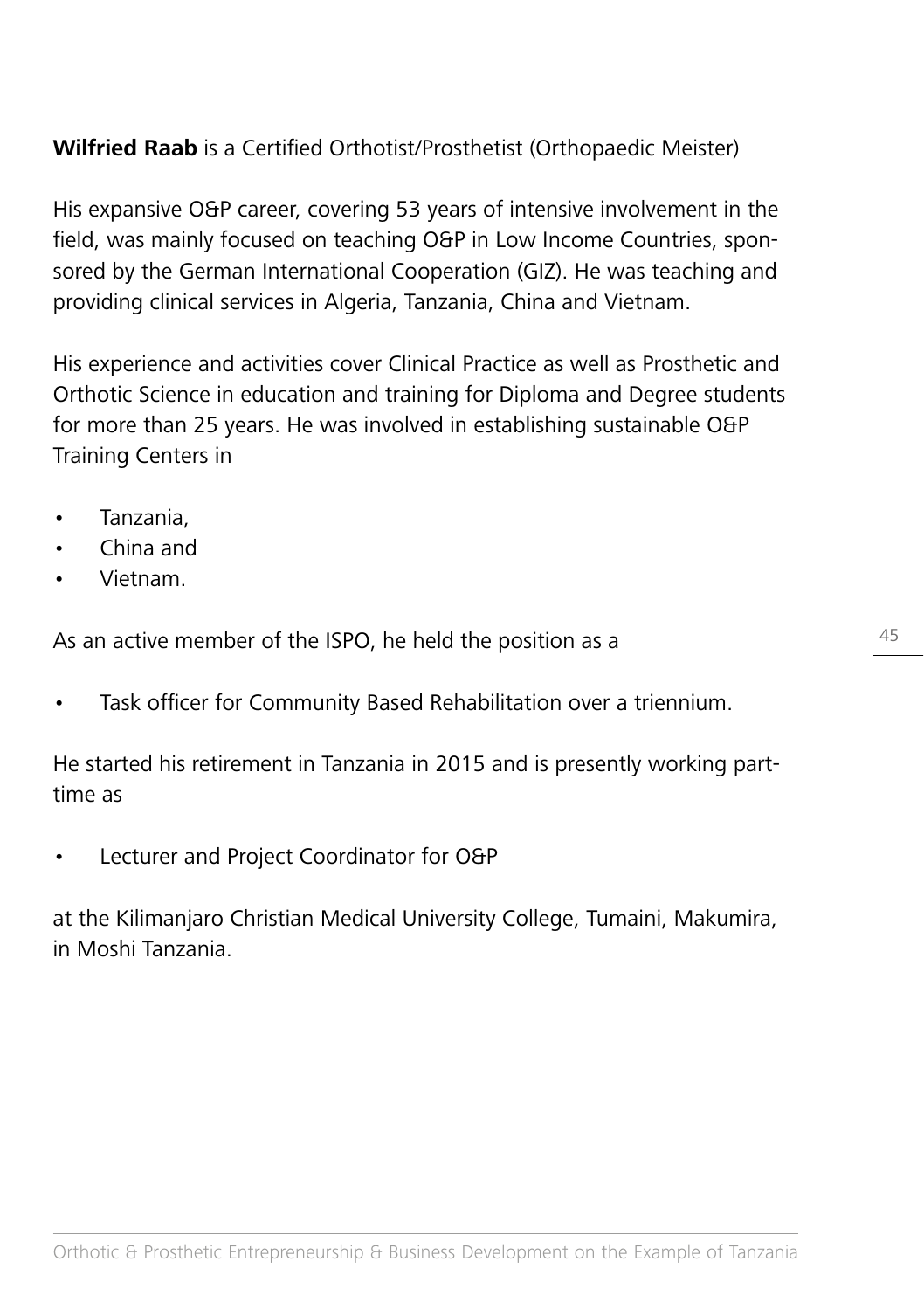## **3.5 About the Sponsor**

The Saar-Lor-Lux Umweltzentrum (Saar-Lor-Lux Environmental Center – UWZ) was founded in 1995 and is a subsidiary of the Saarland Chamber of Skilled Crafts and 24 craft guilds.

The five business segments of UWZ are environmental and energy consulting, management systems, regional development, development cooperation and further education. Target groups of the consultancy and projects are national and international enterprises, companies as well as representatives of public structures such as counties, federal and state governments.

In development cooperation, UWZ primarily works in the "Business membership organization Partnerships" (KVP) and "Vocational Education and Training Partnerships" (BBP) funding programs of the Federal Ministry for Economic Cooperation and Development (BMZ) as well as in other projects of the Federal Government and in EU projects. At present, UWZ is coordinating projects in Tunisia, Benin, Côte d'Ivoire and Tanzania. sequa gGmbH is the official implementing agency of the KVP and BBP programs.

In its partner countries, UWZ carries out vocational training measures with a focus on environmental protection, renewable energies and energy efficiency and develops a range of services for chambers of trade and commerce, vocational training centers and universities.

UWZ sponsored this publication on "Entrepreneurship and Business Development in O&P in Africa" in the framework of the Vocational Training Partnership between UWZ and Kilimanjaro Christian Medical University College (KCMUCo) which is financed by the Federal Ministry for Economic Cooperation and Development (BMZ).

Project Coordinator in Germany was Nora Jankowski.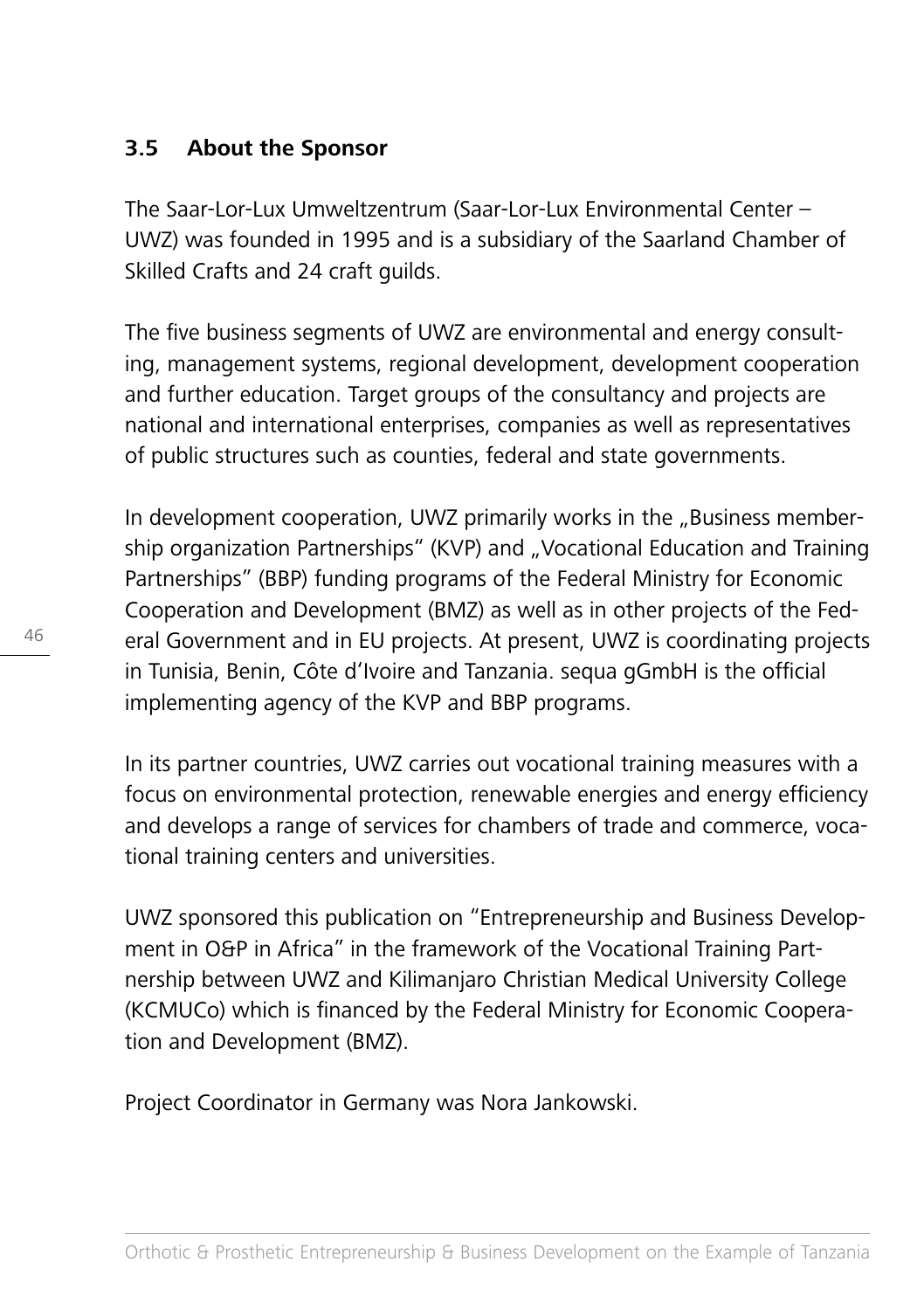## **Sepp Heim** an obituary by three of his colleagues

Sepp Heim, OMM died on April 23rd 2019 at the age of 84 years. He was born into the middle of an existing first generation of the German "orthopedic technician Heim-family". Representing the second O&P generation he created an early personal and intensive connection with orthopedic technology; basically from the time of birth to the day of his passing away. He never saw it differently and he never questioned it.

Even in the younger years of Sepp's life, no day passed being full of information, experiences, events, and important contacts to those involved with orthopedic technology. Later this was true on the level of consulting the German and other global governments and International Aid Organizations, on developing programs for basic and advanced O&P education, continuing education and hands-on training in orthopedics technology. No other individual had the trust and has been given responsibility and the means to create as many O&P schools in countries of need, as Sepp Heim did.

For a phase of his life Sepp Heim was – on behalf of the German government (BMZ/GTZ) - the founding Expert Manager of the "Tanzania Training Center for Orthopedic Technologists" TATCOT. Later he was employed as the Director of the German O&P School "Bundesfachschule" (BUFA), by the German Professional O&P Association. In another phase, he was elected President of the "International Society for Prosthetics and Orthotics" (ISPO) by its global member representatives (2001 – 2004).

During his early involvement at TATCOT he had a vision of appropriately sized and equipped O&P workshops to be established as patient service centers in Tanzania. His vision was far ahead of the economic realities of that time – but the ISPO publication triggered in 1984 - on modular workshop design is deservedly attached as an important part of this document for O&P Business Development in Africa and has basically the same meaning today as it had when designed 34 years ago.

47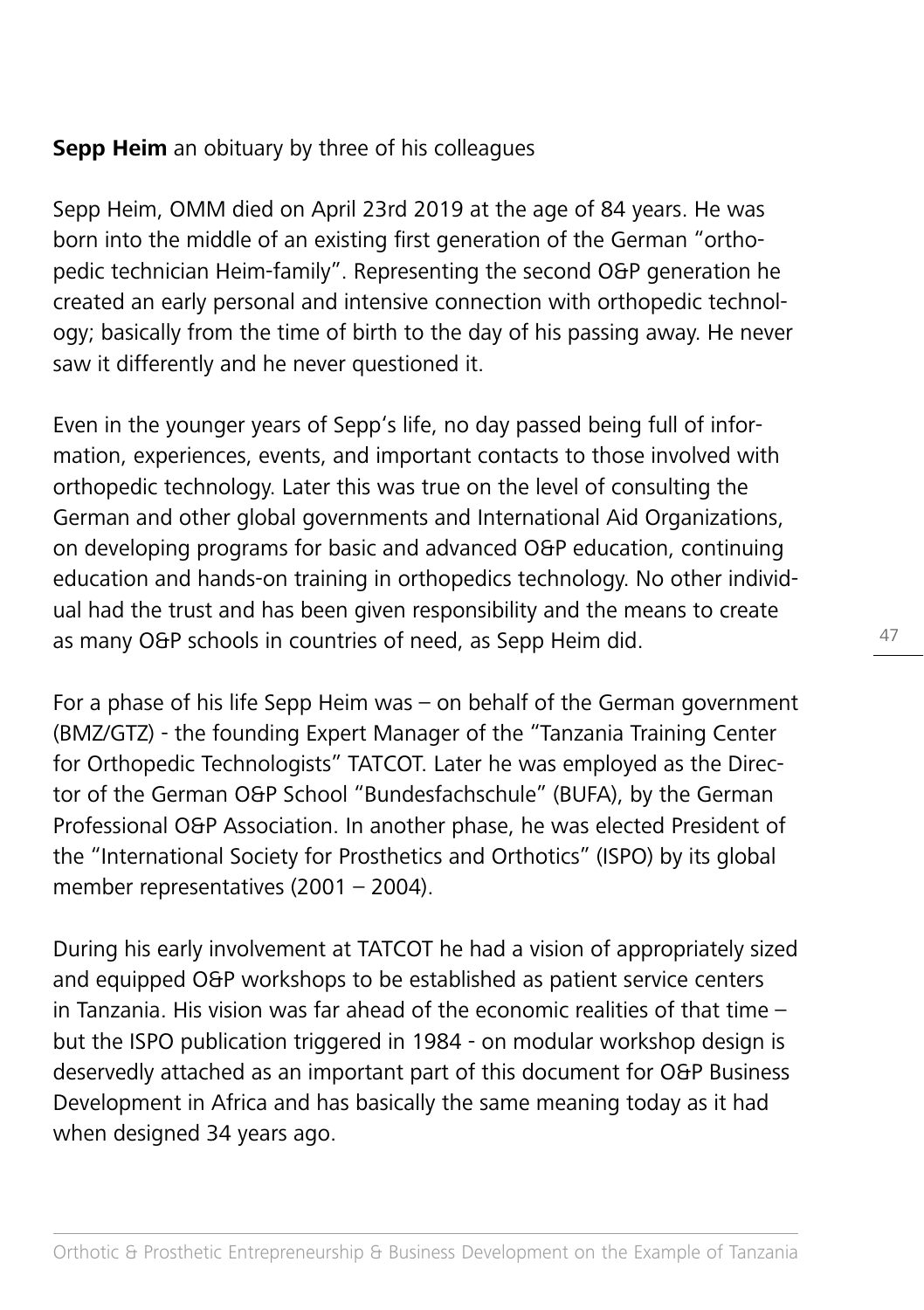In addition to the O&P constancy within the family (also the next generation is involved in orthopedic technology), Sepp had many individuals in his life, who accompanied him each on a section of the way, who knew him, who had the same goals by the same means or the same goals pursued with different means.

Both genres were welcome to him, the one for the immediate, mutual "rolling up of the shirt sleeves" (Sepp was a "doer"), the other for extensive discussion about the supposedly only factual truth, but always in tolerance of the diversity of opinions and experiences of his communication partners. Sepp Heim both understood himself and his potential opponents, always as the winners of any subject discussion, either he gained approval or he made existing differences very clear. Both results have always been understood as a win-win for both sides! He knew to motivate others and to support them in their own development.

Sepp Heim's enormous work and the results of developing and establishing O&P Training and Education as well as O&P Services in countries under economic development will always be remembered. His work triggered not only government awareness for the need to install P&O Services, but also to integrate such services by political decision processes into many a National Health Care system.

Sepp Heim's companions included, over a different number of years, many good and famous colleagues in orthopedic medicine, technology and education. Among this large number are three humble colleagues with whom he worked, directly and indirectly, very closely and for decades in the international development of O&P training on numerous continents and countries and on international professional policy.

Among many others these three were:

# **Harold Shangali, Wilfried Raab** and **Wieland Kaphingst.**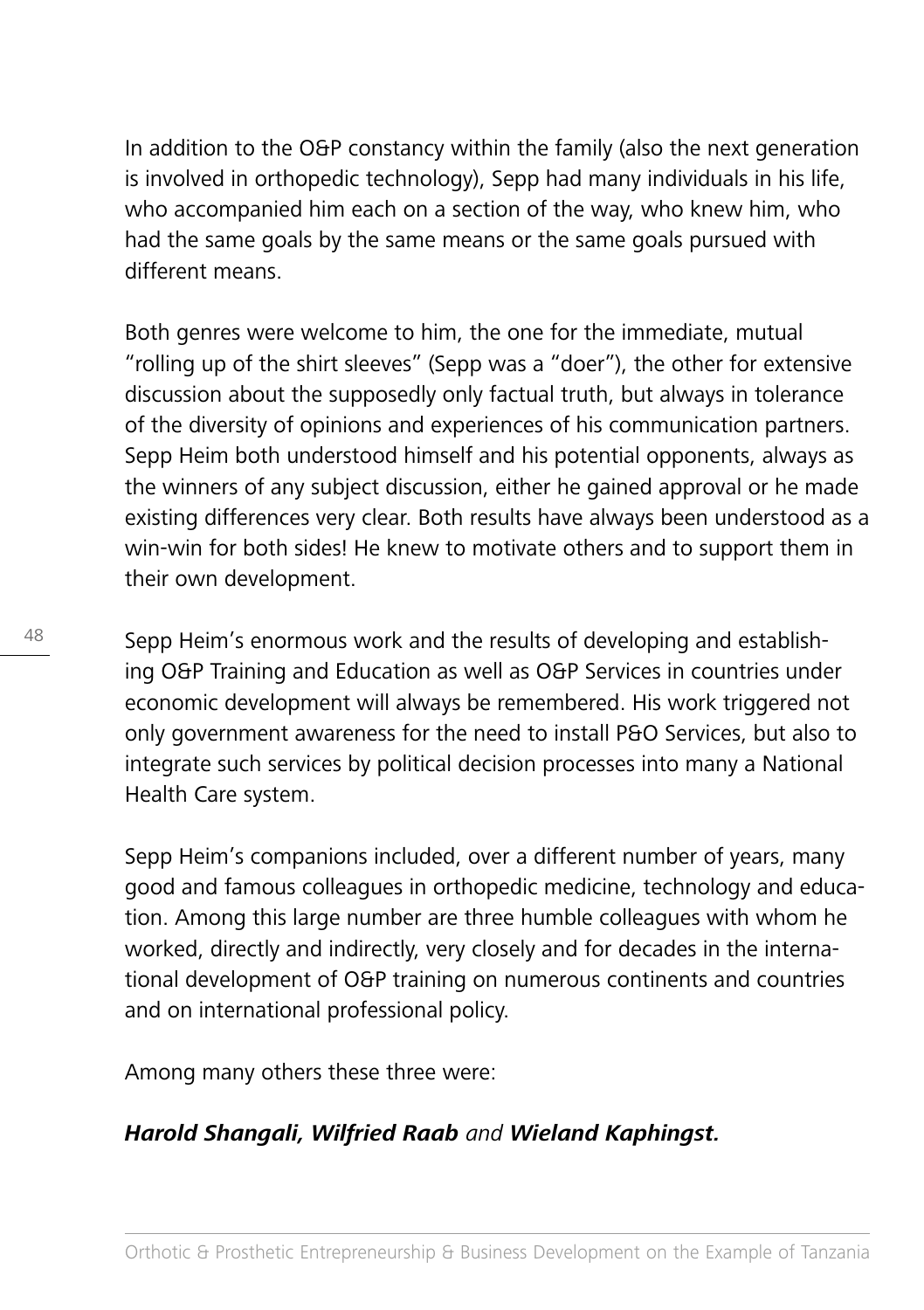Here is our specific memory of Sepp Heim:

Sepp was a leader who also wanted to be (quietly) led, an instructor who could also learn, a role model with his own role models, a stimulator who was easy to excite himself, a critic and a recognizer of value created. He was a new sponsor of new ideas, a creative person who was able to develop more effective ideas himself in one month than others in a year. In short, as a strong leader Sepp was by no means a "simple" or totally "flawless" personality. He would have never claimed that for himself either. On the contrary, his motto was: "He who does nothing does not make any mistakes," and doing nothing was not only alien to him, but inconceivable.

His life's work, O&P education, was infinite in his own imagination and the fruits of his work suggest that he was not entirely wrong. His work has brought movement to where there was a standstill, and his work is continuing steadily with every new generation of young orthopedic technicians on numerous continents.

Sepp was a personality, a man who knew to judge the strength of his opponents correctly, but did not fear them.

In recognizing strength, he was also someone who recognized the strengths of his co-workers and as a leader made maximum use of them for the benefit of each project, but someone still, who is considered "Papa Heim" among many of his students on different continents.

We are proud that we not only knew Sepp Heim, but also worked with him day in day out for a fruitful period of our lives.

Harold Shangali Wilfried Raab Wieland Kaphingst